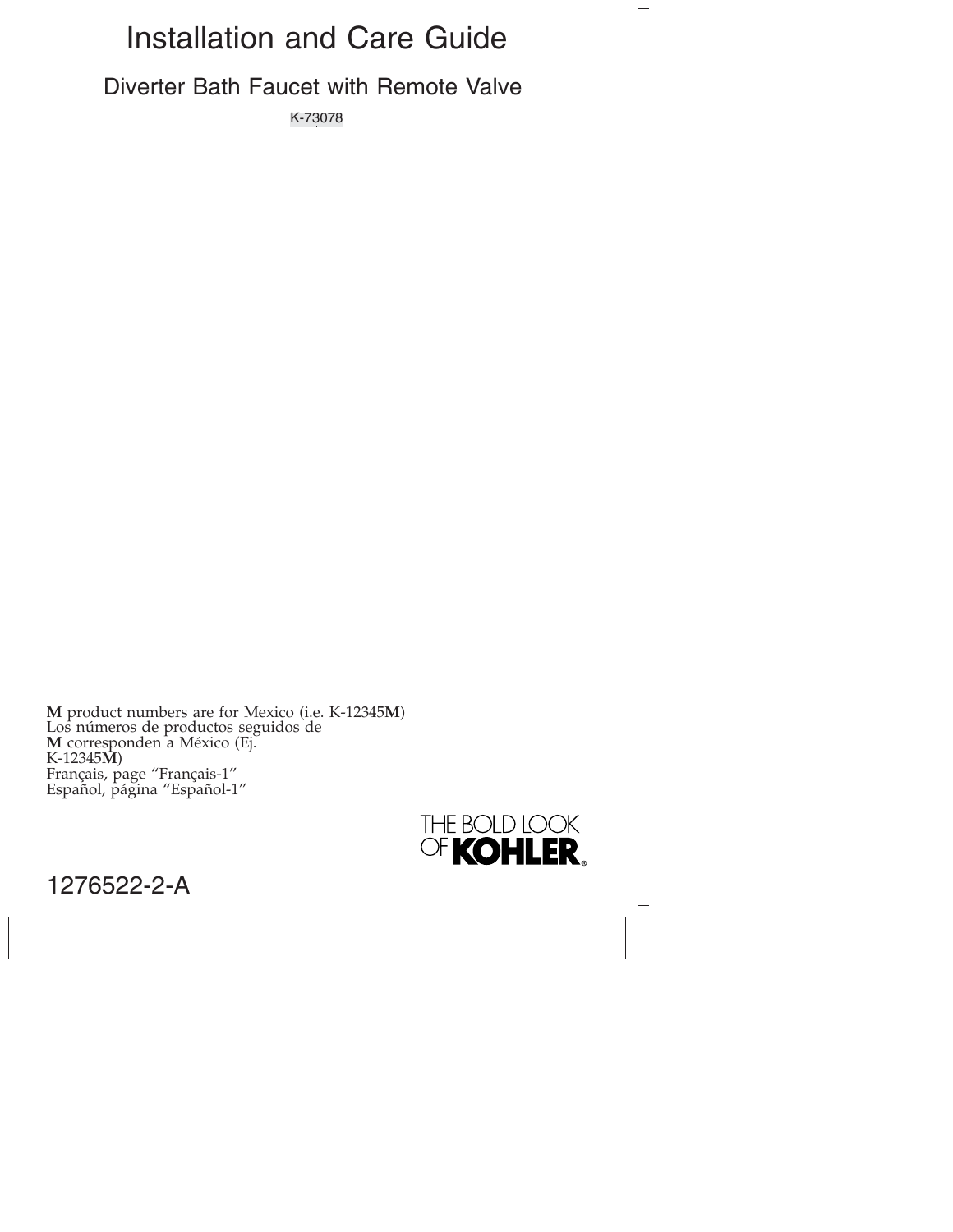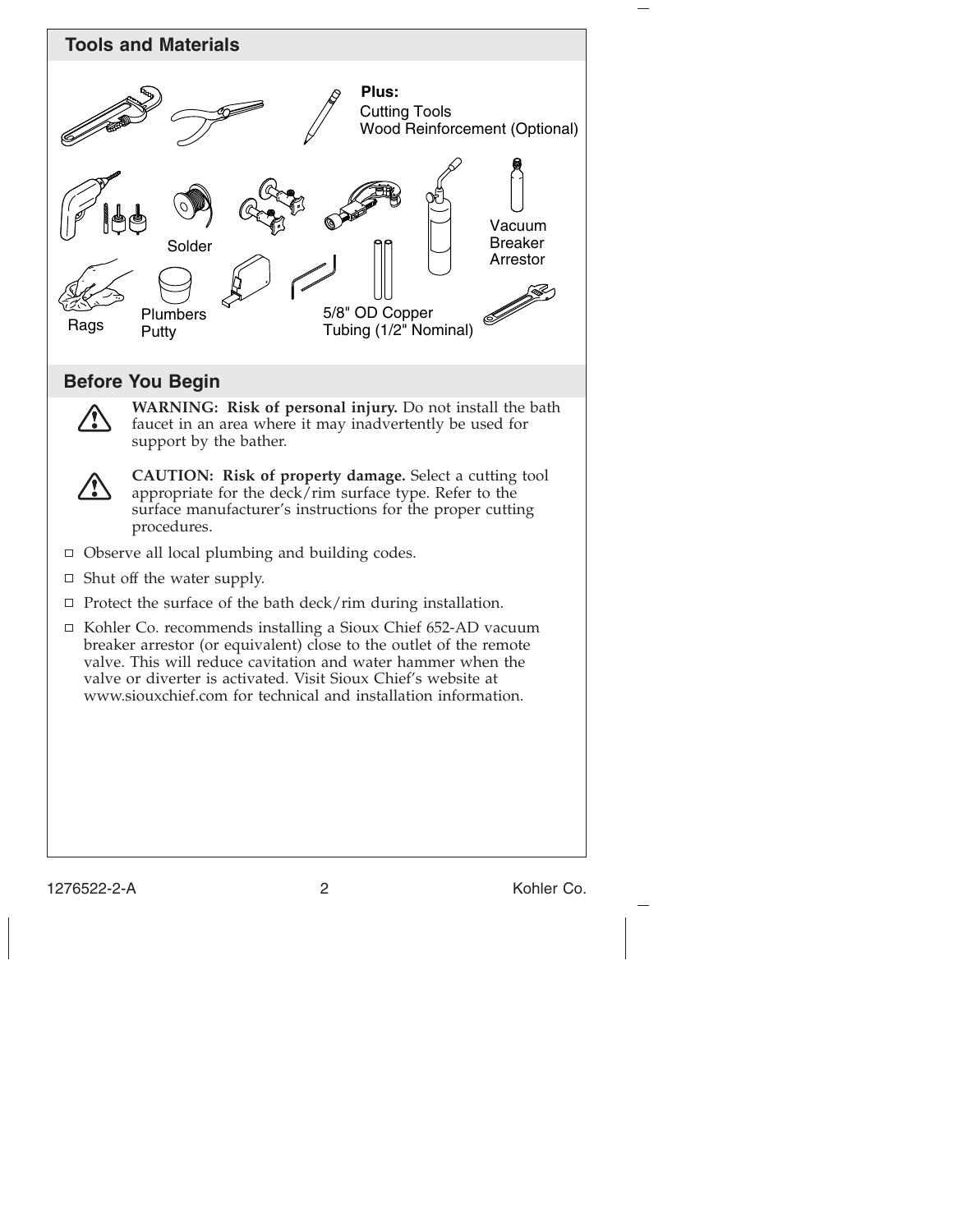

# **Roughing-In**

# **1. Prepare the Site**

**NOTE:** To simplify future servicing, install an access panel to reach the plumbing.

**NOTICE:** The remote valve may be installed anywhere on the deck. To allow adequate clearance for handle rotation, provide a minimum distance of 5-3/4″ (146 mm) from the center of the spout to the center of the valve.

- $\Box$  Determine the mounting hole locations for the spout diverter and remote valve. Refer to the roughing-in dimensions illustrated for proper placement and diameters.
- **For a finished bath deck/rim less than 5/8**″ **(16 mm) thick:** Install wood reinforcement to the underside of the deck/rim. The combined thickness of the reinforcing material and the deck/rim must not exceed 3″ (76 mm).



**CAUTION: Risk of property damage.** Select a cutting tool appropriate for the deck/rim surface type. Refer to the surface manufacturer's instructions for proper cutting procedures.

Kohler Co. 3 1276522-2-A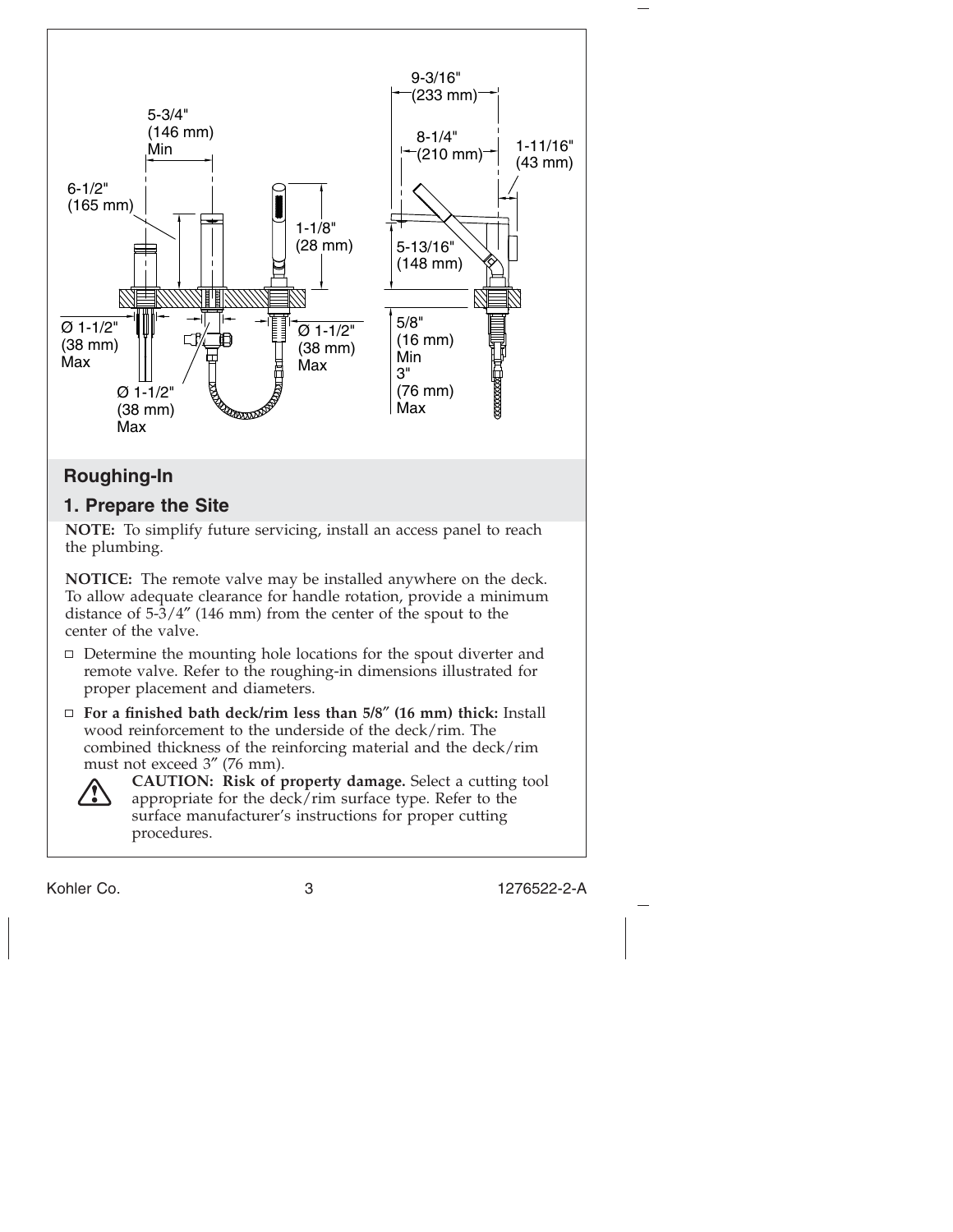# **Prepare the Site (cont.)**

**NOTICE:** Do not exceed 1-1/2″ (38 mm) hole diameters for the spout diverter and the remote valve mounting holes. Maximum contact area is necessary for a successful installation.

- $\Box$  Carefully cut mounting holes for the spout diverter and remote valve.
- $\hfill\Box$ <br> <br> Install or relocate the water supplies as needed.

1276522-2-A 4 Kohler Co.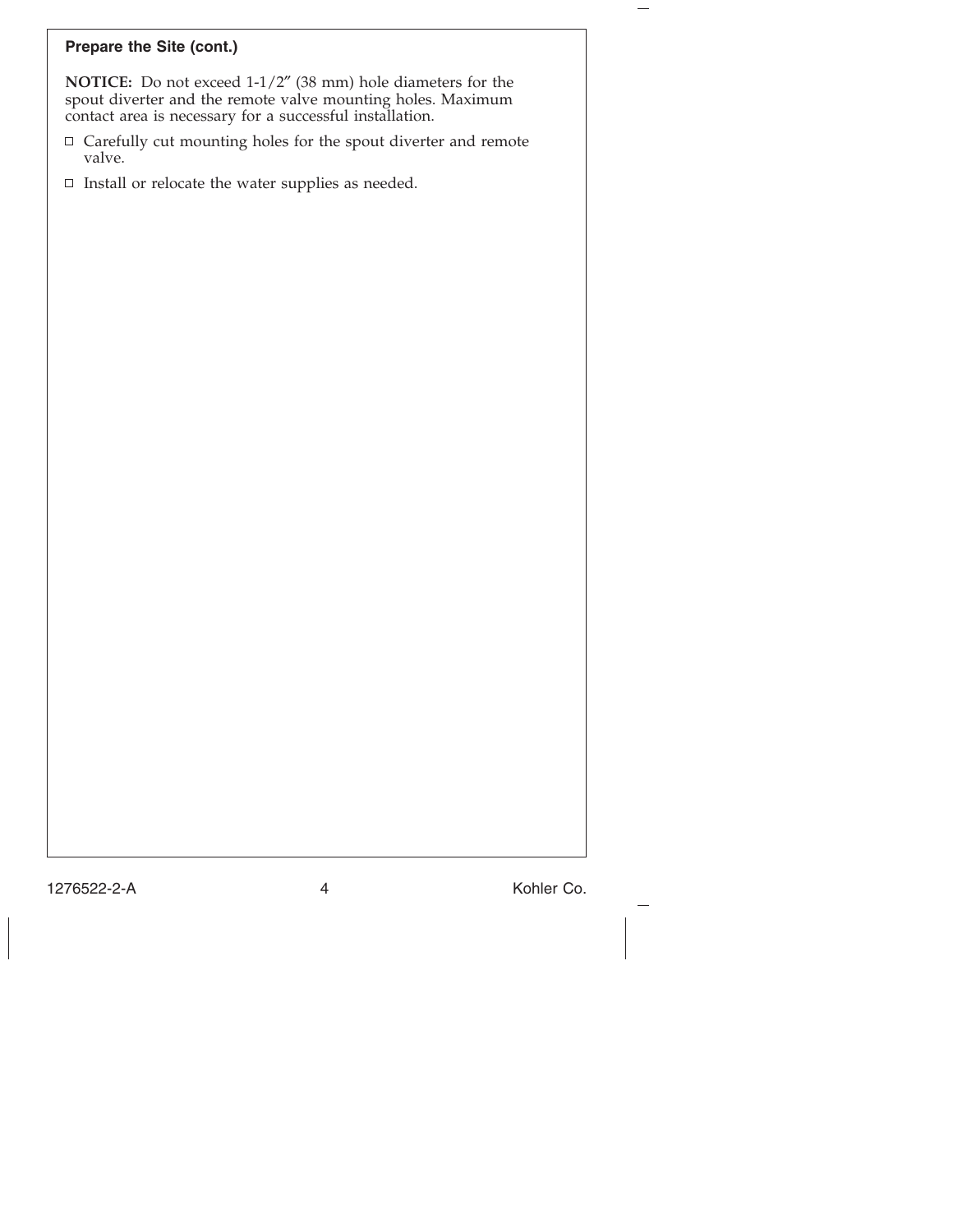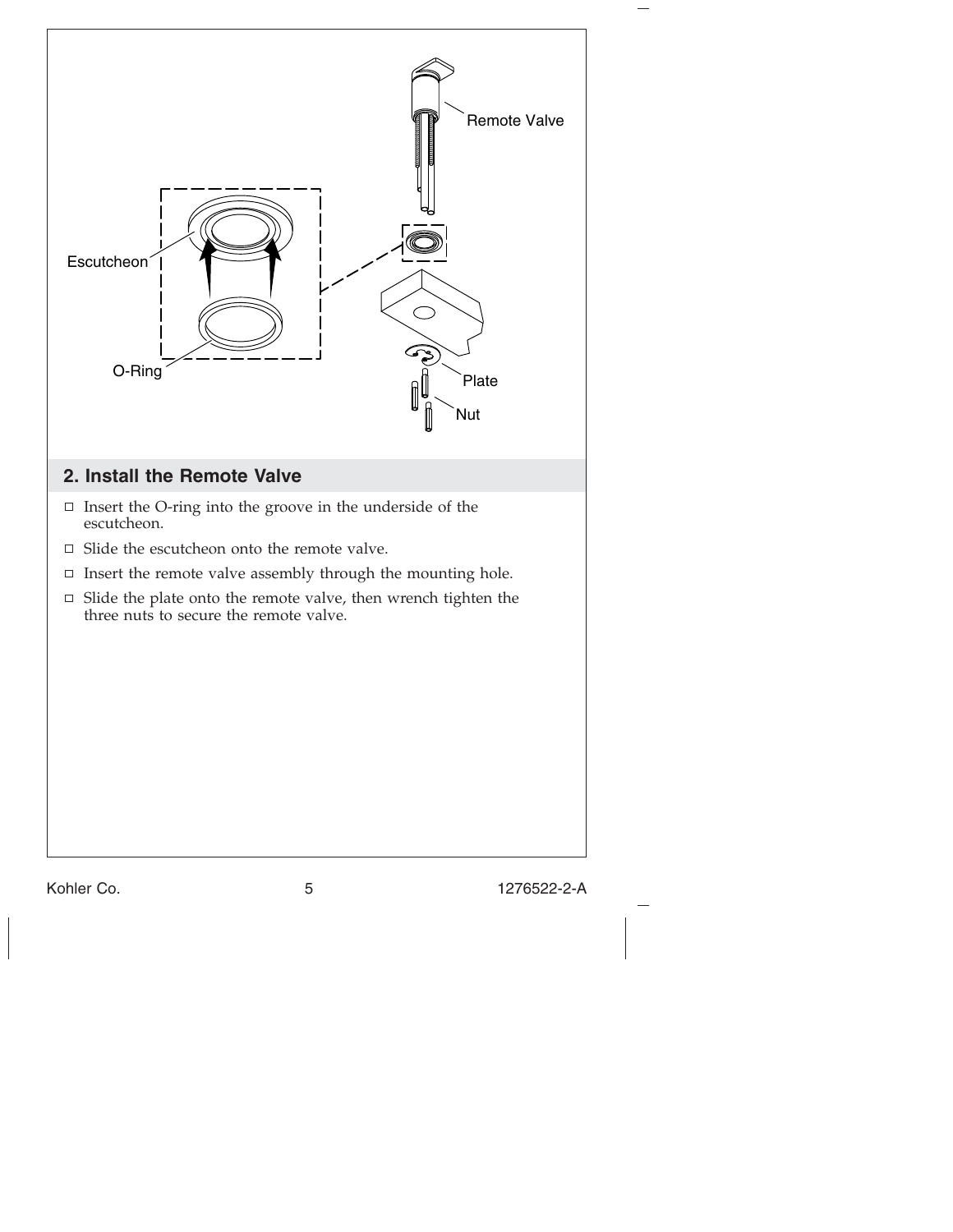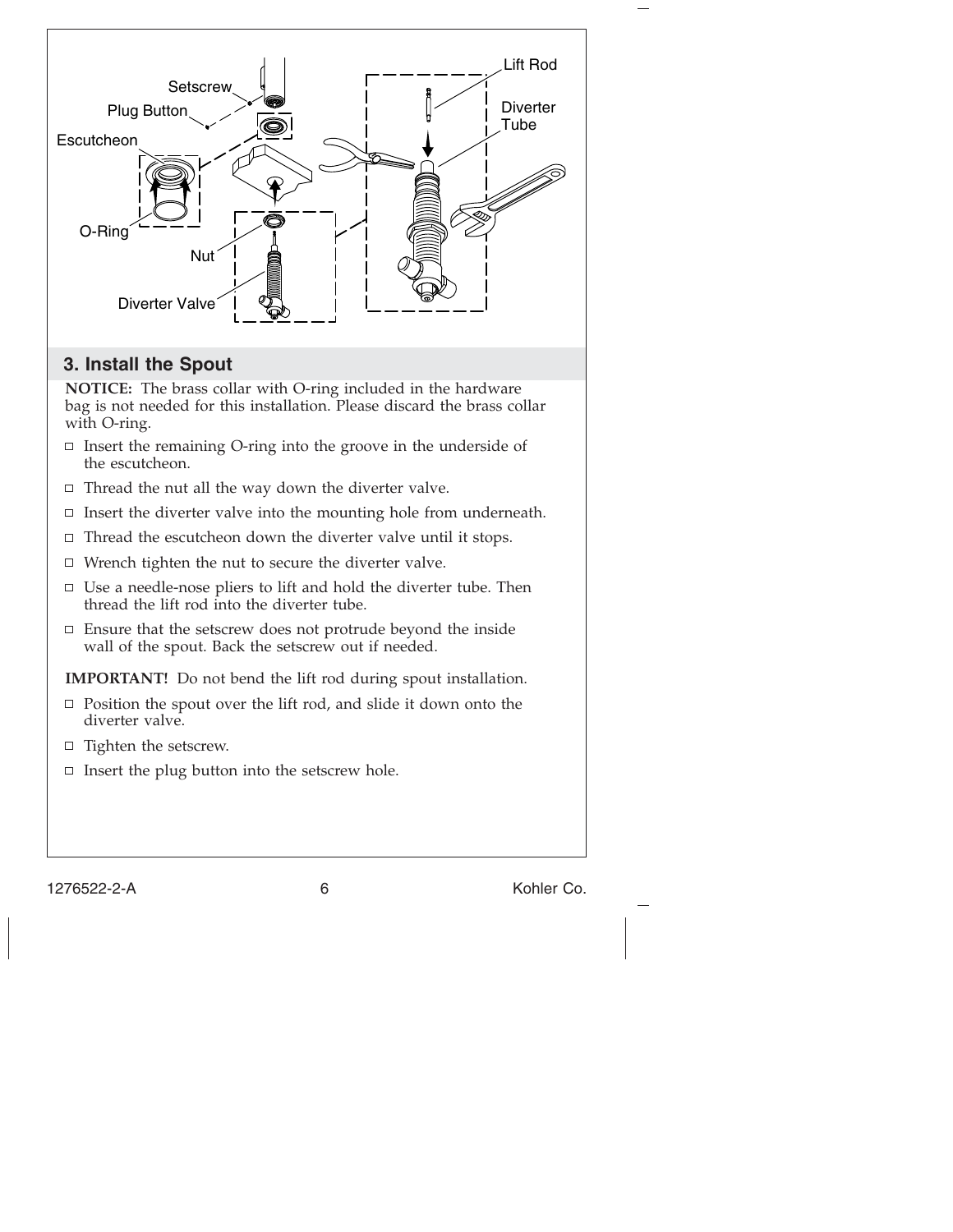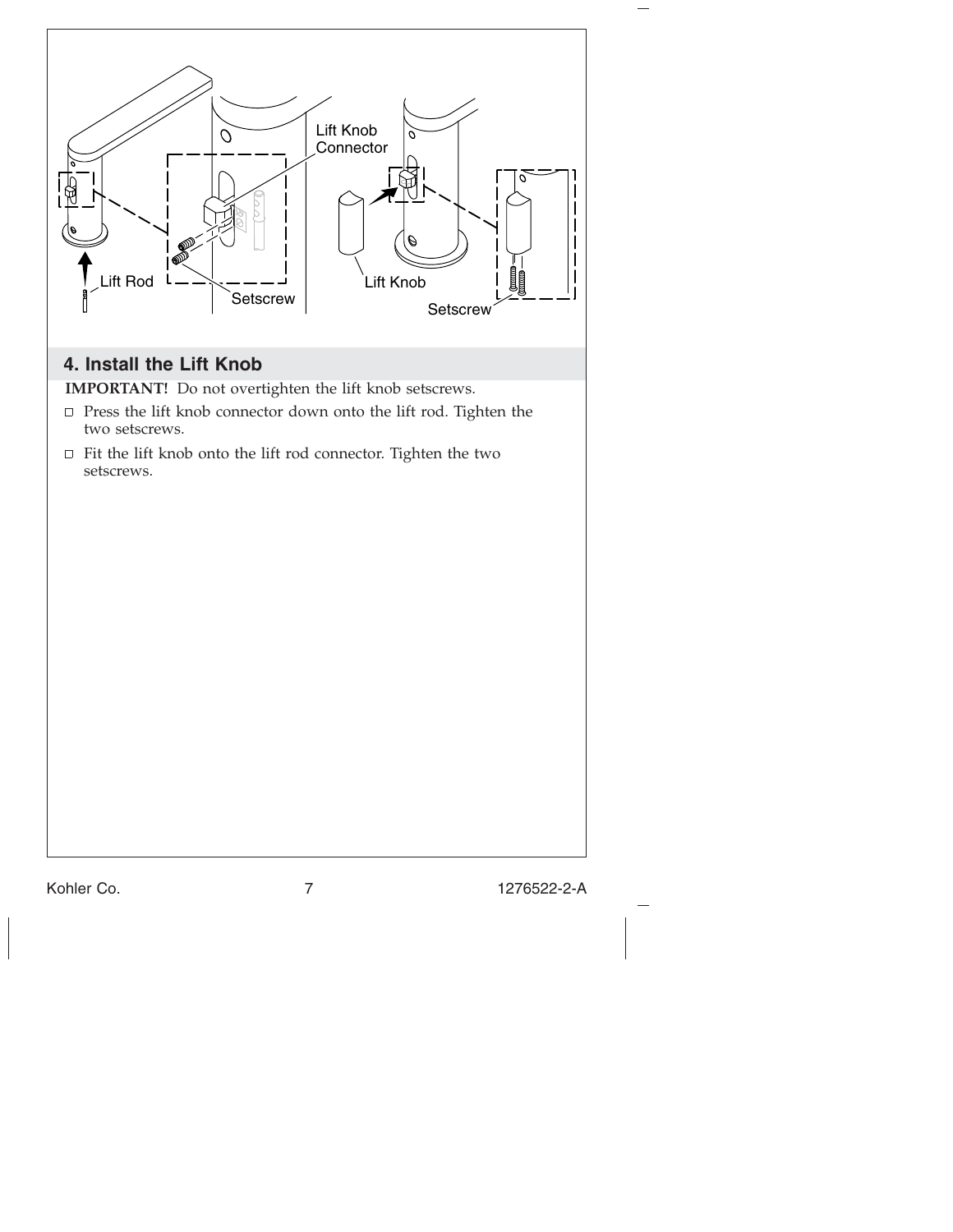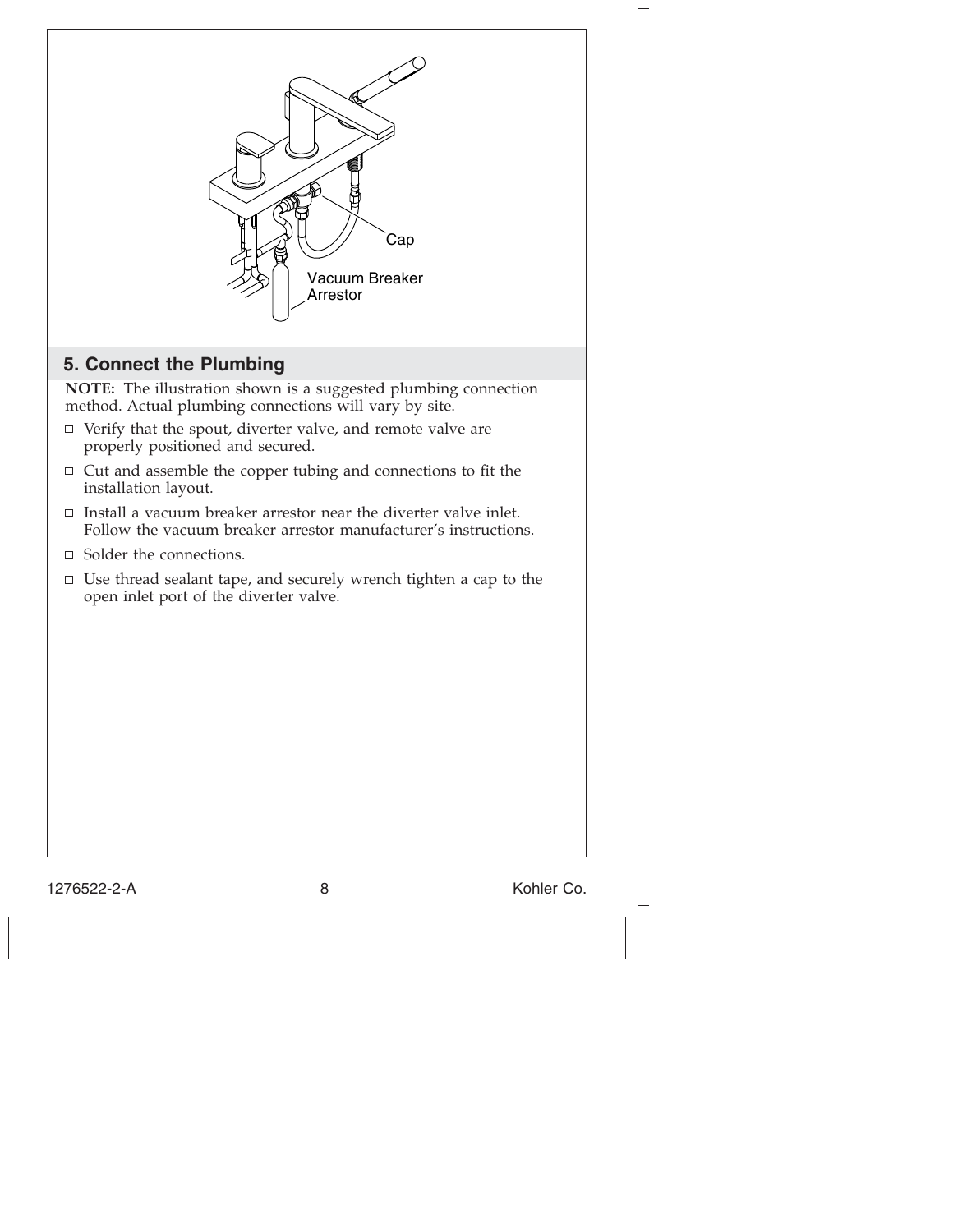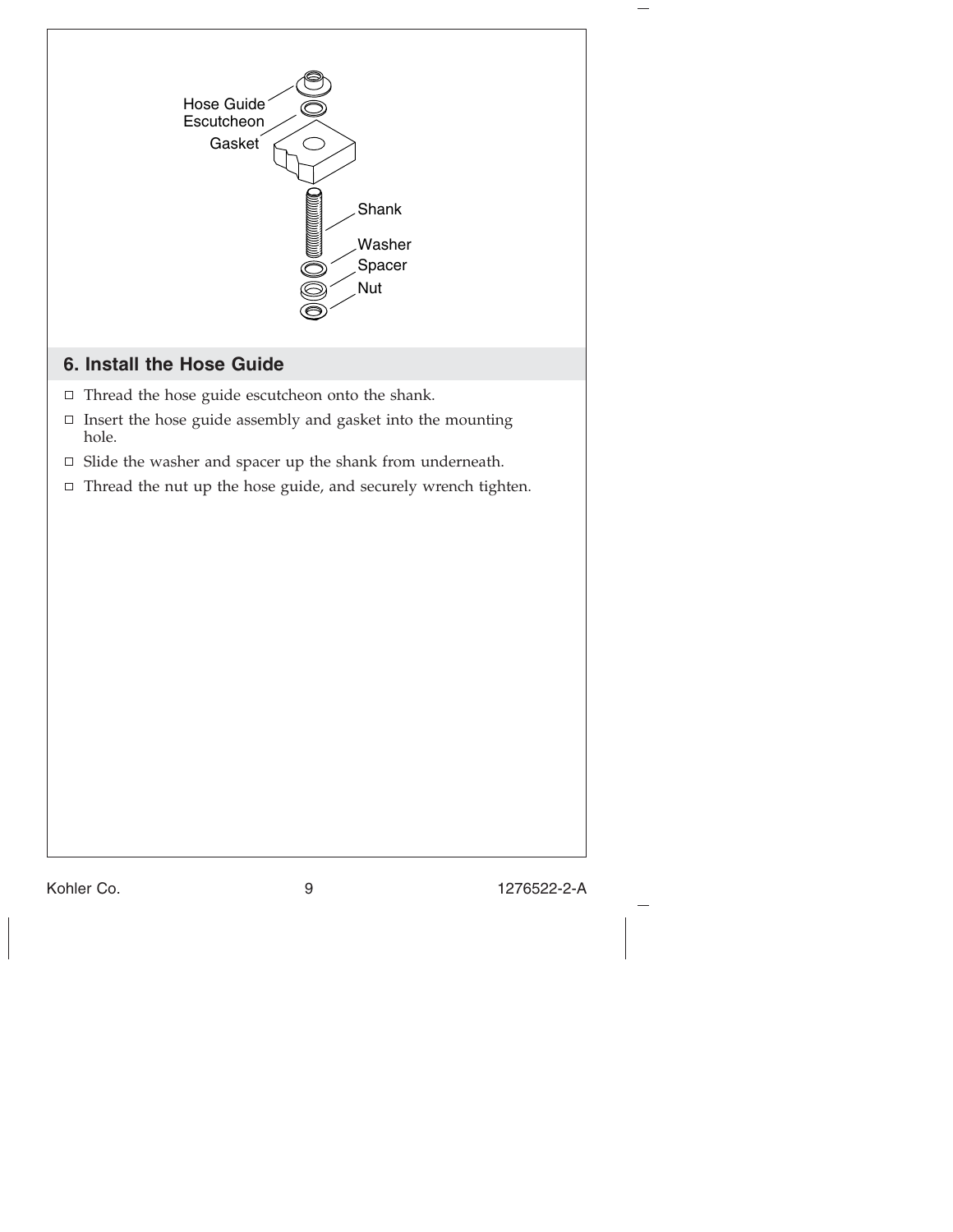

1276522-2-A 10 10 Kohler Co.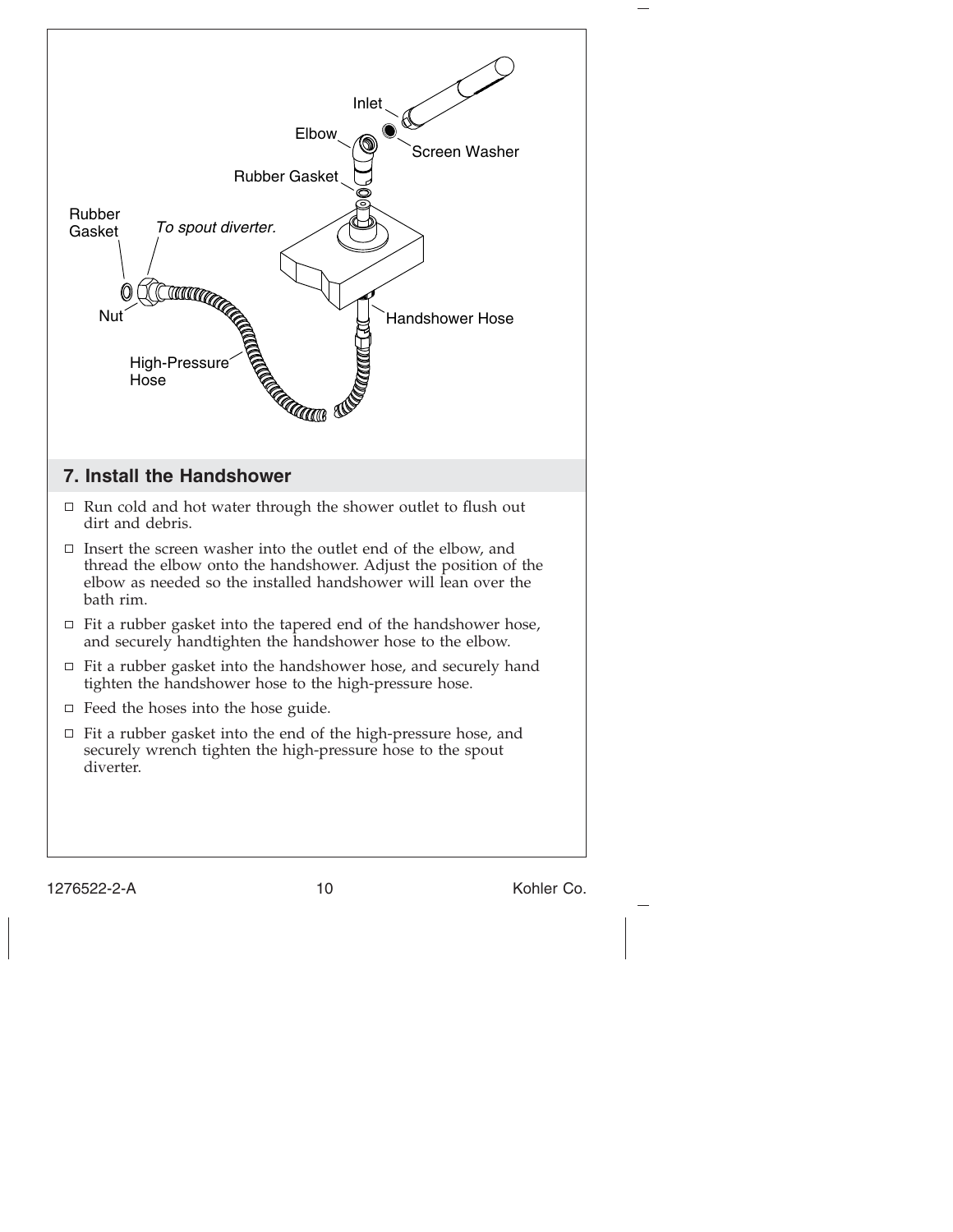

Kohler Co. 2008 2009 11 1276522-2-A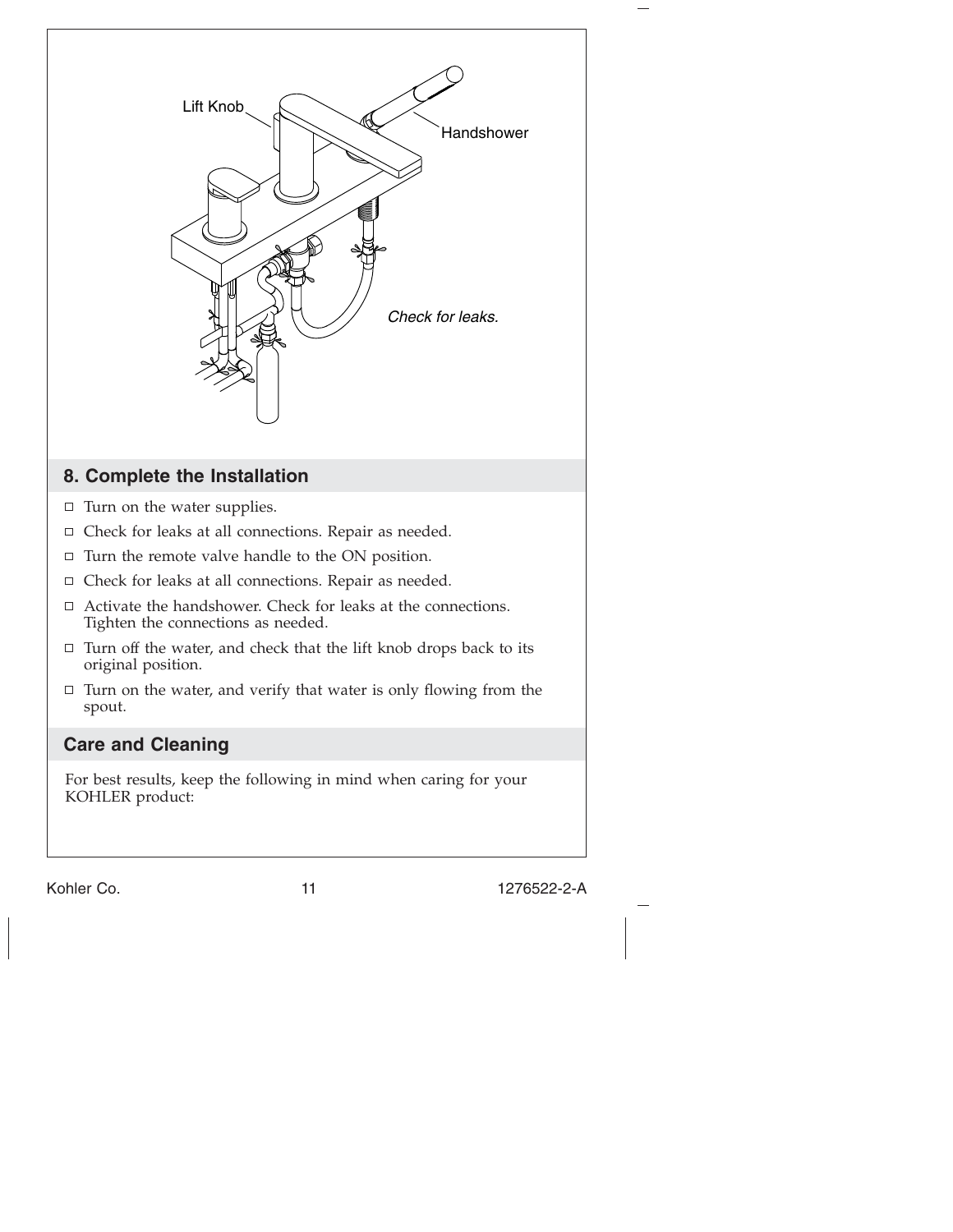# **Care and Cleaning (cont.)**

- Use a mild detergent such as liquid dishwashing soap and warm water for cleaning. Do not use abrasive cleaners that may scratch or dull the surface.
- Carefully read the cleaner product label to ensure the cleaner is safe for use on the material.
- Always test your cleaning solution on an inconspicuous area before applying to the entire surface.
- Do not allow cleaners to sit or soak on the surface.
- Wipe surfaces clean and rinse completely with water immediately after cleaner application. Rinse and dry any overspray that lands on nearby surfaces.
- Use a soft, dampened sponge or cloth. Never use an abrasive material such as a brush or scouring pad to clean surfaces.

For detailed cleaning information and products to consider, visit www.kohler.com/clean. To order Care & Cleaning information, call 1-800-456-4537.

1276522-2-A 12 Kohler Co.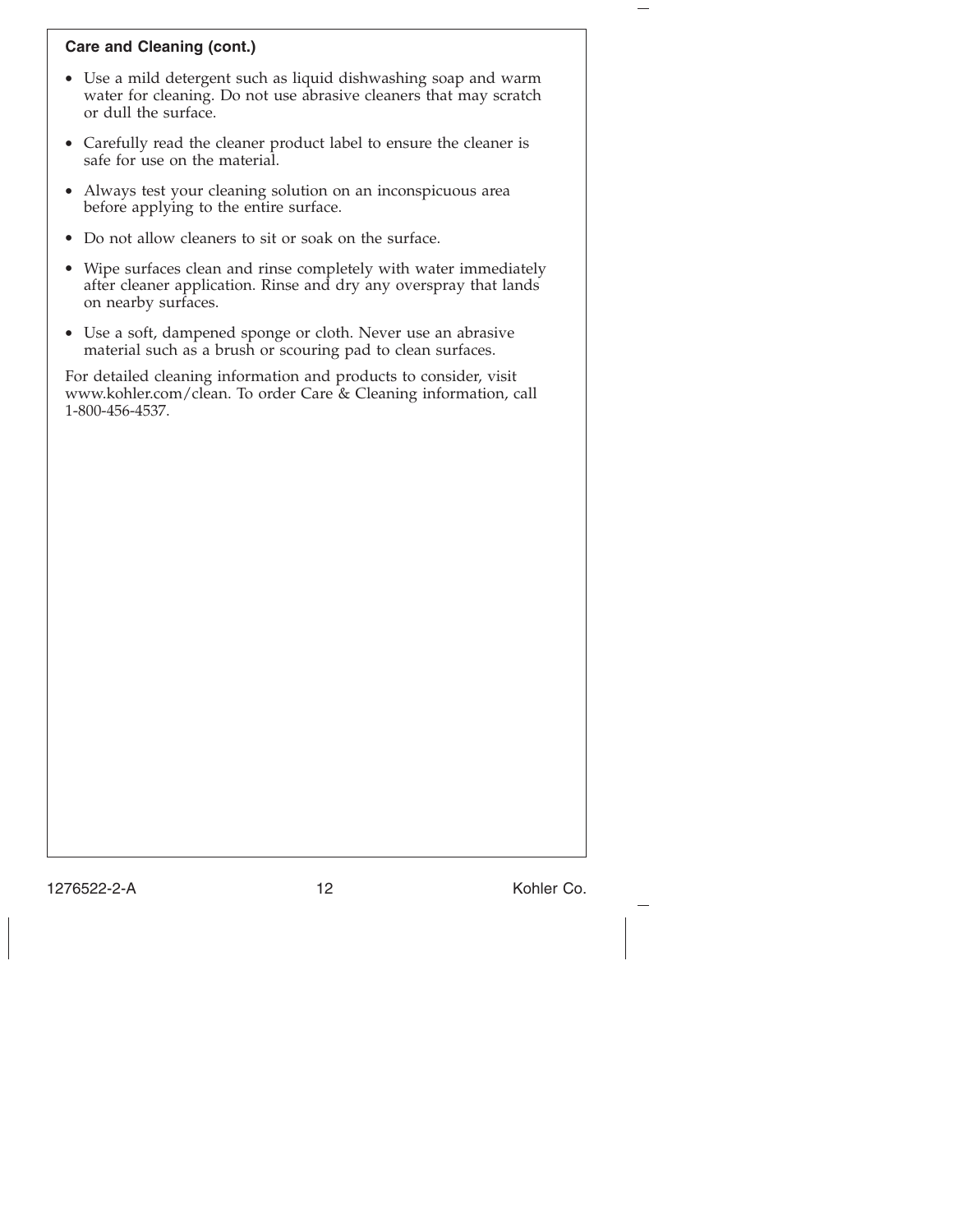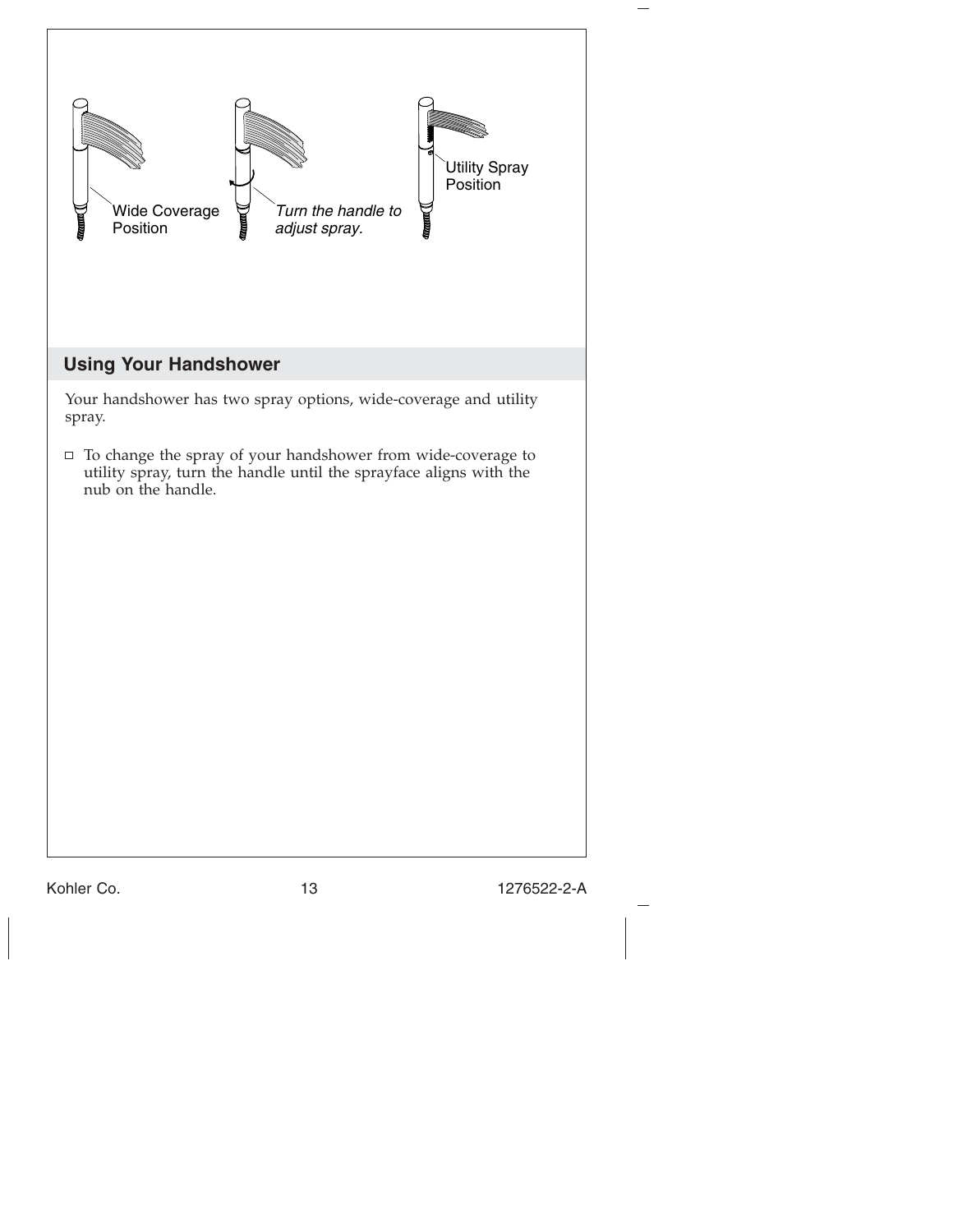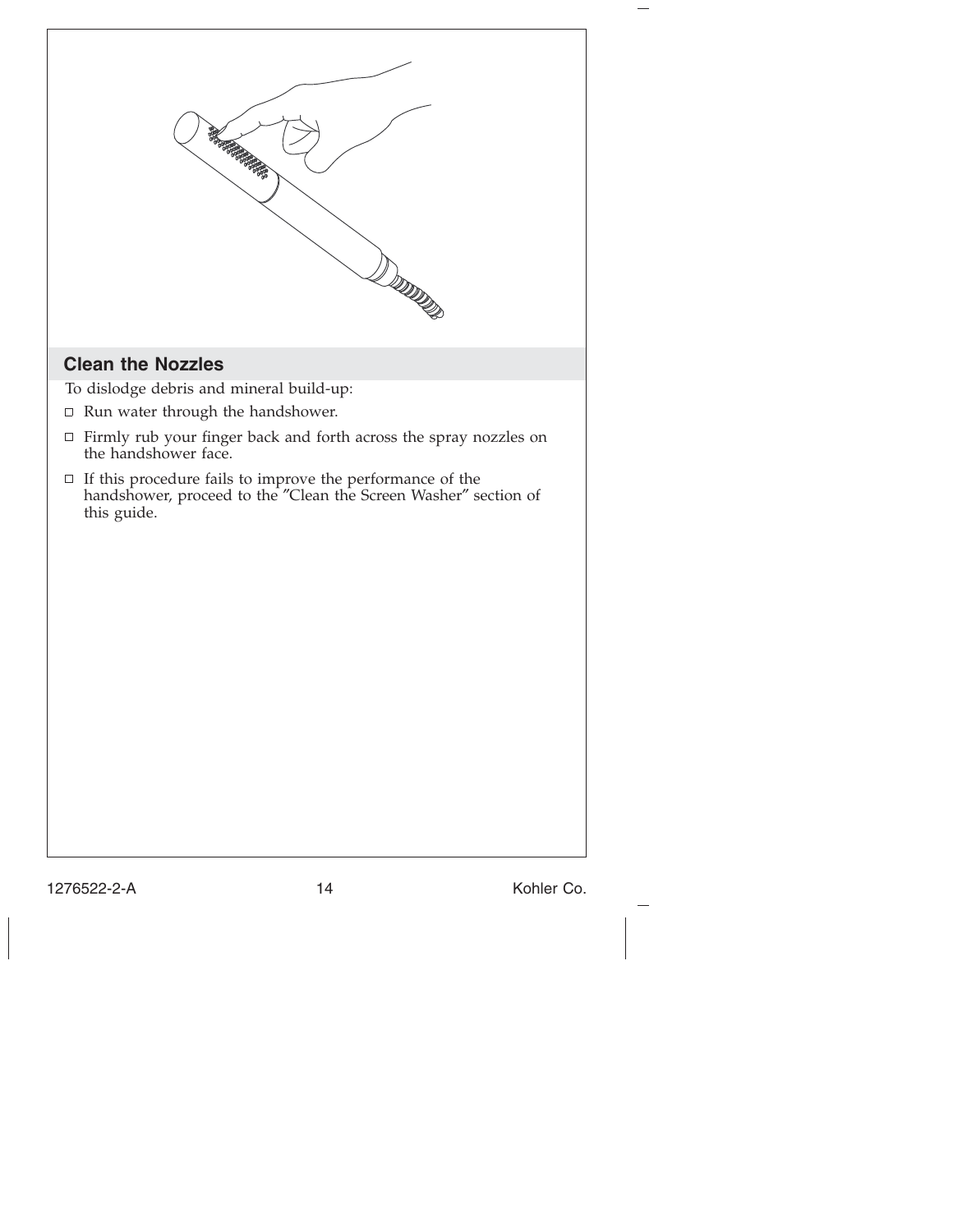

Kohler Co. also warrants all other aspects of the faucet or accessories ("Faucet")\*, (except gold, non-Vibrant<sub>®</sub>, non-chrome finishes) to be free of defects in material and workmanship during normal residential use for as long as the original consumer purchaser owns his or her home.

America″).

Kohler Co. 2008 2009 15 1276522-2-A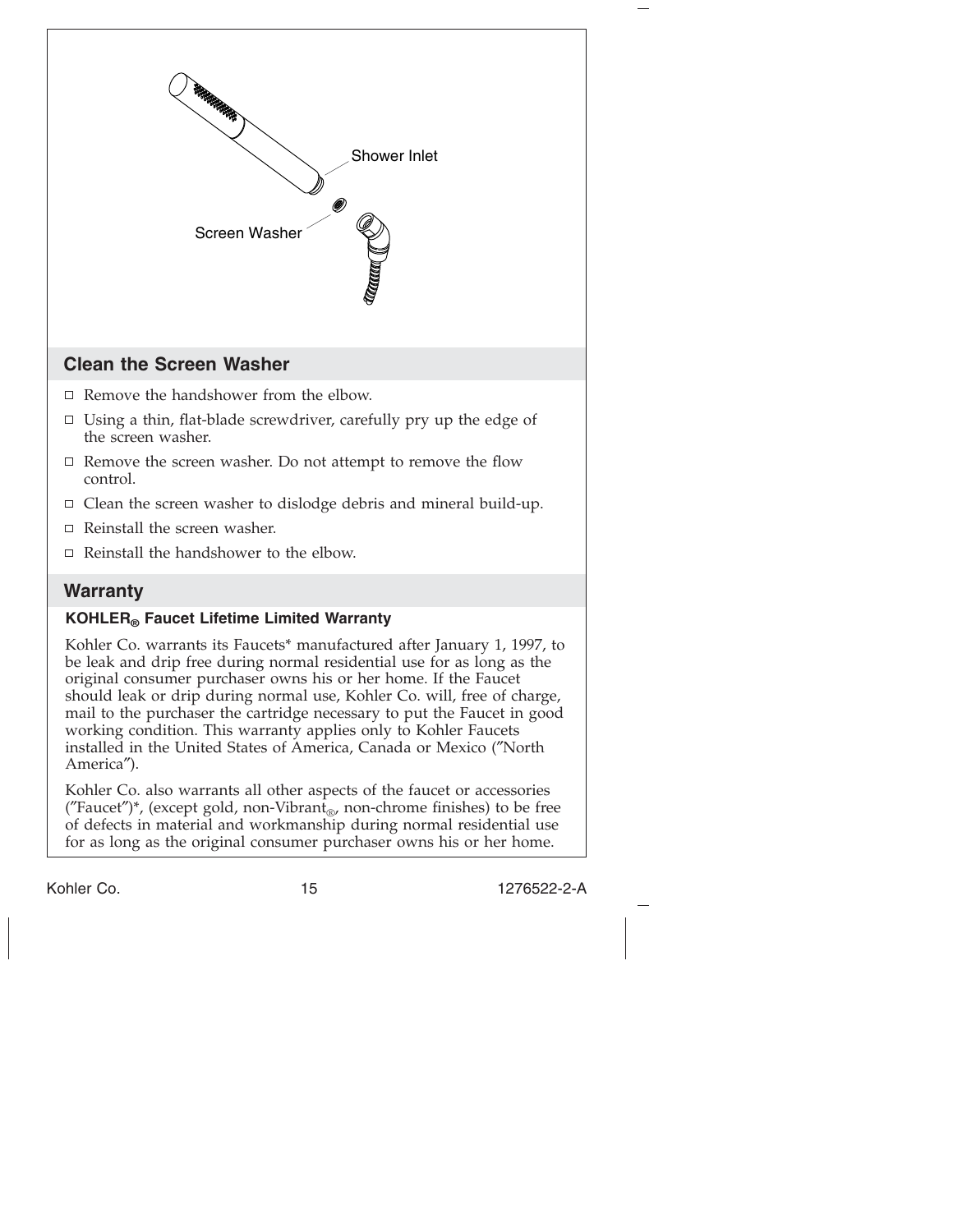#### **Warranty (cont.)**

This warranty applies only to Kohler Faucets installed in North America. If a defect is found in normal residential use, Kohler Co. will, at its election, repair, provide a replacement part or product, or make appropriate adjustment. Damage to a product caused by accident, misuse, or abuse is not covered by this warranty. Improper care and cleaning will void the warranty\*\*. Proof of purchase (original sales receipt) must be provided to Kohler Co. with all warranty claims. Kohler Co. is not responsible for labor charges, installation, or other incidental or consequential costs. In no event shall the liability of Kohler Co. exceed the purchase price of the Faucet.

If the Faucet is used commercially or is installed outside of North America, or if the finish is gold, non-Vibrant or a painted or powder coated color finish, Kohler Co. warrants the Faucet to be free from defects in material and workmanship for one (1) year from the date the product is installed, under Kohler Co.'s standard one-year limited warranty.

If you believe that you have a warranty claim, contact Kohler Co., either through your Dealer, Plumbing Contractor, Home Center or E-tailer, or by writing Kohler Co., Attn.: Customer Care Center, 444 Highland Drive, Kohler, WI 53044, USA. Please be sure to provide all pertinent information regarding your claim, including a complete description of the problem, the product, model number, color, finish, the date the product was purchased and from whom the product was purchased. Also include your original invoice. For other information, or to obtain the name and address of the service and repair facility nearest you, call 1-800-4-KOHLER (1-800-456-4537) from within the USA and Canada, and 001-800-456-4537 from within Mexico, or visit www.kohler.com within the USA, www.ca.kohler.com from within Canada, or www.mx.kohler.com in Mexico.

**KOHLER CO. AND/OR SELLER ARE PROVIDING THESE WARRANTIES IN LIEU OF ALL OTHER WARRANTIES, EXPRESSED OR IMPLIED, INCLUDING BUT NOT LIMITED TO THE IMPLIED WARRANTIES OF MERCHANTABILITY AND FITNESS FOR A PARTICULAR PURPOSE. KOHLER CO. AND/OR SELLER DISCLAIM ALL LIABILITY FOR SPECIAL, INCIDENTAL OR CONSEQUENTIAL DAMAGES. Some states/provinces do not allow limitations of how long an implied warranty lasts or the exclusion or limitation of such damages, so these limitations and exclusions may not apply to you. This warranty gives the consumer specific legal rights. You may also have other rights that vary from state/province to state/province.**

**This is Kohler Co.'s exclusive written warranty.**

1276522-2-A 16 16 Kohler Co.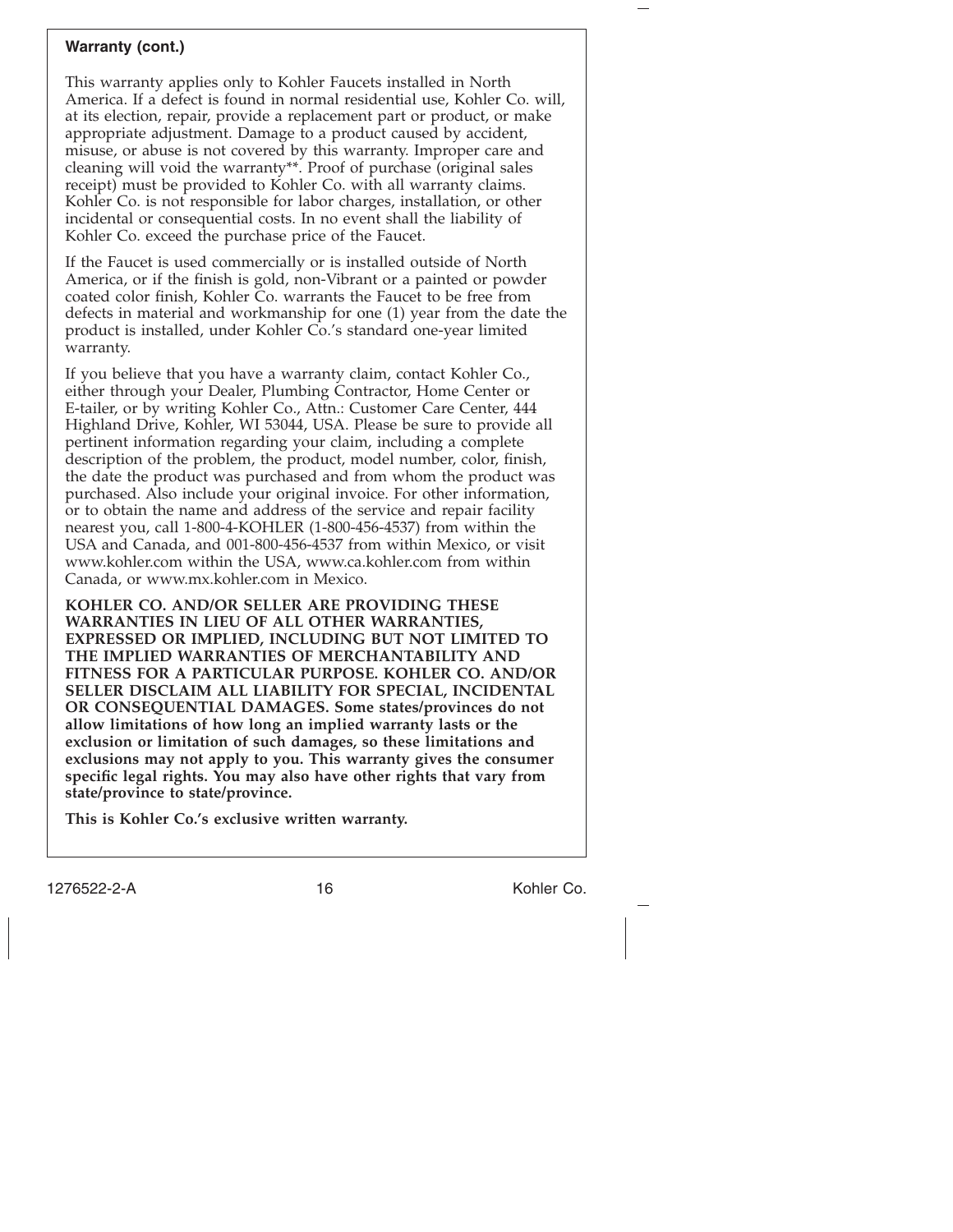# **Warranty (cont.)**

\*Trend<sub>®</sub> faucets, MasterShower<sub>®</sub> tower, BodySpa systems and components; WaterHaven<sub>®</sub> tower, systems and components; Tripoint<sub>®</sub> faucets, Polished Gold, non-Vibrant and painted or powder coated finishes, fittings; all items within the ″Fixture Related″ section of the Kohler Faucets Price Book, drains, Duostrainer® sink strainers, soap/lotion dispensers, Moxie<sub>®</sub> Wireless Speaker; and faucets used in commercial settings, and outside North America, are covered by Kohler Co.'s one-year limited warranty.

\*\*Never use cleaners containing abrasive cleansers, ammonia, bleach, acids, waxes, alcohol, solvents or other products not recommended for chrome. This will void the warranty.

# **Warranty**

### **For Mexico**

KOHLER CO.

It is recommended that at the time of purchase, you verify that all accessories and components are complete in this package.

This Kohler product is warranted to be free of defects in material and workmanship for one (1) year from the date of purchase as shown on the invoice or receipt.

1. Kohler Co. will only service its commercialized products through its authorized distributors.

2. To obtain warranty service, please present the invoice and corresponding warranty.

3. Through its authorized distributors, Kohler Co. promises to repair the defective product or provide a new replacement or an equivalent model (in those cases that the model has been discontinued) when the product is beyond repair, without any charge to the consumer.

4. The time of repair will not exceed six (6) weeks commencing on the date the product is received.

5. It is recommended that the consumer save the invoice or receipt as additional protection, as it may substitute the warranty in the case that there is a discrepancy in the validity of the warranty.

### EXCEPTIONS AND RESTRICTIONS

The Warranty will not be valid in the following cases:

1. When the product is not operated in accordance with the instructions concerning use and operation set forth in the owner's manual or installation instructions, and when the recommendations

Kohler Co. 2008 17 17 1276522-2-A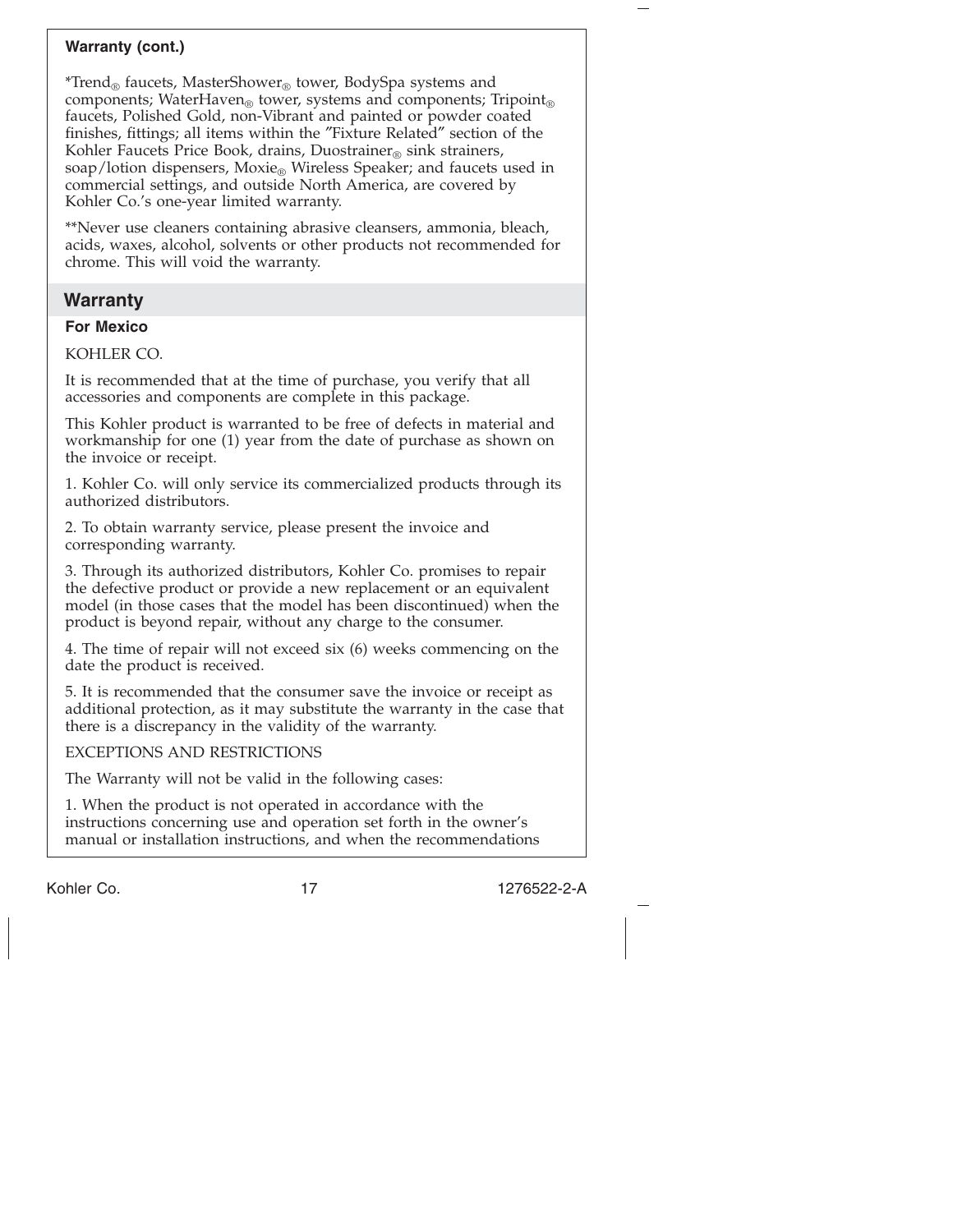# **Warranty (cont.)**

and warnings included are not observed.

2. When the product has been modified or dismantled partially or totally; or has been used in a negligent fashion and as a consequence has suffered damages attributable to the consumer, individual, or hardware not authorized by Kohler Co.

3. This warranty does not cover the damages as a result of disaster such as fire or acts of God, including flooding, earthquake, or electric storms, etc. To obtain a list of distributors in your area where you can exercise your rights under this warranty, please call 001-800-456-4537.

KOHLER CO., KOHLER, WI 53044 U.S.A.

# **IMPORTER:**

COMERCIALIZADORA INTERCERAMIC, S.A. DE C.V.

AV. CARLOS PACHECO NO. 7200, COL. MADERA 65

CHIHUAHUA, CHIH., MEXICO C.P. 31060

R.F.C. CIN141022IE9

TEL: 52 (614) 429-11-11

### **IMPORTER:**

GAMA MATERIALES Y ACEROS, S.A. DE C.V.

AVE LOS ANGELES NO. 1800

COL VALLE DEL NOGALAR, SAN NICOLAS DE LOS GARZA

N.L. MEXICO

R.F.C. GMA901220U11

TEL: 81-1160-5500

1276522-2-A 18 18 Kohler Co.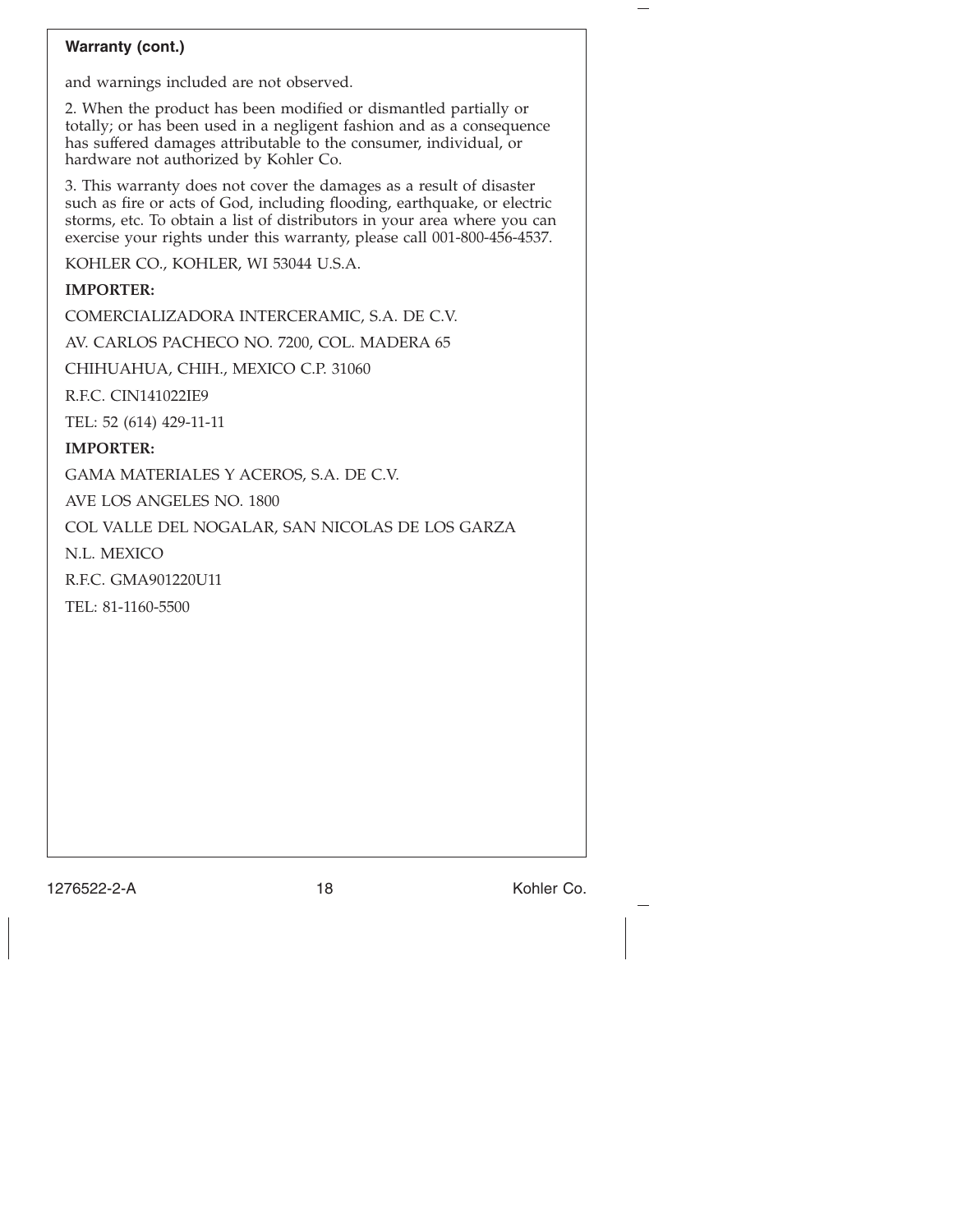# Guide d'installation et d'entretien Robinet de baignoire à inverseur avec vanne à distance



Kohler Co. Français-1 1276522-2-A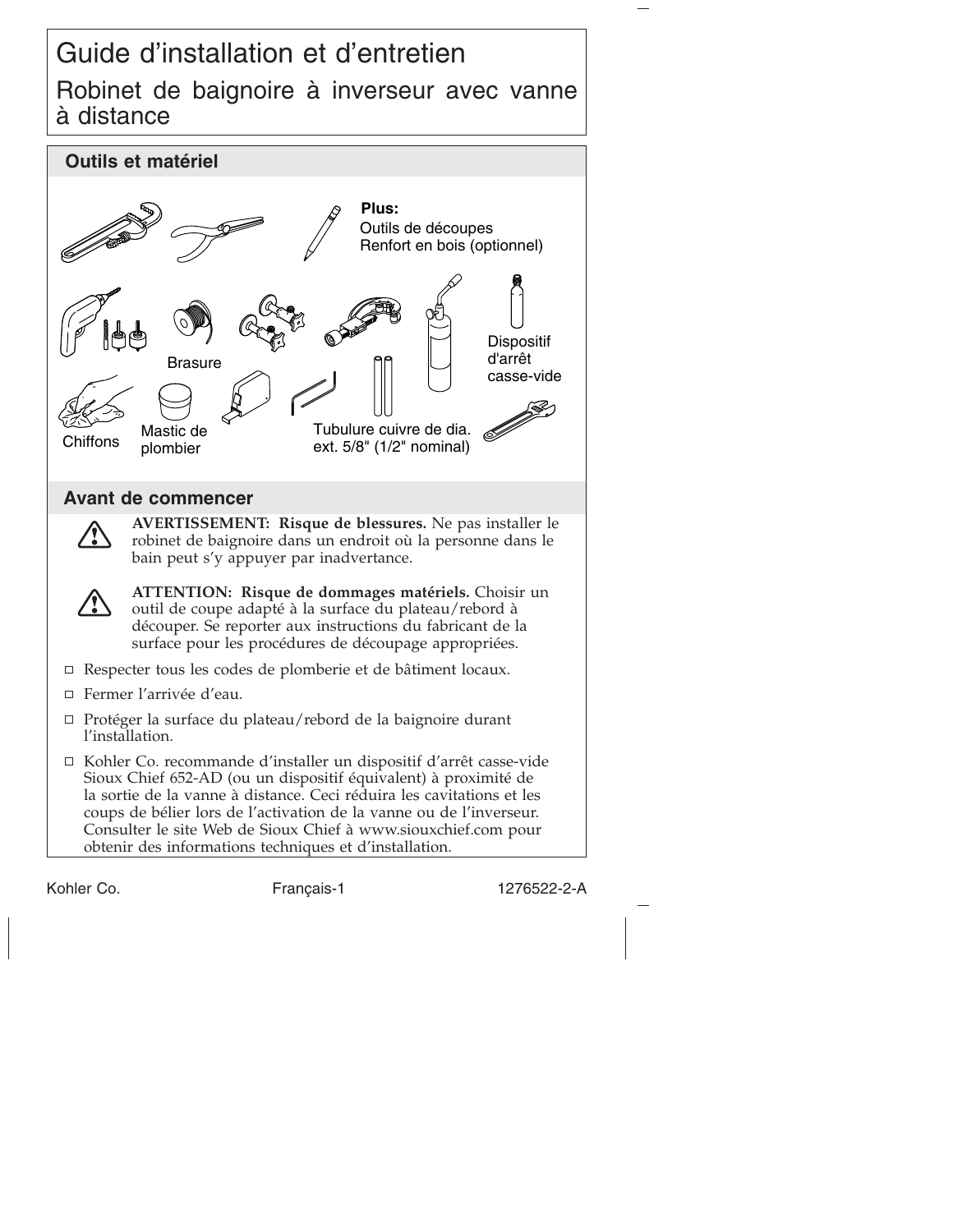

plateau. Pour permettre un dégagement adéquat pour la rotation de la poignée, fournir une distance minimum de 5-3/4″ (146 mm) entre le centre du bec et le centre de la vanne.

- Déterminer les emplacements des trous de montage pour l'inverseur du bec et la vanne à distance. Se reporter aux dimensions de raccordement illustrées pour le positionnement et les diamètres adéquats.
- **Plateau/rebord de baignoire fini de moins de 5/8**″ **(16 mm) d'épaisseur :** Installer un renfort en bois sur le dessous du plateau/rebord. L'épaisseur combinée du matériau de renfort et du plateau/rebord ne doit pas dépasser 3″ (76 mm).



**ATTENTION: Risque de dommages matériels.** Choisir un outil de coupe adapté à la surface du plateau/rebord à découper. Se reporter aux instructions du fabricant de la

1276522-2-A Français-2 Kohler Co.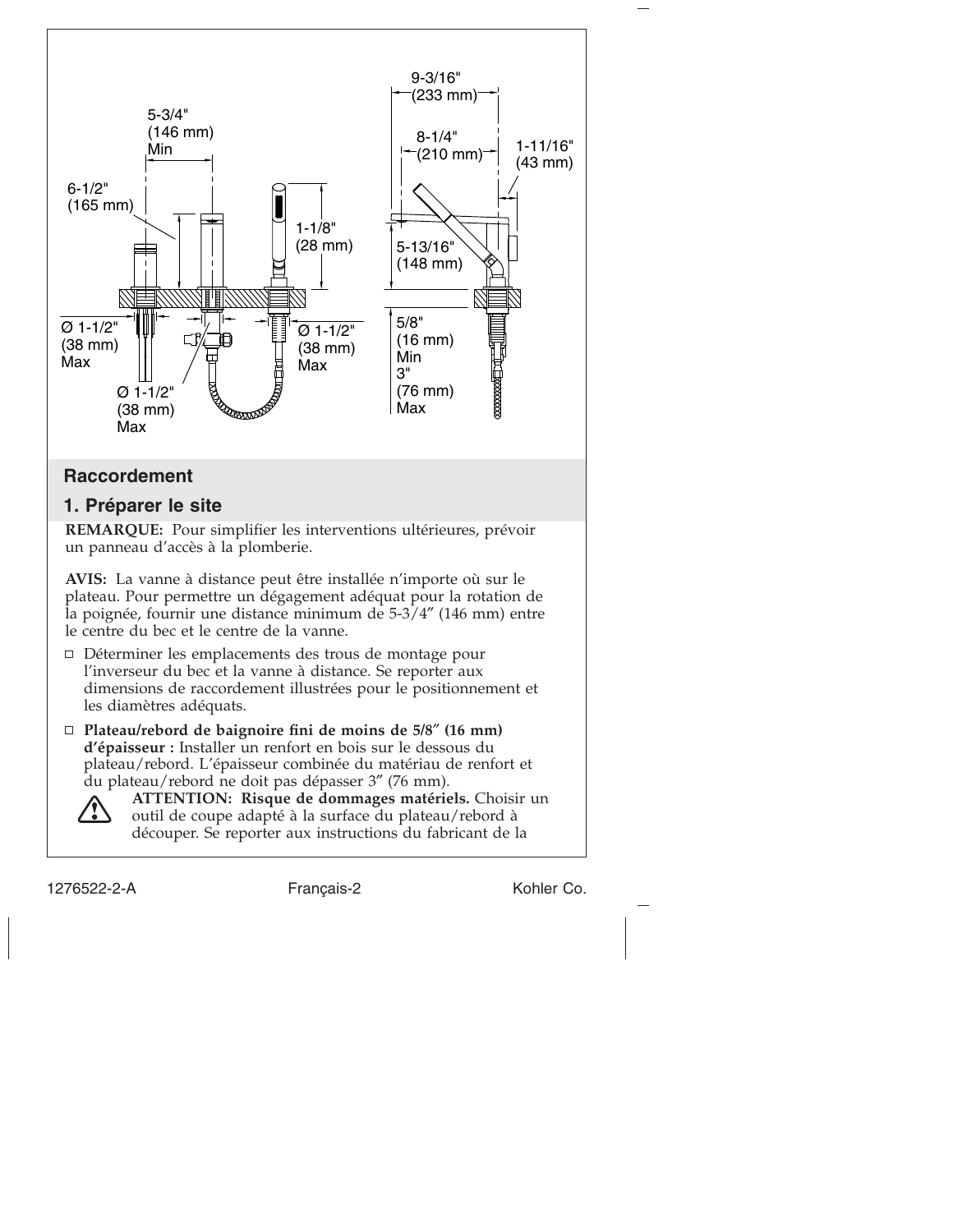# **Préparer le site (cont.)**

surface pour les procédures de découpage adéquates.

**AVIS:** Ne pas dépasser des diamètres de trous de 1-1/2″ (38 mm) pour les trous de montage de l'inverseur du bec et de la vanne à distance. La surface de contact doit être maximale pour assurer une installation réussie.

- Découper avec soin les trous de montage pour l'inverseur du bec et la vanne à distance.
- □ Installer ou déplacer les arrivées d'eau comme il se doit.

Kohler Co. **Français-3** 1276522-2-A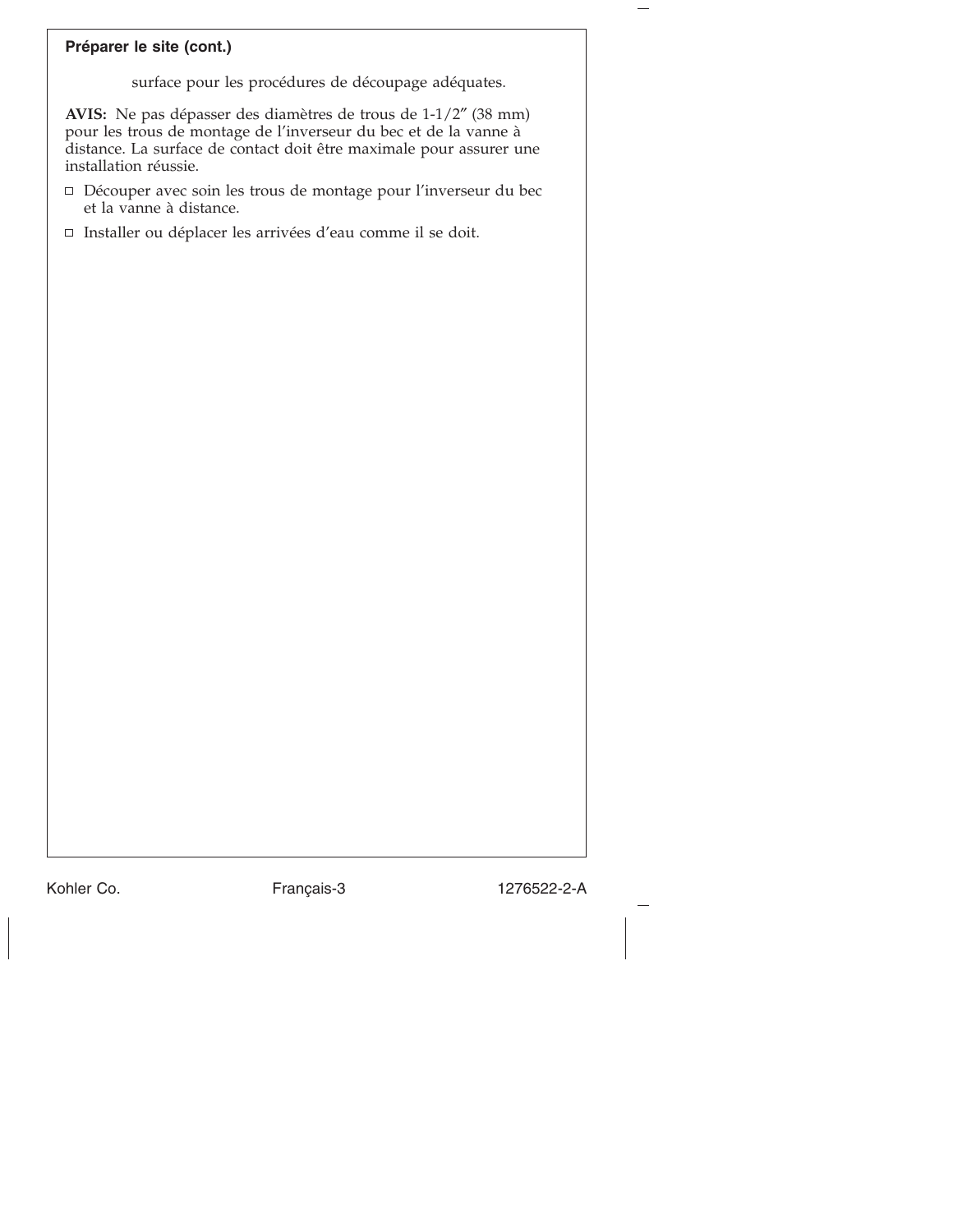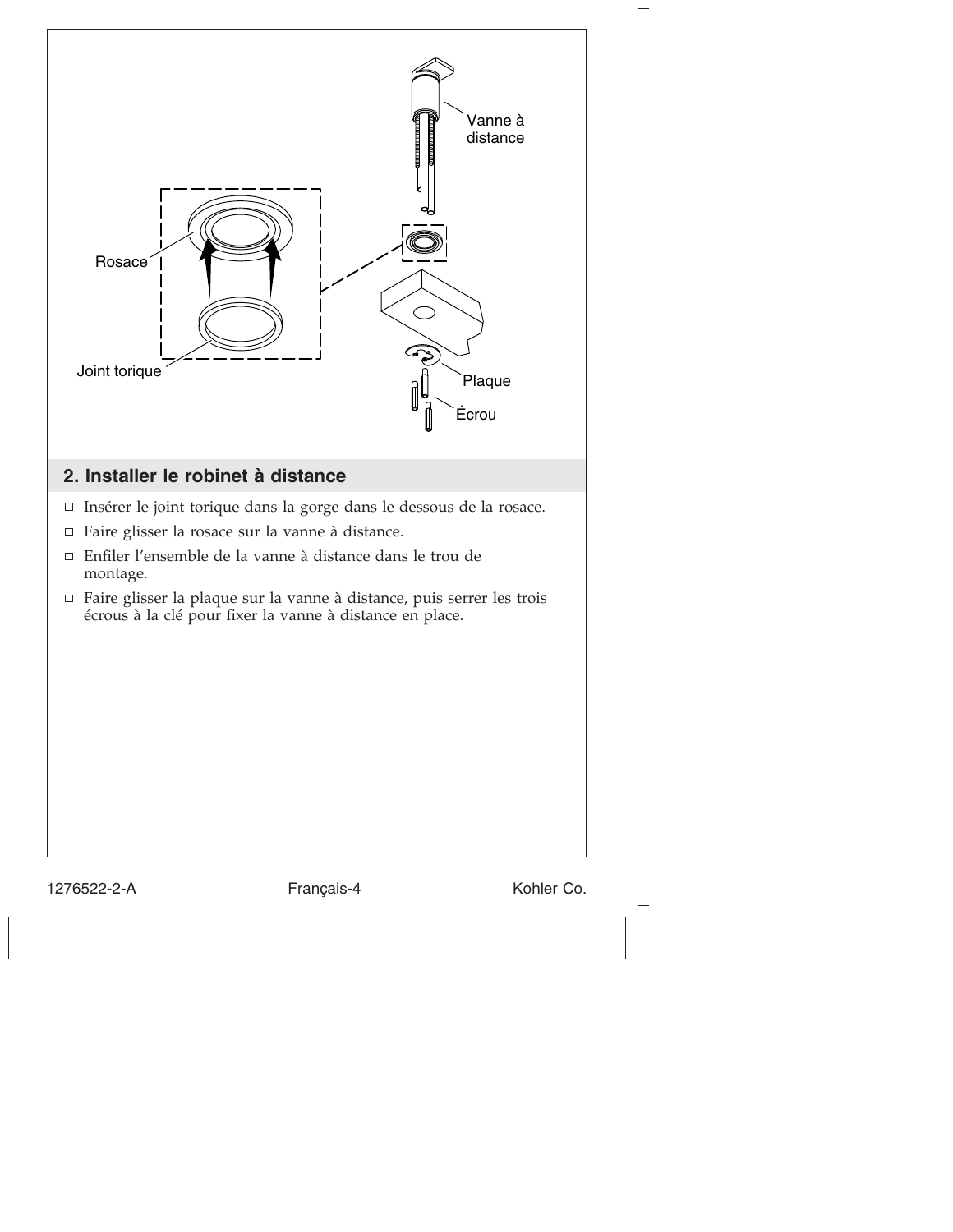

- vers le bas sur l'inverseur.
- Serrer la vis d'arrêt.
- Insérer le bouchon dans le trou de la vis d'arrêt.

Kohler Co. Français-5 1276522-2-A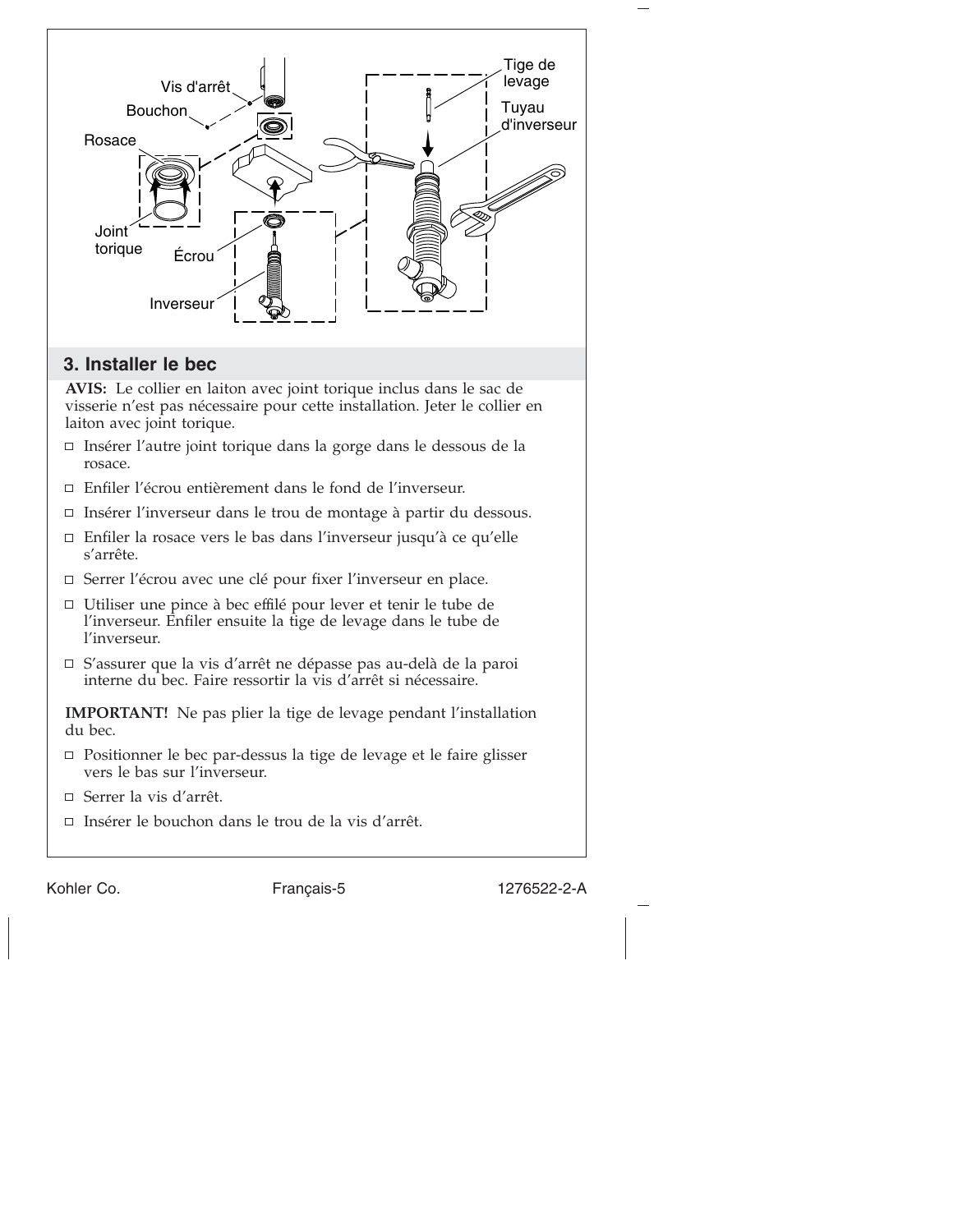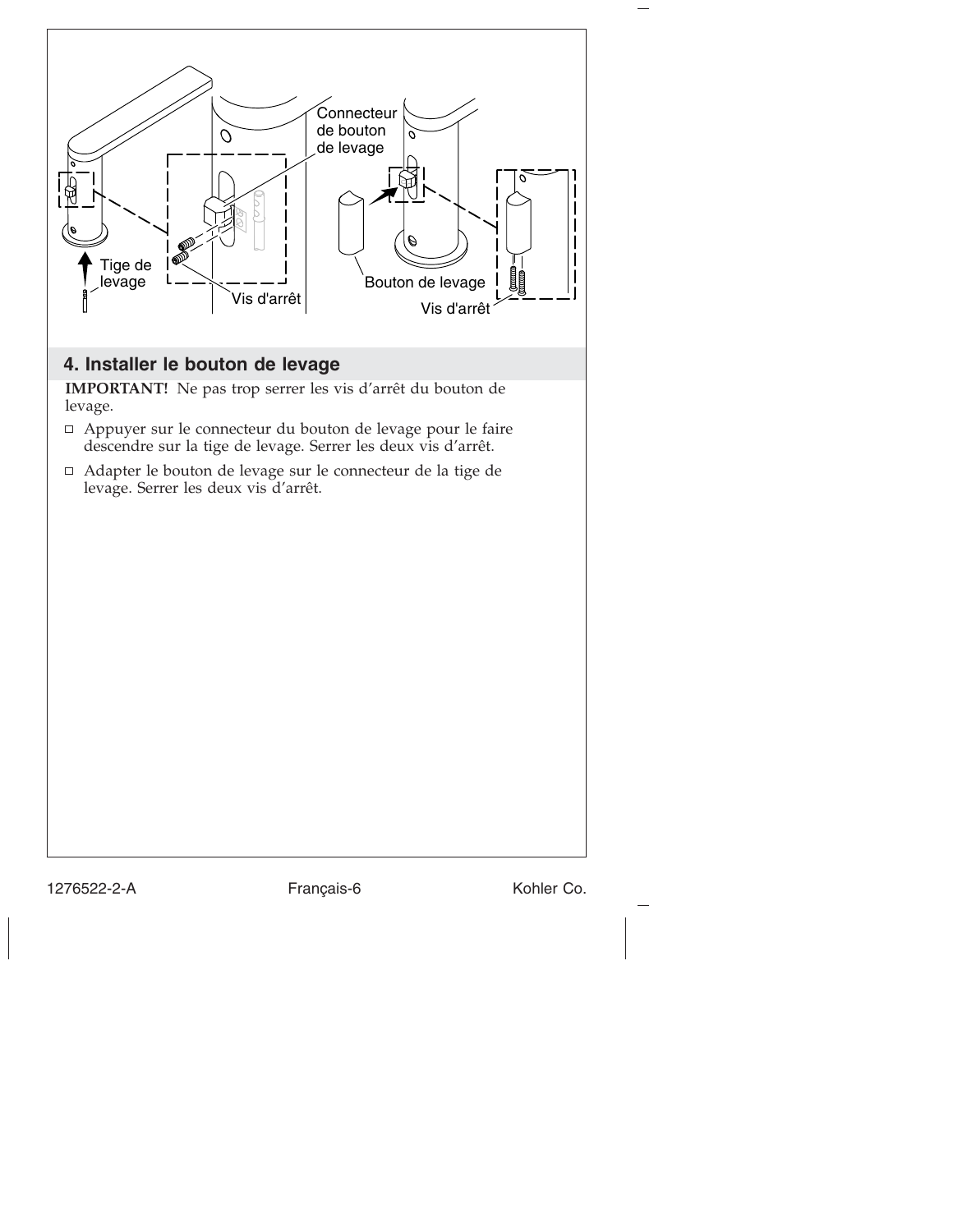

Kohler Co. **Français-7** 1276522-2-A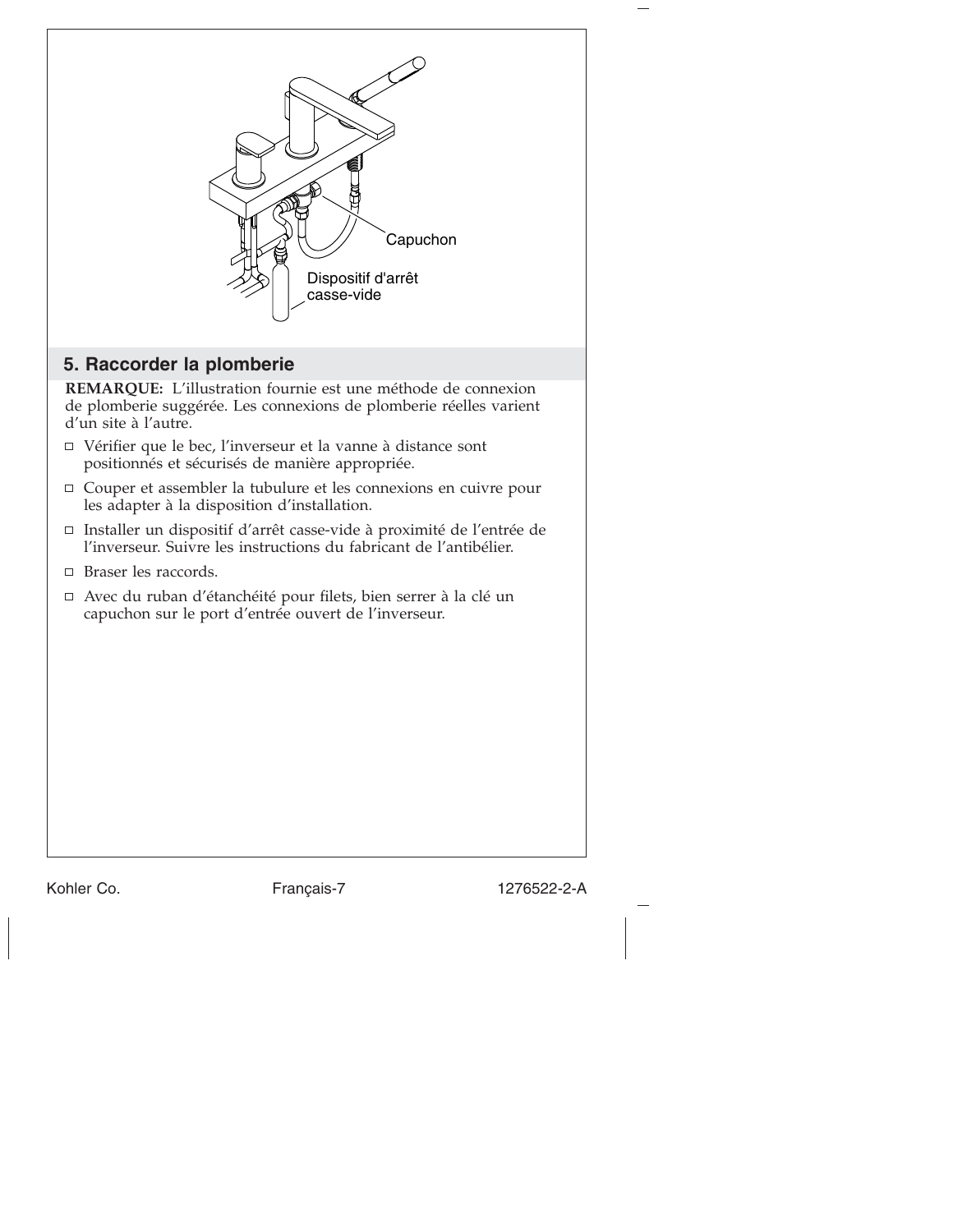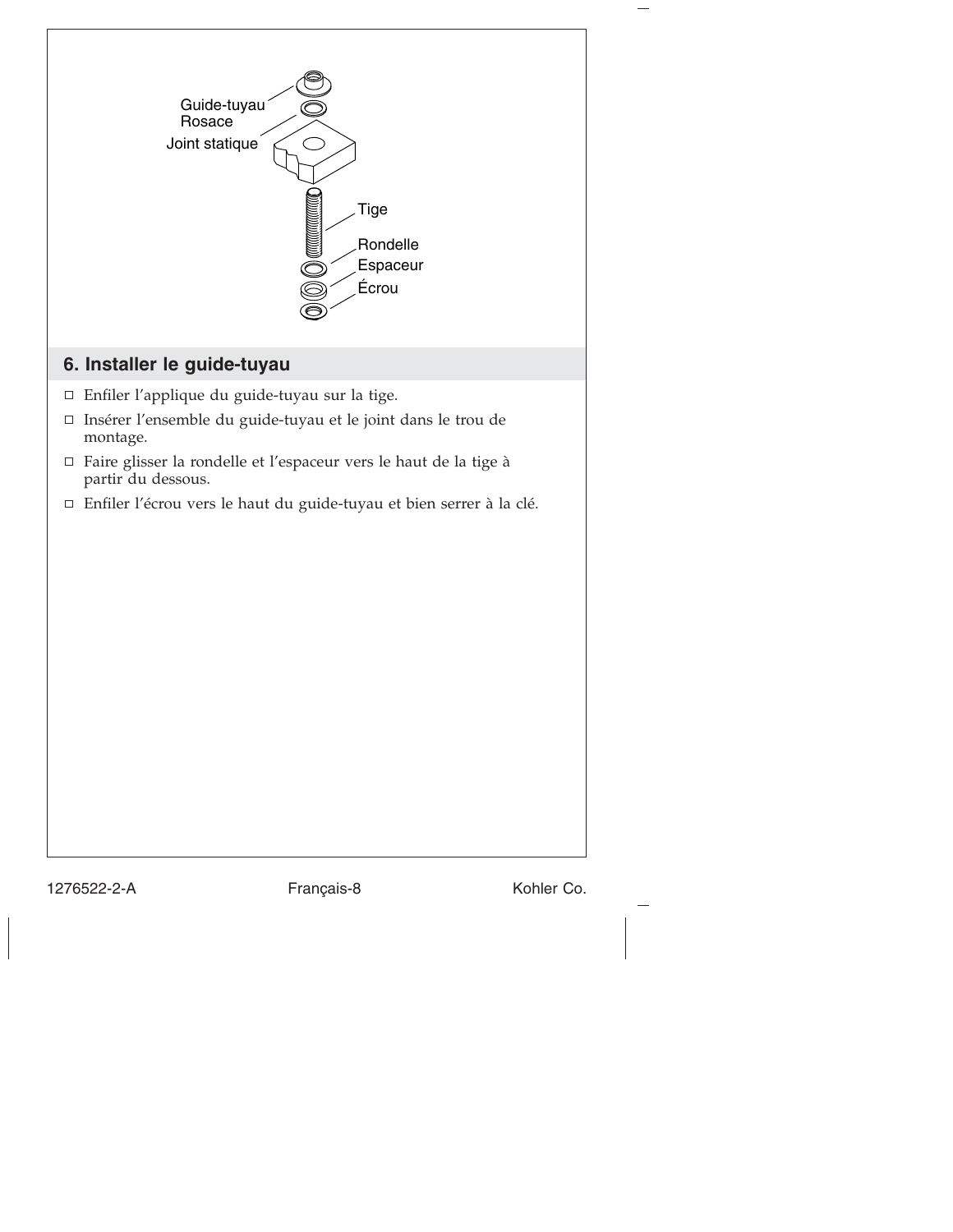

Kohler Co. Français-9 1276522-2-A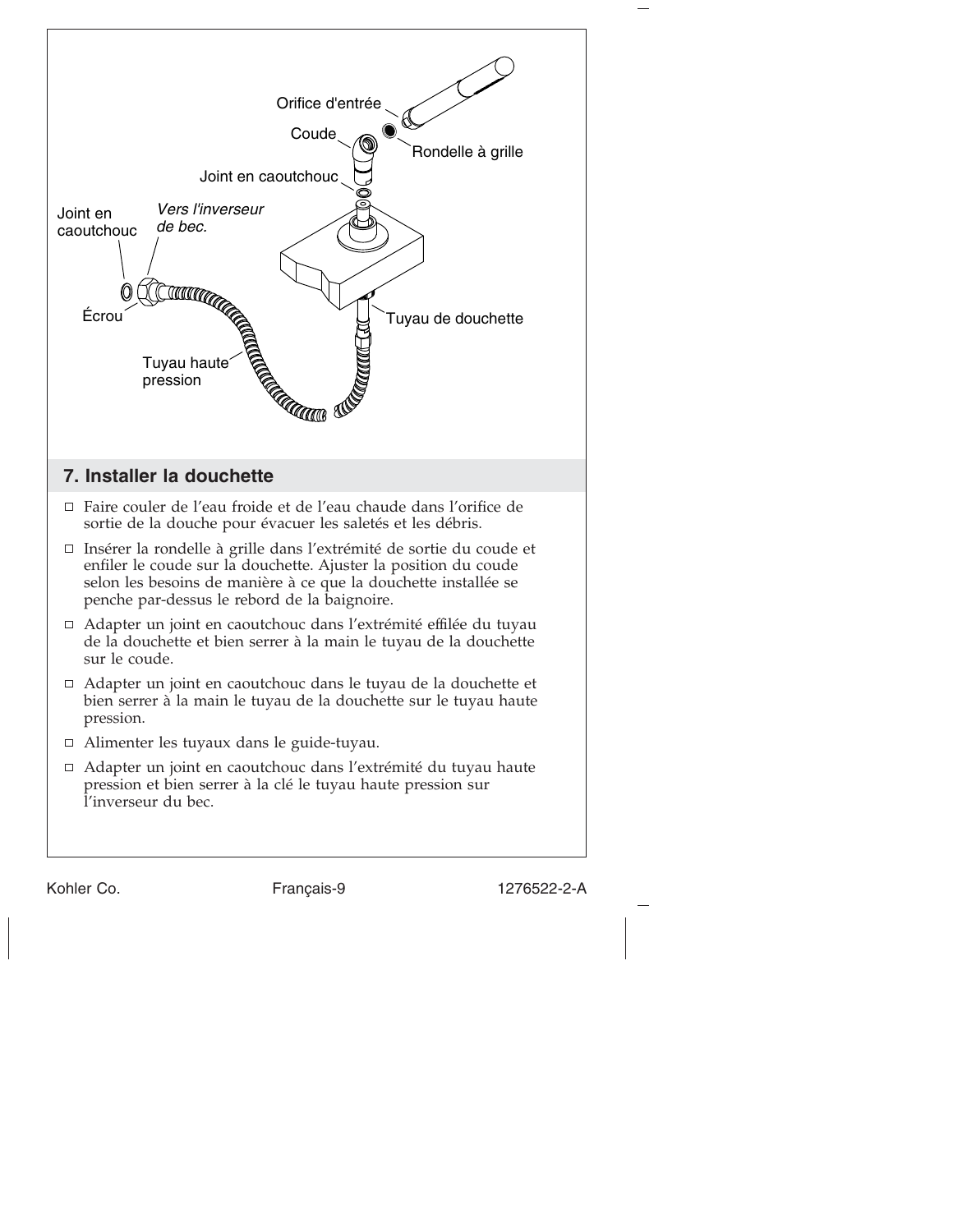

1276522-2-A Français-10 Kohler Co.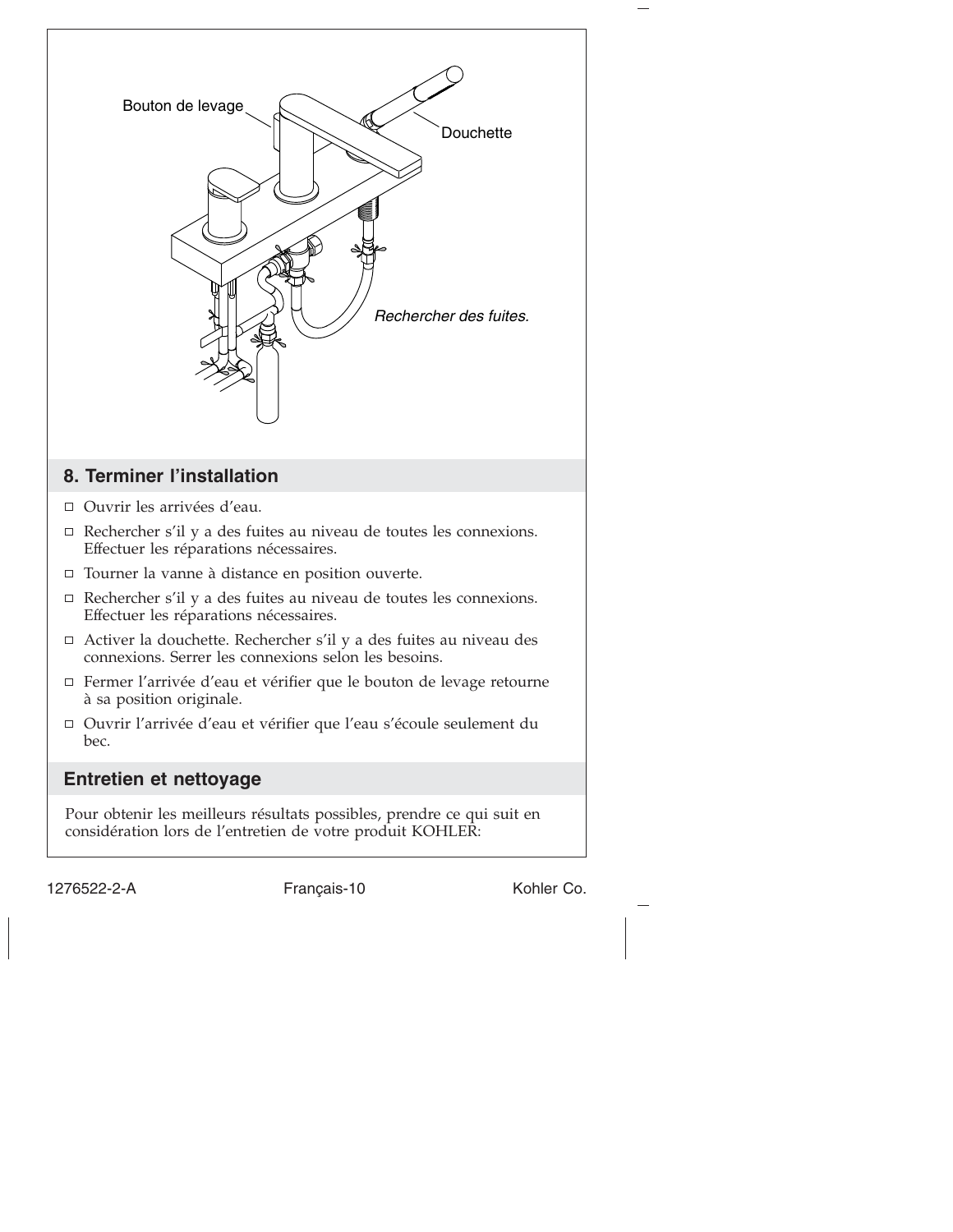# **Entretien et nettoyage (cont.)**

- Utiliser un détergent doux comme du liquide pour vaisselle et de l'eau chaude pour nettoyer. Ne pas utiliser de nettoyants abrasifs qui pourraient rayer ou ternir la surface.
- Lire l'étiquette du produit de nettoyage avec le plus grand soin pour assurer que celui-ci peut être utilisé sans danger sur le matériau.
- Toujours tester la solution de nettoyage sur une surface non visible avant de l'appliquer sur l'ensemble de la surface.
- Ne pas laisser les nettoyants reposer ou tremper sur la surface.
- Essuyer les surfaces et rincer complètement avec de l'eau immédiatement après l'application du nettoyant. Rincer et sécher tout éclaboussement sur les surfaces avoisinantes.
- Utiliser une éponge ou un chiffon doux et humide. Ne jamais utiliser de matériau abrasif tel qu'une brosse ou une éponge à récurer pour nettoyer les surfaces.

Pour obtenir des informations détaillées sur le nettoyage et les produits à considérer, consulter le site www.kohler.com/clean. Pour commander des informations sur l'entretien & le nettoyage, appeler le 1-800-456-4537.

Kohler Co. Français-11 1276522-2-A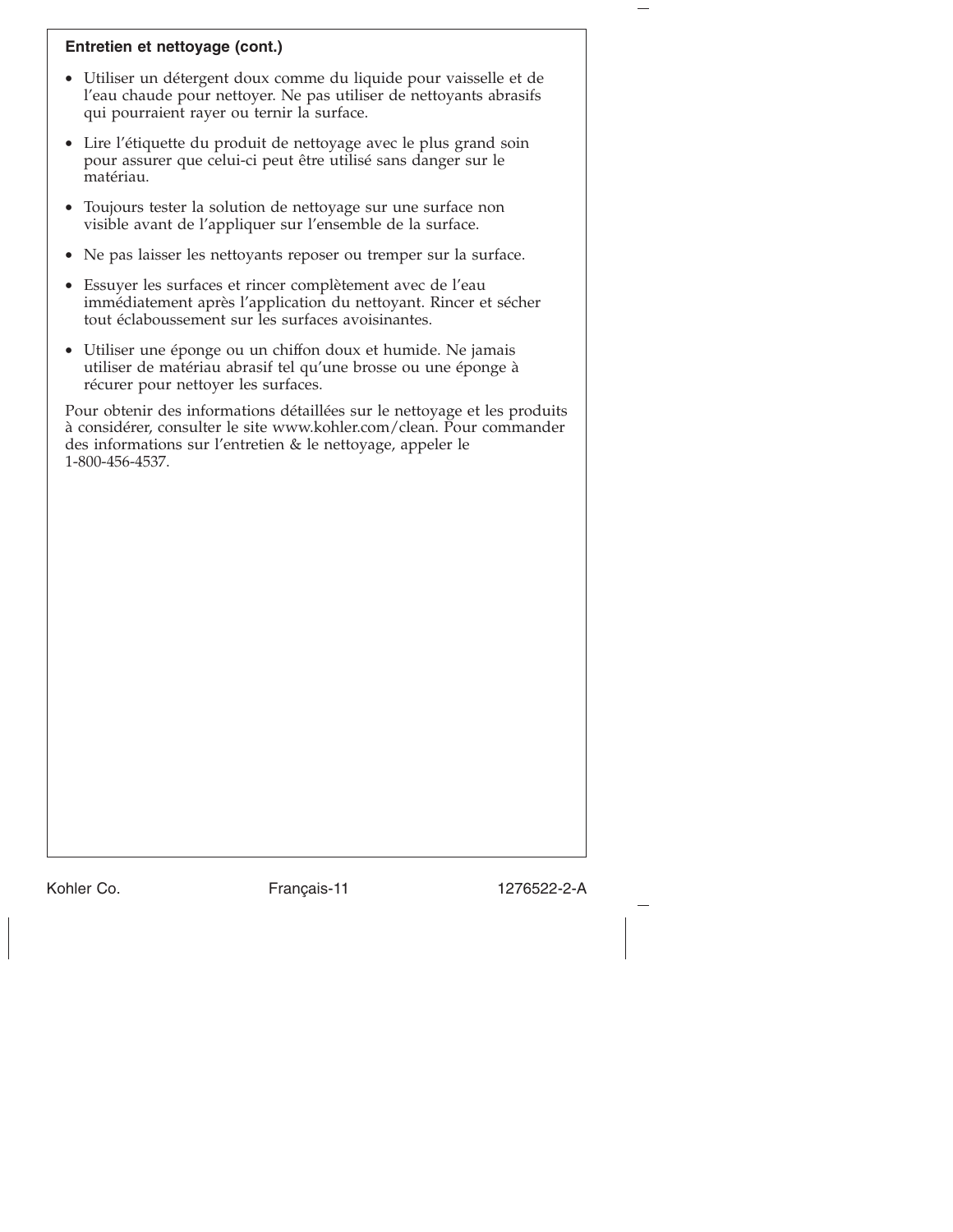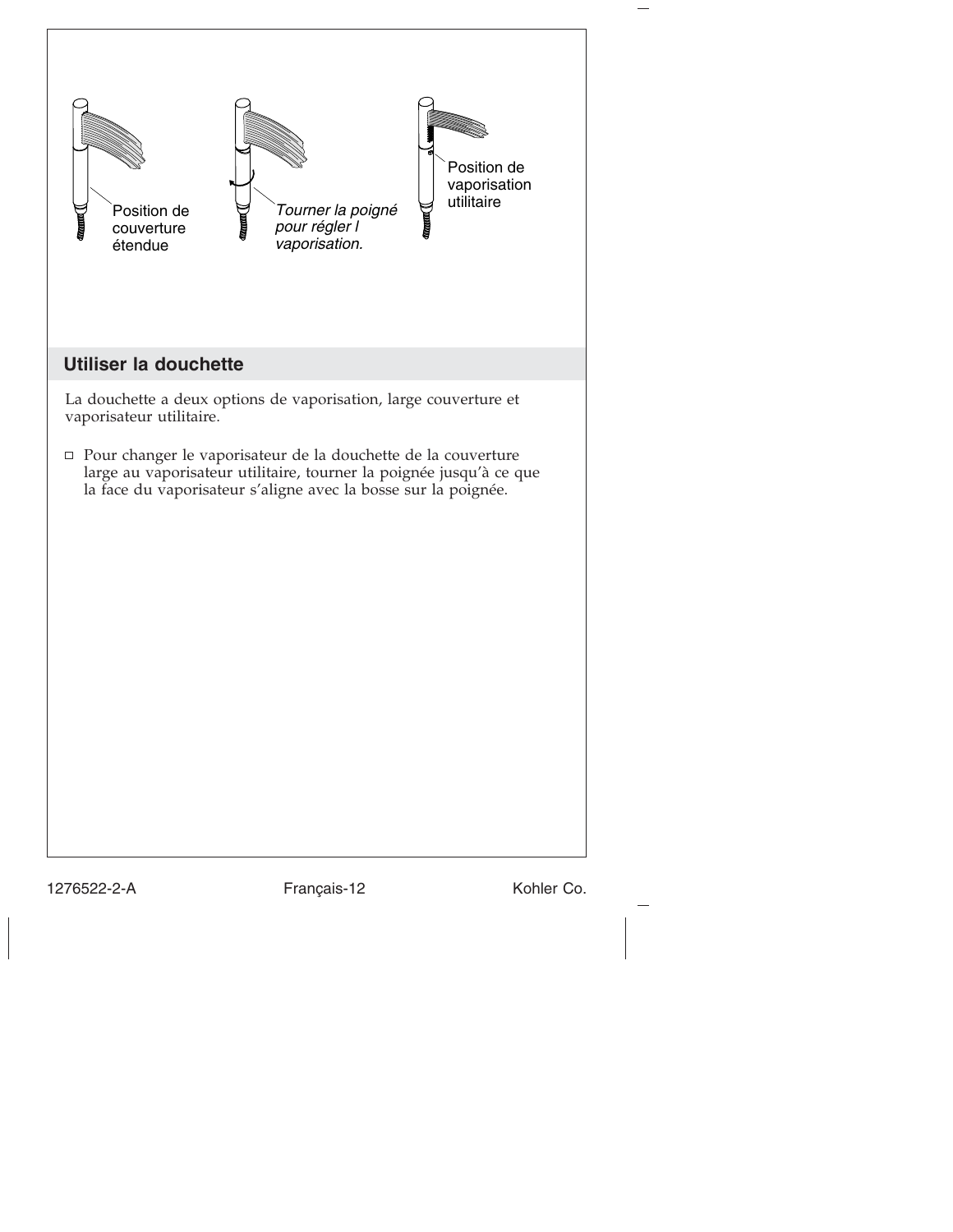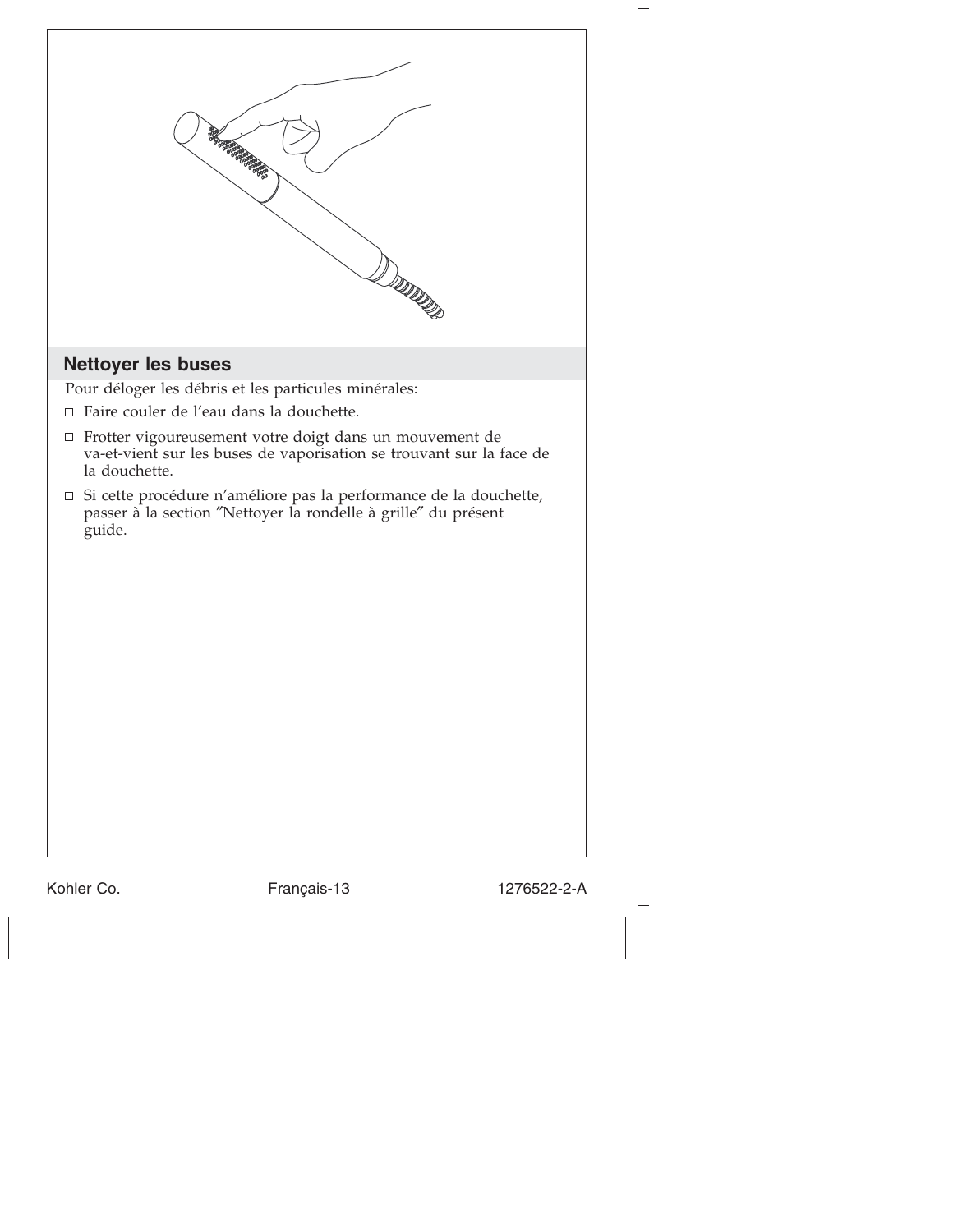

1276522-2-A Français-14 Kohler Co.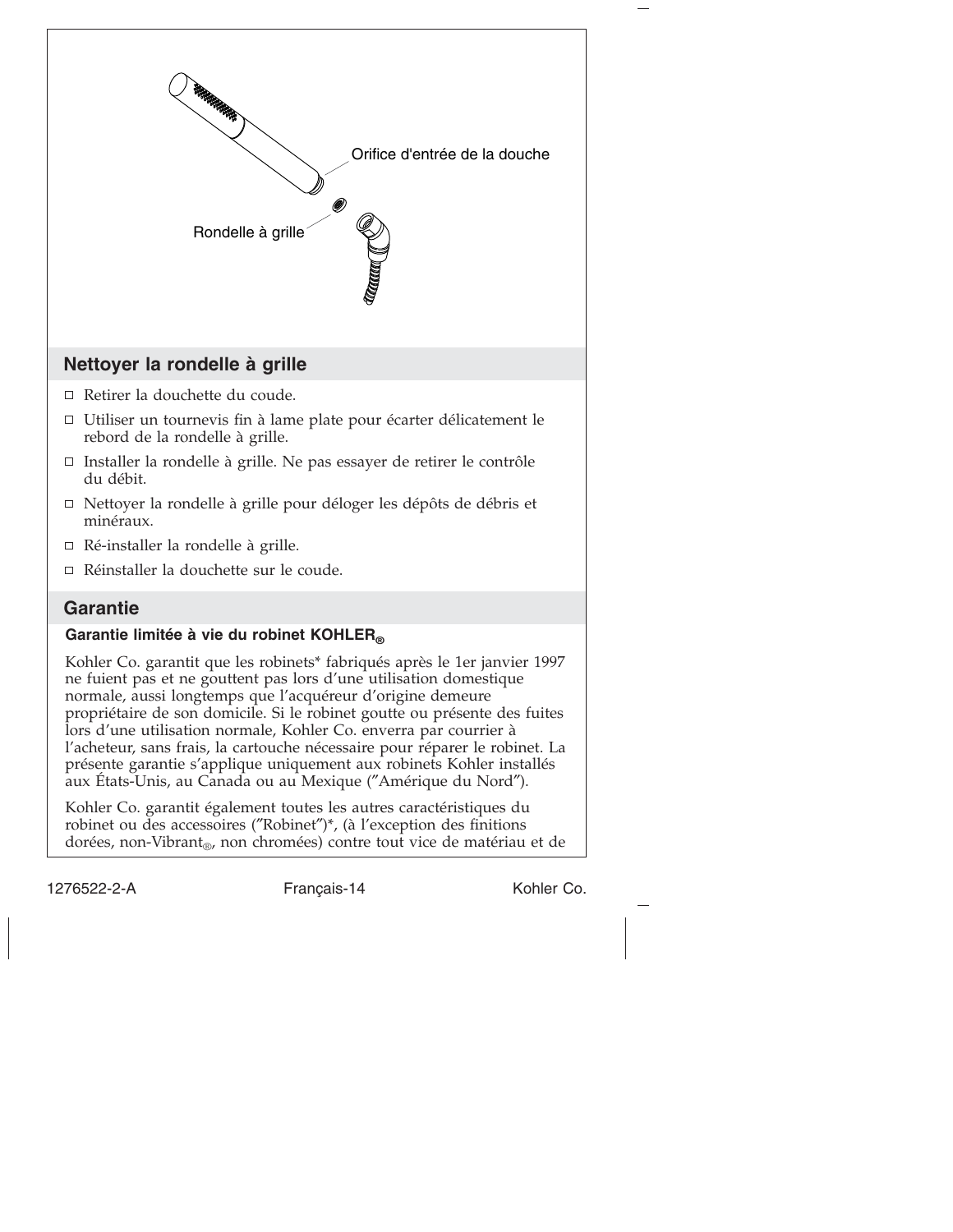# **Garantie (cont.)**

fabrication lors d'une utilisation domestique normale, aussi longtemps que l'acquéreur d'origine demeure propriétaire de son domicile. La présente garantie s'applique uniquement aux robinets Kohler installés en Amérique du Nord. Si un vice est décelé lors d'une utilisation domestique normale, Kohler Co. choisira, à sa discrétion, la réparation, le remplacement ou la rectification appropriée. Cette garantie n'offre pas de protection contre les dommages dus à un accident, une mauvaise utilisation ou un mauvais traitement. Un entretien et un nettoyage inadéquats annulent la garantie\*\*. Une preuve d'achat (ticket de caisse d'origine) doit être présentée à Kohler Co. avec toutes les réclamations au titre de la garantie. Kohler Co. n'est pas responsable des frais de main-d'œuvre, d'installation ou de tout autre frais particulier, accessoire ou indirect. La responsabilité de Kohler Co. ne dépassera en aucun cas le prix d'achat du robinet.

Si le robinet est utilisé dans un commerce ou s'il est installé en dehors d'Amérique du Nord, ou si la finition est dorée, non-Vibrant, peinte ou revêtue d'une poudre, Kohler Co. garantit le robinet contre tout vice de matériau et de fabrication pendant un (1) an à partir de la date d'installation du produit, selon les modalités de la garantie limitée standard d'un an de Kohler Co.

Pour toute réclamation au titre de la présente garantie, contacter Kohler Co. par l'intermédiaire du vendeur, plombier, centre de rénovation ou revendeur par internet, ou bien par écrit à l'adresse suivante Kohler Co., Attn.: Customer Care Center, 444 Highland Drive, Kohler, WI 53044, USA. Fournir tous les renseignements pertinents à la réclamation, dont notamment une description complète du problème et du produit, le numéro de modèle, la couleur, la finition, la date et le lieu d'achat du produit. Joindre également l'original de la facture. Pour de plus amples renseignements ou pour obtenir les coordonnées du service de réparation le plus proche, appeler le 1-800-4-KOHLER (1-800-456-4537) à partir des E.-U. et du Canada, et le 001-800-456-4537 à partir du Mexique, ou consulter le site www.kohler.com aux É.-U., www.ca.kohler.com à partir du Canada, ou www.mx.kohler.com au Mexique.

**KOHLER CO. ET/OU LE REVENDEUR FOURNISSENT CES GARANTIES AU LIEU ET PLACE DE TOUTES AUTRES GARANTIES, EXPRESSES OU TACITES, Y COMPRIS LES GARANTIES TACITES DE COMMERCIALITÉ ET D'ADAPTATION À UN USAGE PARTICULIER. KOHLER CO. ET/OU LE REVENDEUR DÉCLINENT TOUTE RESPONSABILITÉ CONTRE LES DOMMAGES PARTICULIERS, ACCESSOIRES OU INDIRECTS. Certains états et provinces ne permettent pas de limite sur la durée de la garantie tacite, ni l'exclusion ou la limite des**

Kohler Co. Français-15 1276522-2-A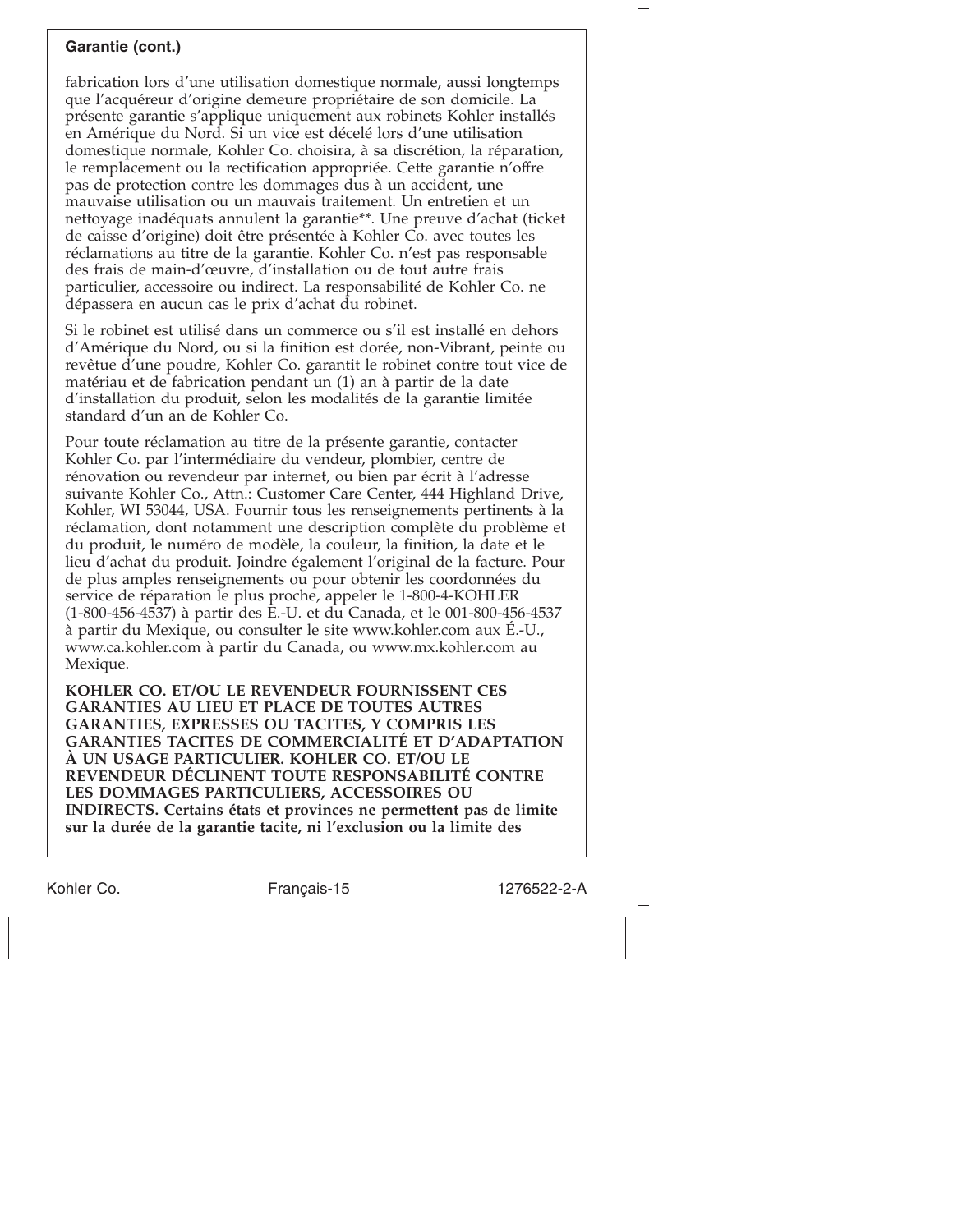# **Garantie (cont.)**

**dommages, et, par conséquent, lesdites limites et exclusions peuvent ne pas s'appliquer à votre cas. La présente garantie accorde au consommateur des droits juridiques particuliers. Vous pouvez également avoir d'autres droits qui varient d'un état ou d'une province à l'autre.**

**Ceci constitue la garantie écrite exclusive de Kohler Co.**

\*Les robinets Trend<sub>®</sub>, la colonne MasterShower<sub>®</sub>, les systèmes et éléments BodySpa; la colonne, les systèmes et les éléments WaterHaven<sub>®</sub>; les robinets Tripoint<sub>®</sub>, les finitions or poli, non-Vibrant et peintes ou à revêtement de poudre, les raccords, tous les articles de la section ″Fixture Related″ du catalogue des prix des robinets Kohler, les drains, les crépines d'évier Duostrainer<sub>®</sub>, les distributeurs de savon/lotion, le haut-parleur sans fil Moxie<sub>®</sub> et les robinets utilisés dans des installations commerciales et en dehors de l'Amérique du Nord sont couverts par la garantie limitée d'un an de Kohler Co.

\*\*Ne jamais utiliser de nettoyants contenant des agents abrasifs, de l'ammoniaque, de l'eau de Javel, des acides, des cires, de l'alcool, des dissolvants ou autres produits non recommandés pour le chrome. Ceci annulera la garantie.

# **Garantie**

### **Pour le Mexique**

KOHLER CO.

Il est recommandé de s'assurer qu'il ne manque aucun accessoire ou composant dans l'emballage au moment de l'achat.

Ce produit Kohler est garanti contre tout défaut de matériel et de fabrication pour une période d'un (1) an à partir de la date d'achat tel qu'indiqué sur la facture ou le reçu de caisse.

1. Kohler Co. effectuera seulement un entretien de ses produits commercialisés à travers son réseau de distributeurs agréés.

2. Pour obtenir un service-garantie, présenter la facture et le certificat de garantie du produit correspondant.

3. Kohler Co. s'engage, par l'intermédiaire de ses distributeurs autorisés, à réparer ou à remplacer tout produit défectueux par un modèle équivalent (dans les cas où les modèles ne sont plus fabriqués) lorsque le produit ne peut pas être réparé, sans frais pour le consommateur.

4. Le temps de réparation n'excédera pas six (6) semaines à compter de la date de réception du produit.

1276522-2-A Français-16 Kohler Co.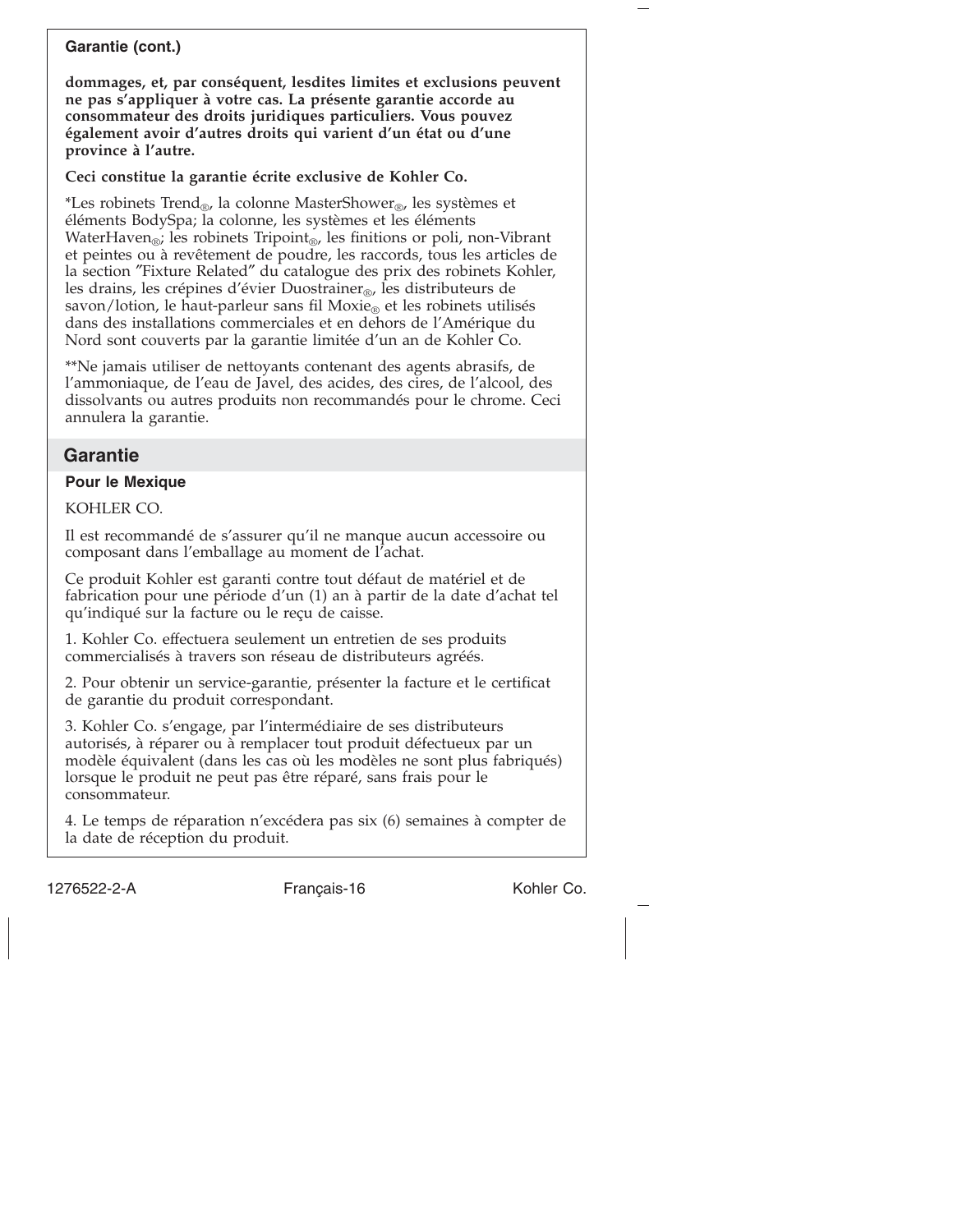# **Garantie (cont.)**

5. Il est recommandé que le consommateur conserve la facture ou le ticket de caisse comme mesure de protection supplémentaire, car ceux-ci pourraient remplacer la garantie dans le cas d'erreur de validité de la garantie.

#### EXCEPTIONS ET RESTRICTIONS

La garantie perdra sa validité dans les cas suivants:

1. Lorsque le produit n'est pas utilisé conformément aux instructions d'utilisation et de fonctionnement indiquées dans le guide du propriétaire ou dans les instructions d'installation, et quand les recommandations et mises en garde ne sont pas respectées.

2. Quand le produit a été partiellement ou totalement modifié ou démonté, ou s'il a été utilisé d'une façon négligée ayant pour conséquence un endommagement causé par le consommateur, une personne ou un matériel non autorisé par Kohler Co.

3. Cette garantie ne couvre pas les dommages issus de catastrophes telles que les incendies ou les catastrophes naturelles, y compris les inondations, les tremblements de terre, les orages électriques, etc. Pour obtenir une liste des distributeurs dans votre région auprès desquels il est possible d'exercer ses droits dans le cadre de la présente garantie, composer le 001-800-456-4537.

KOHLER CO., KOHLER, WI 53044 U.S.A.

# **IMPORTATEUR:**

COMERCIALIZADORA INTERCERAMIC, S.A. DE C.V.

AV. CARLOS PACHECO NO. 7200, COL. MADERA 65

CHIHUAHUA, CHIH., MEXICO C.P. 31060

R.F.C. CIN141022IE9

TÉL.: 52 (614) 429-11-11

# **IMPORTATEUR:**

GAMA MATERIALES Y ACEROS, S.A. DE C.V.

AVE LOS ANGELES NO. 1800

COL VALLE DEL NOGALAR, SAN NICOLAS DE LOS GARZA

N.L. MEXIQUE

R.F.C. GMA901220U11

TÉL.: 81-1160-5500

Kohler Co. Français-17 1276522-2-A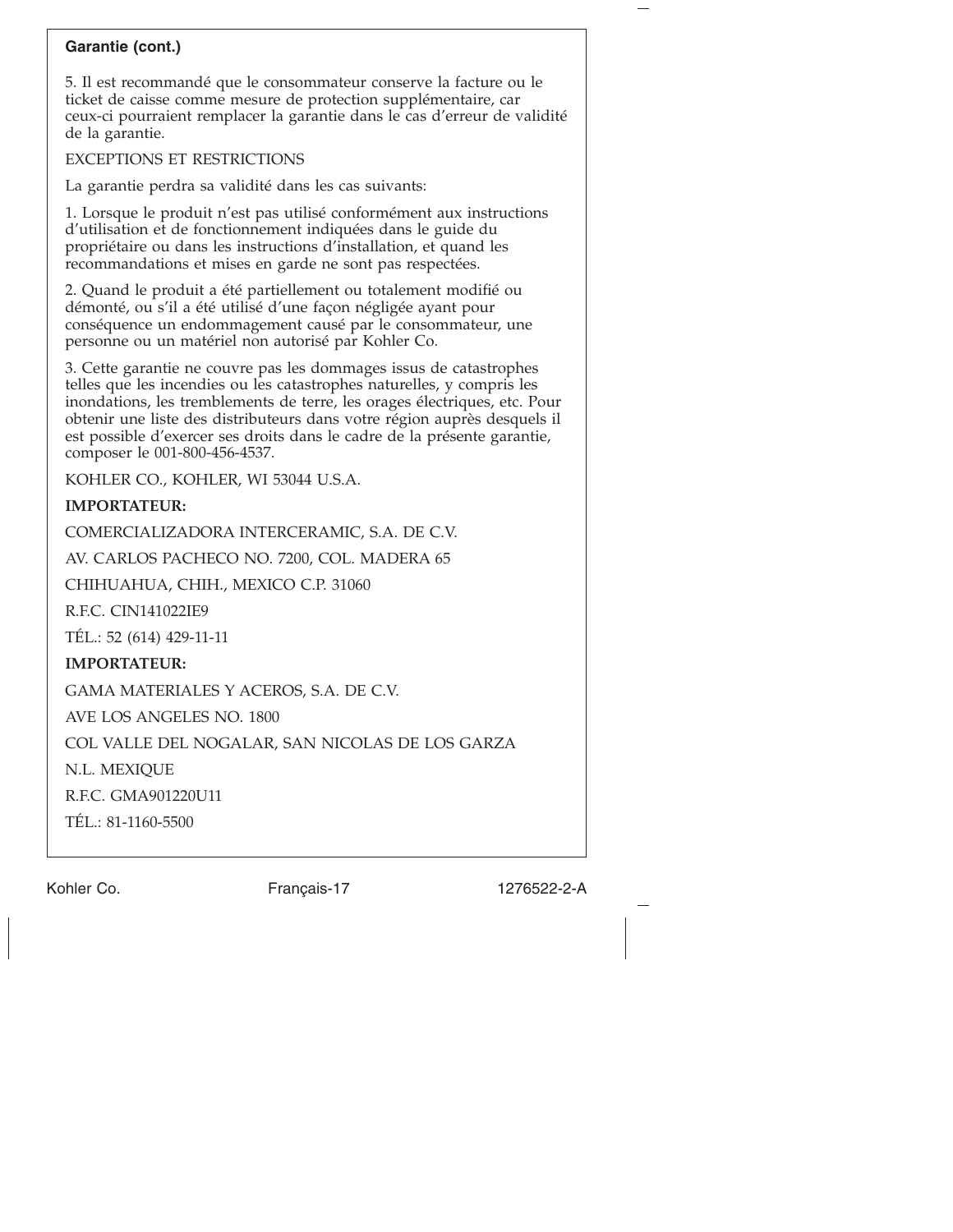# Guía de instalación y cuidado Grifería para bañera con desviador con válvula remota



Kohler Co. **Español-1** 1276522-2-A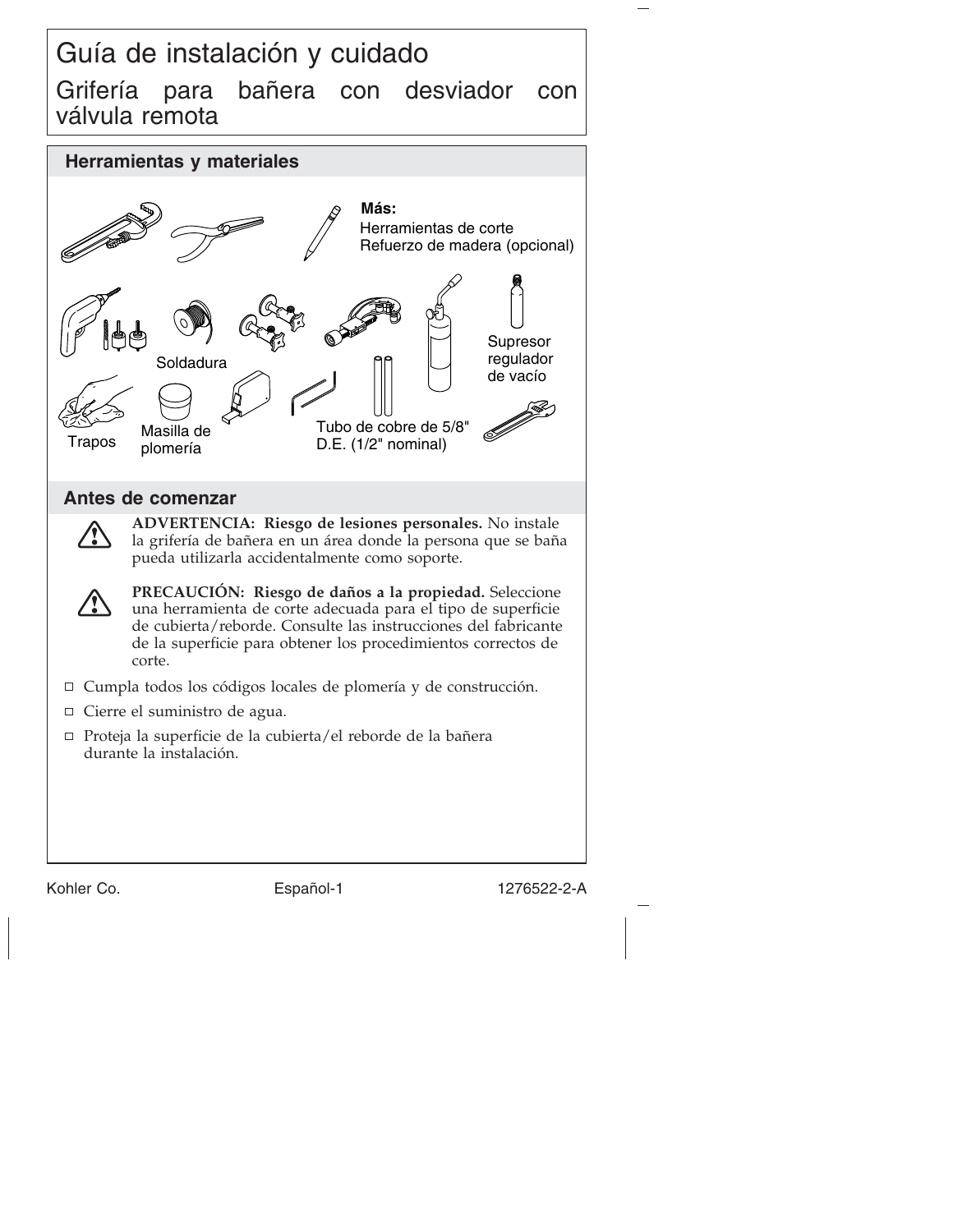#### **Antes de comenzar (cont.)**

□ Kohler Co. recomienda que se instale un supresor regulador de vacío Sioux Chief 652-AD (o equivalente) cerca de la salida de la válvula remota. Esto reduce la cavitación y el golpe de ariete cuando se activa la válvula o el desviador. Visite el sitio en Internet de Sioux Chief en www.siouxchief.com para consultar información técnica y de instalación.

Kohler Co. **Español-2** 1276522-2-A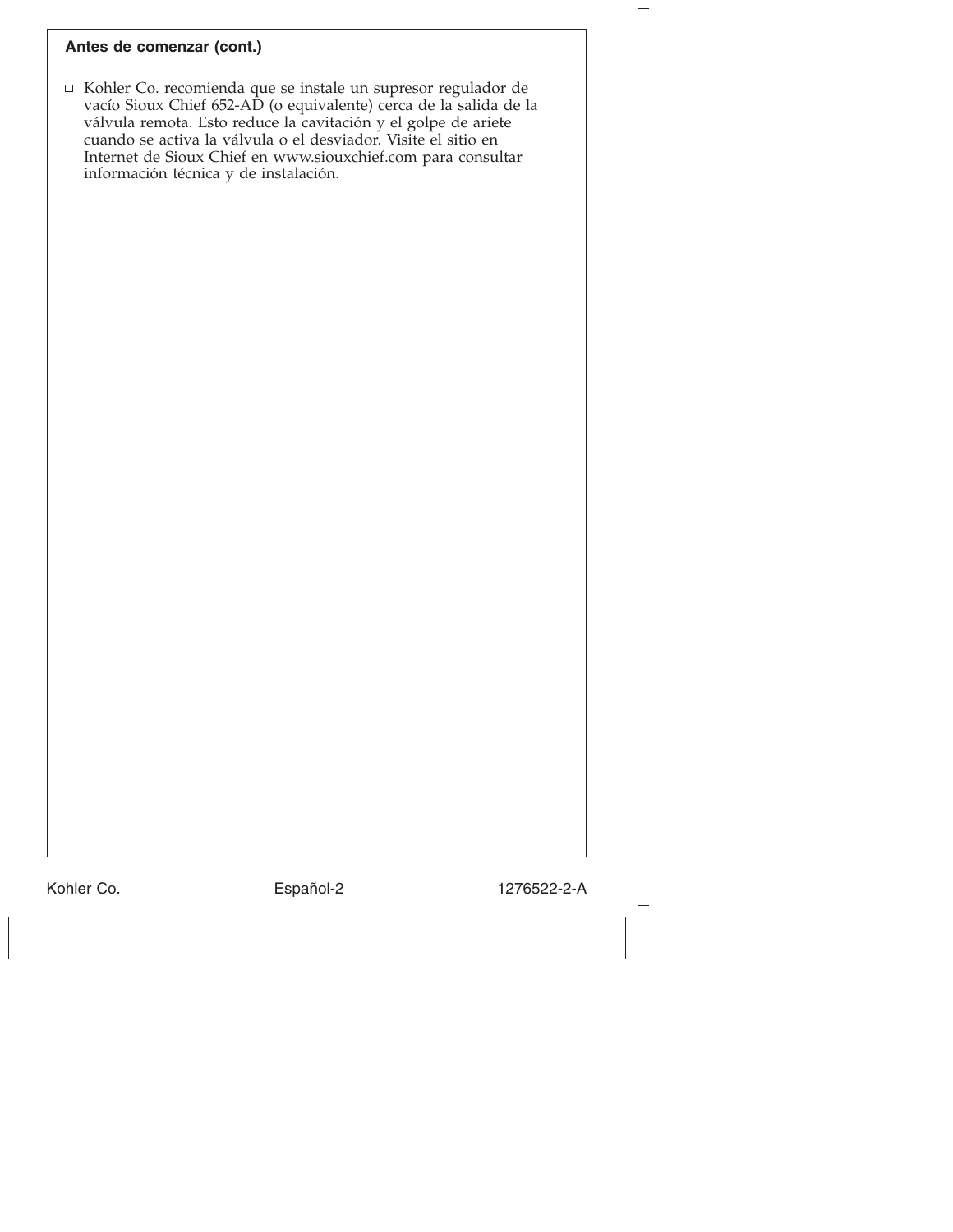



**PRECAUCIÓN: Riesgo de daños a la propiedad.** Seleccione una herramienta de corte adecuada para el tipo de superficie de cubierta/reborde. Consulte las instrucciones del fabricante

1276522-2-A Español-3 Kohler Co.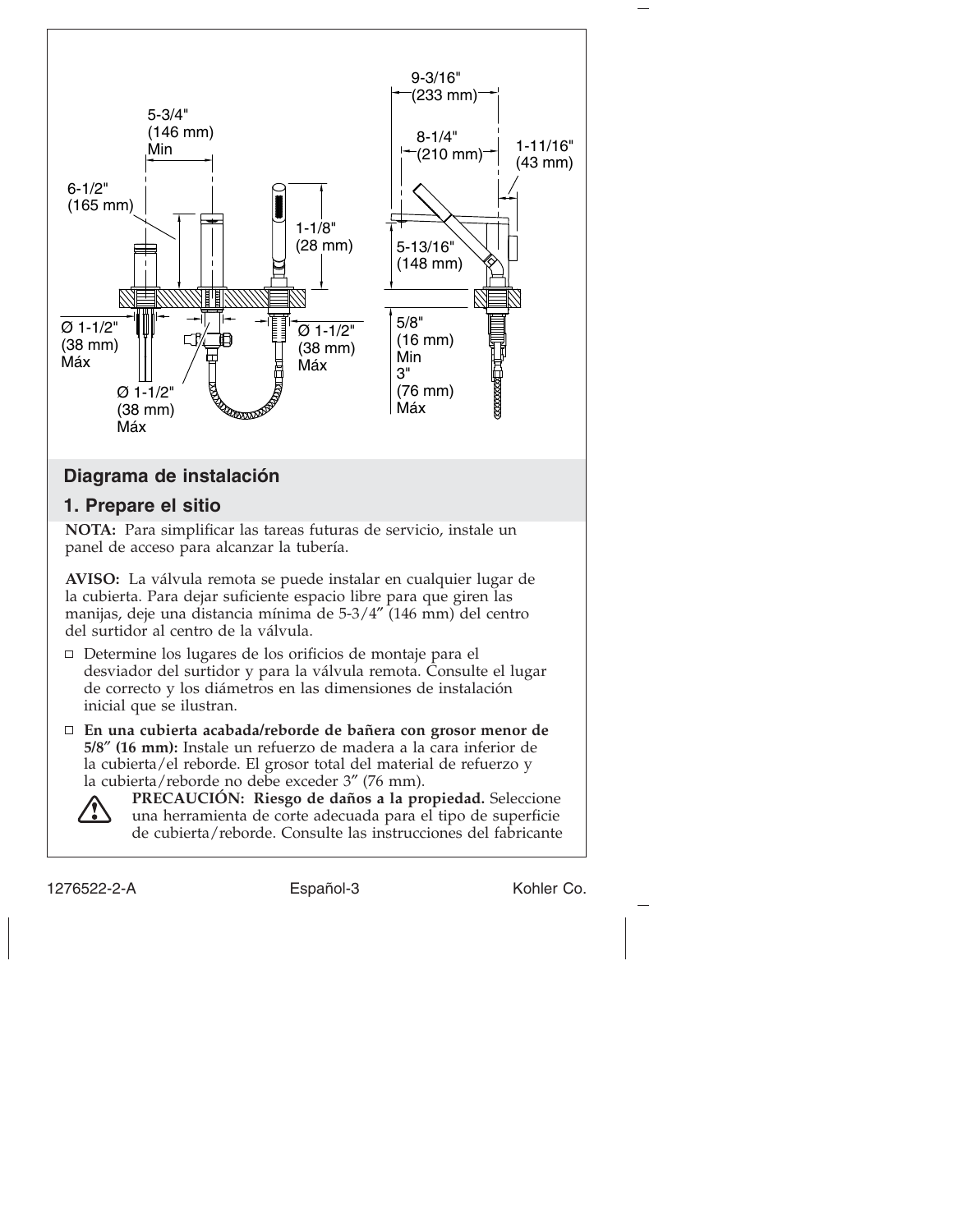### **Prepare el sitio (cont.)**

de la superficie para obtener los procedimientos correctos de corte.

**AVISO:** No exceda diámetros de 1-1/2″ (38 mm) para los orificios de montaje del desviador del surtidor y de la válvula remota. Es necesario tener el área máxima de contacto para que la instalación sea exitosa.

- Con cuidado corte los orificios de montaje para el desviador del surtidor y para la válvula remota.
- Instale o cambie la ubicación de los suministros de agua según sea necesario.

Kohler Co. **Español-4** 1276522-2-A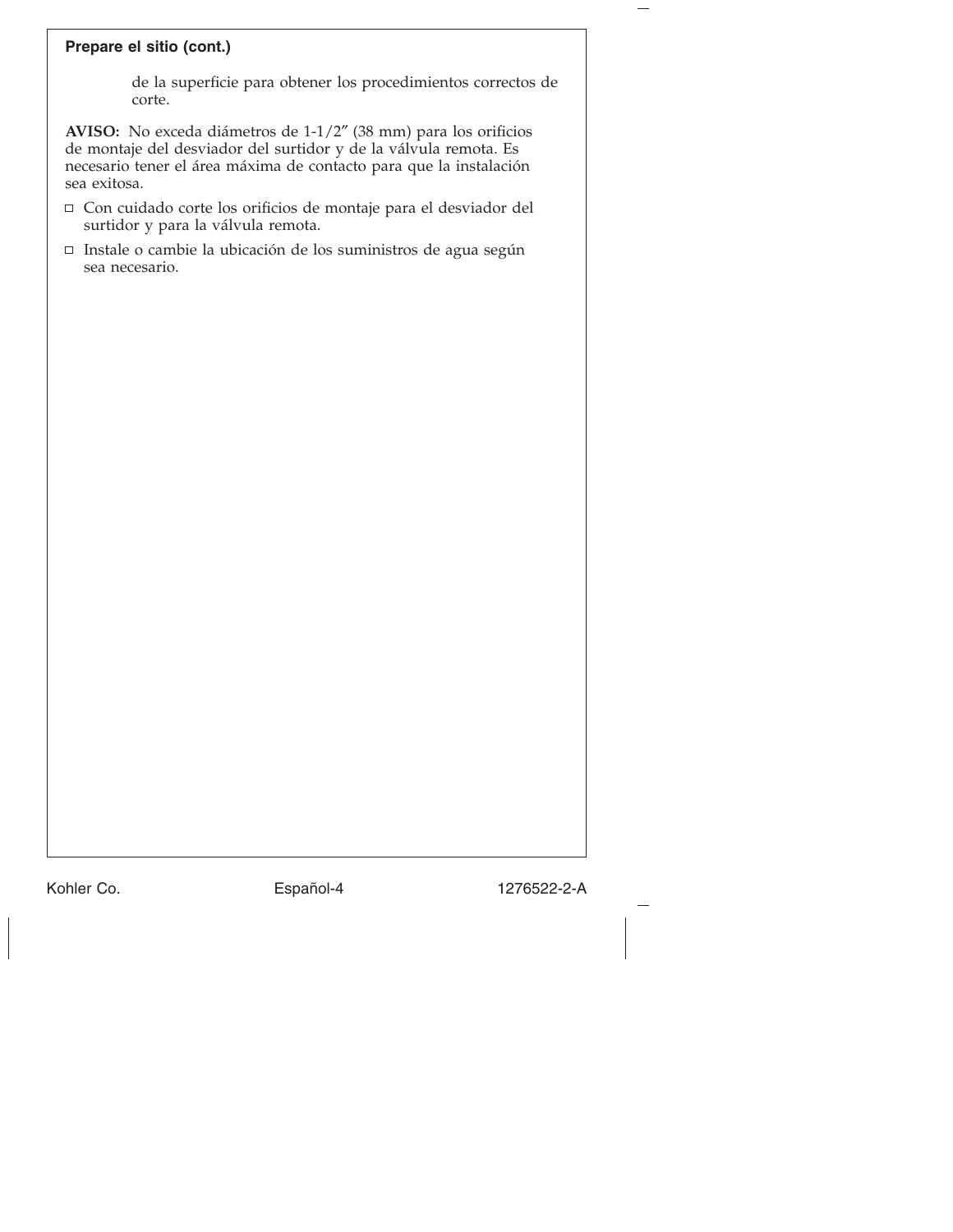

1276522-2-A Español-5 Kohler Co.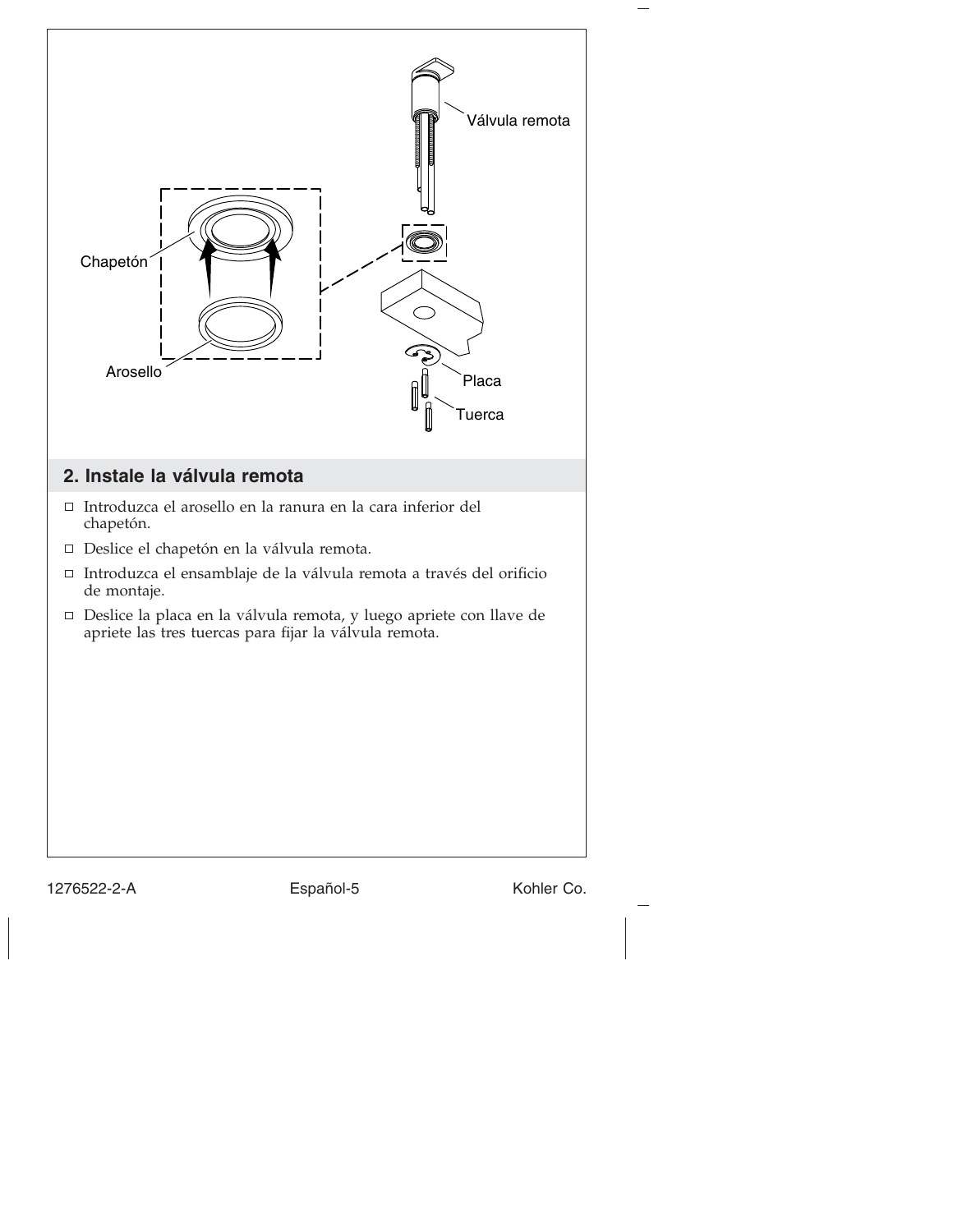

- collarín de latón con el arosello. Introduzca el arosello restante en la ranura en la cara inferior del
- chapetón.
- Enrosque la tuerca por completo hasta abajo de la válvula desviadora.
- Introduzca desde abajo la válvula desviadora en el orificio de montaje.
- Enrosque el chapetón hacia abajo de la válvula desviadora hasta que se detenga.
- Con una llave, apriete la tuerca para fijar la válvula desviadora.
- Con pinzas de punta de aguja levante y sostenga el tubo de la válvula desviadora. Luego enrosque el tirador en el tubo de la válvula desviadora.
- Asegúrese de que el tornillo de fijación no sobresalga de la pared interior del surtidor. Si es necesario, desenrosque un poco el tornillo de fijación.

**¡IMPORTANTE!** No doble el tirador al instalar el surtidor.

- Coloque el surtidor sobre el tirador, y deslícelo hacia abajo en la válvula desviadora.
- Apriete el tornillo de fijación.

Kohler Co. **Español-6** 1276522-2-A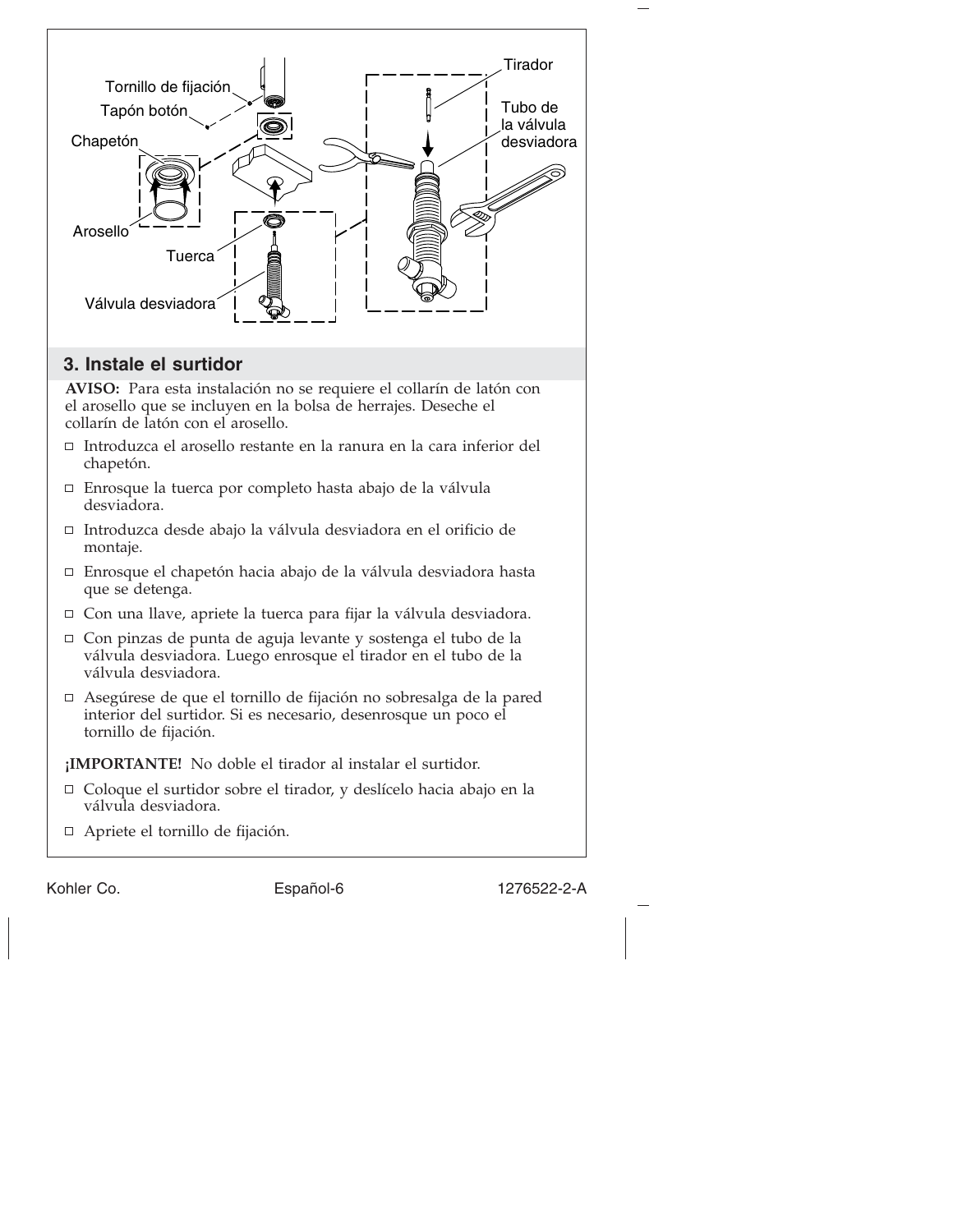# **Instale el surtidor (cont.)**

 $\hfill\Box$ Introduzca el tapón botón en el orificio del tornillo de fijación.

1276522-2-A Español-7 Kohler Co.

 $\overline{\phantom{0}}$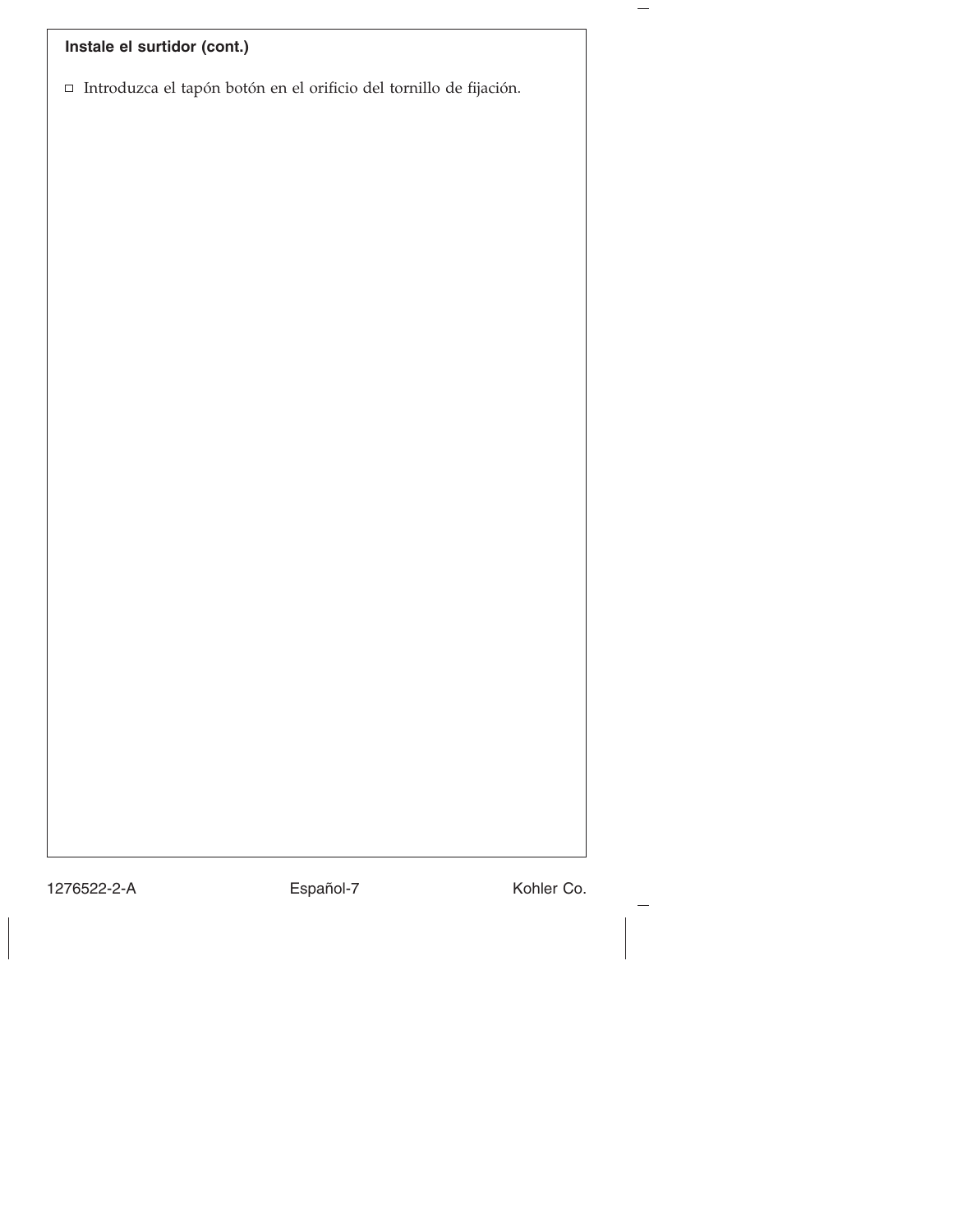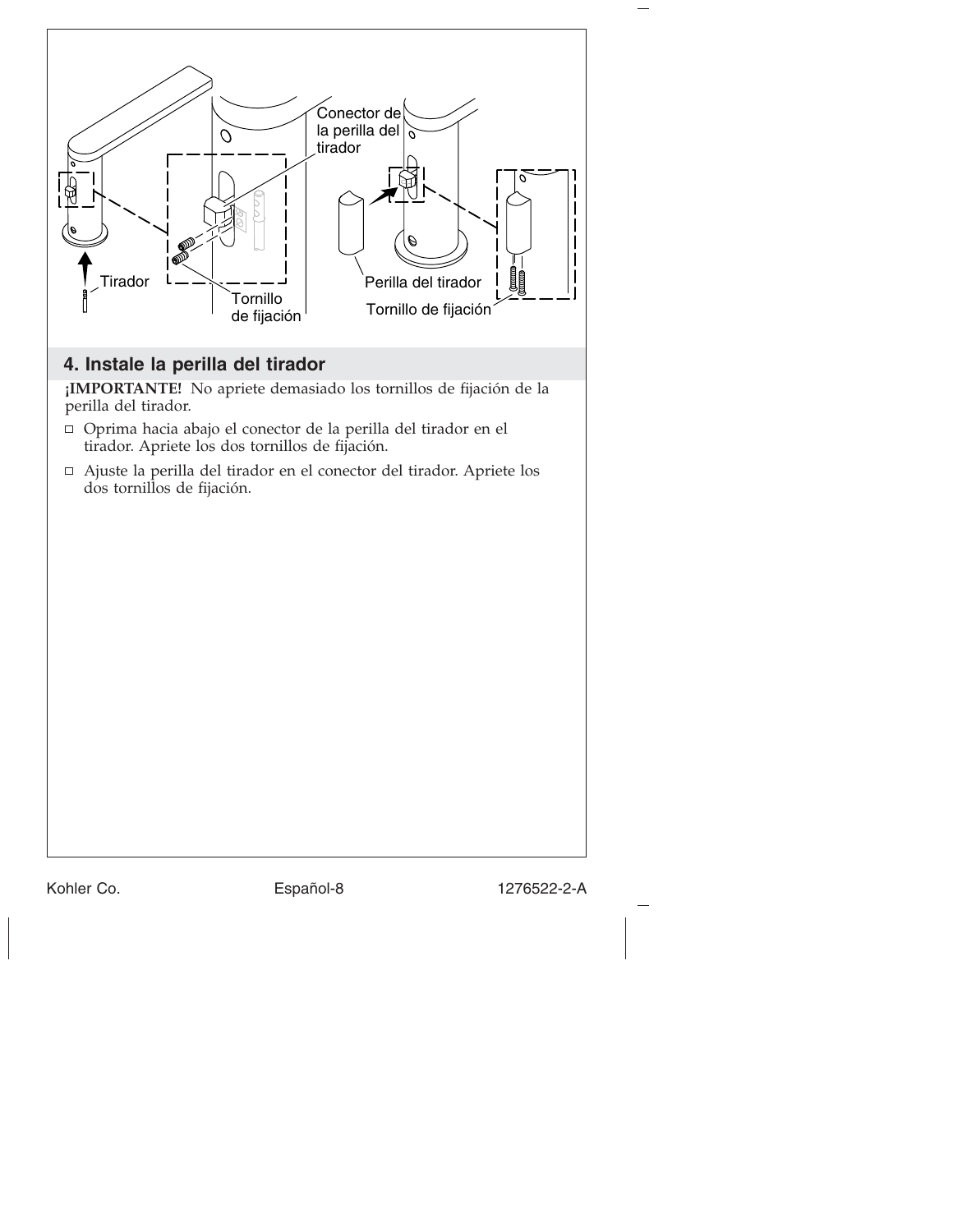

1276522-2-A Español-9 Kohler Co.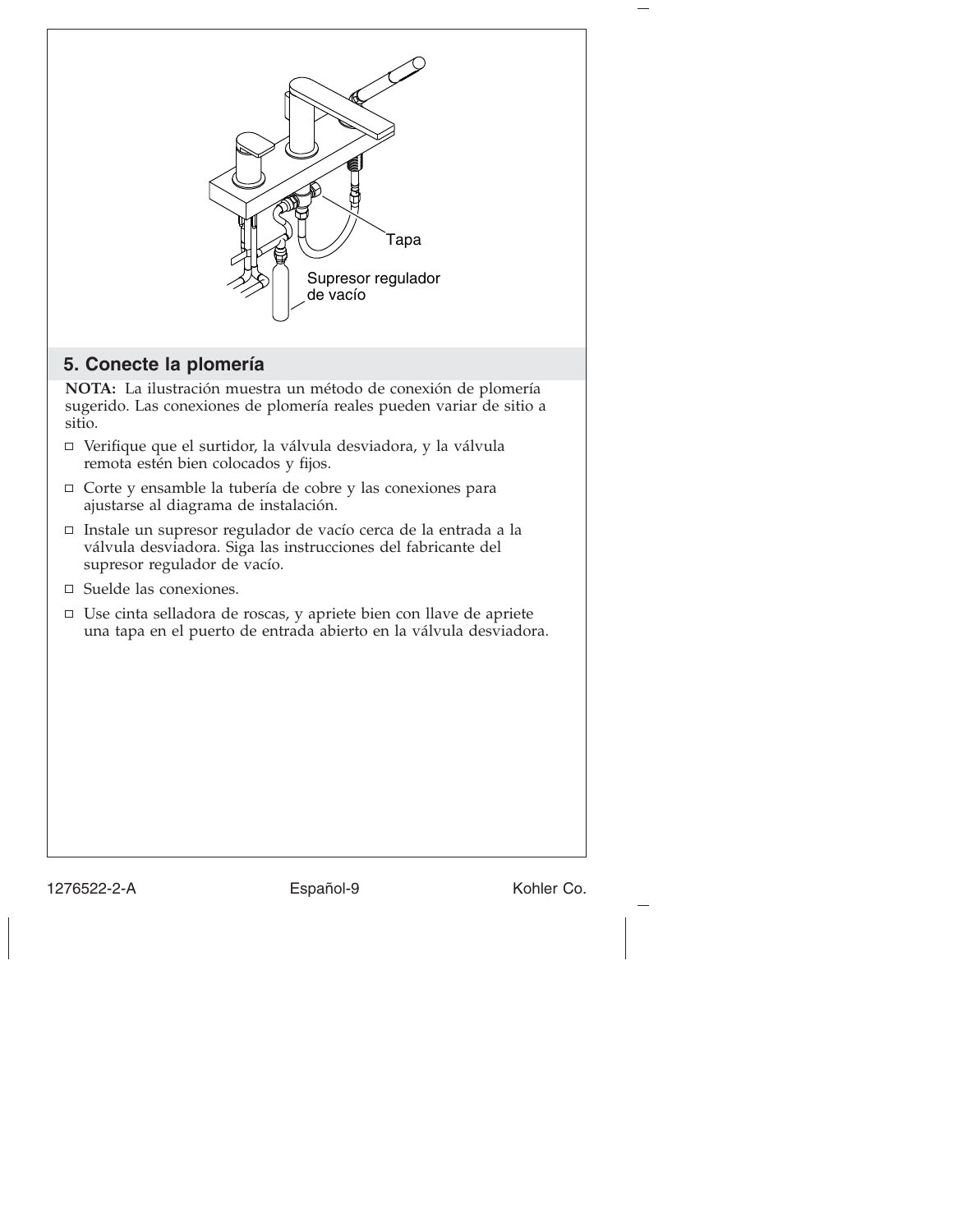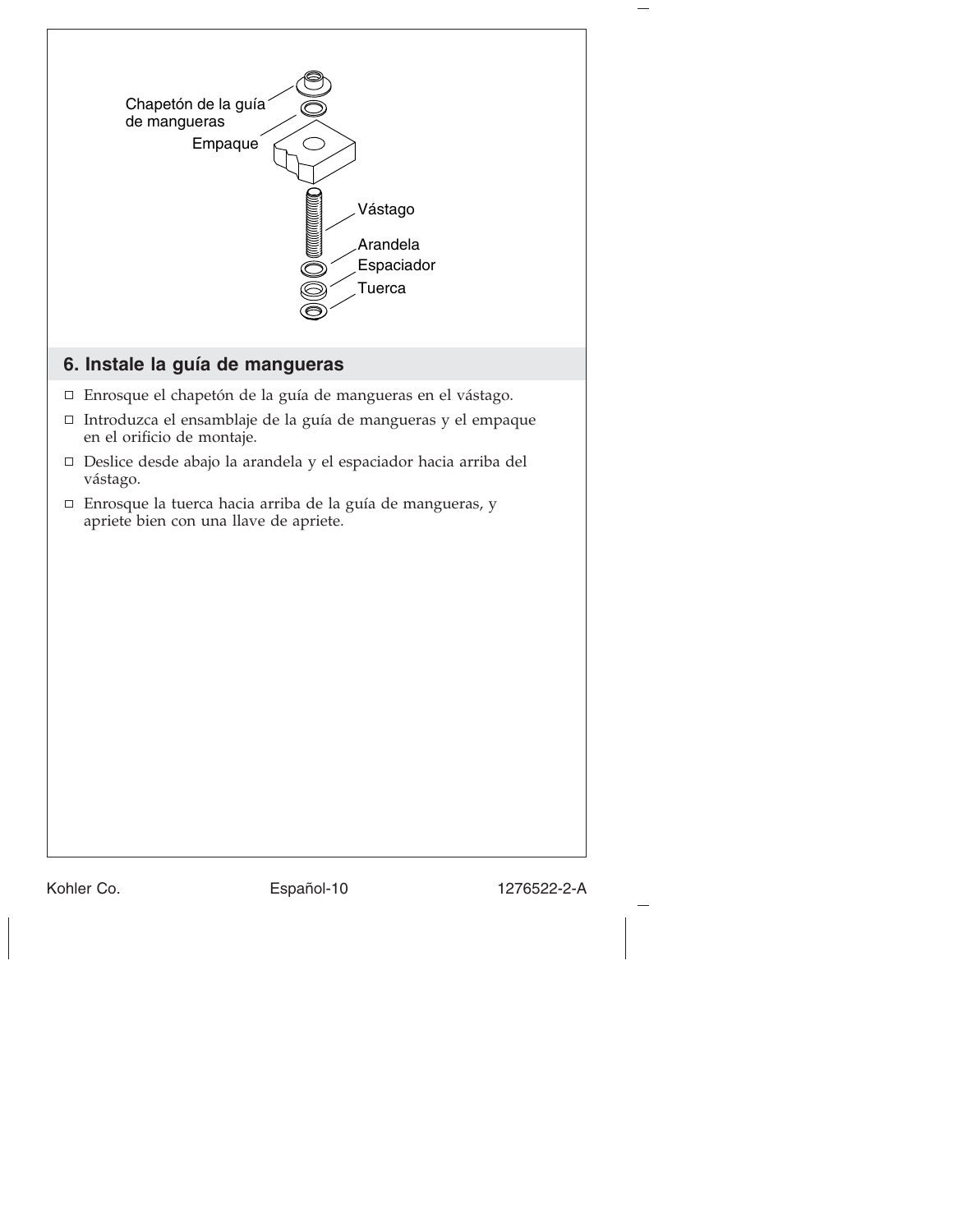

1276522-2-A Español-11 Kohler Co.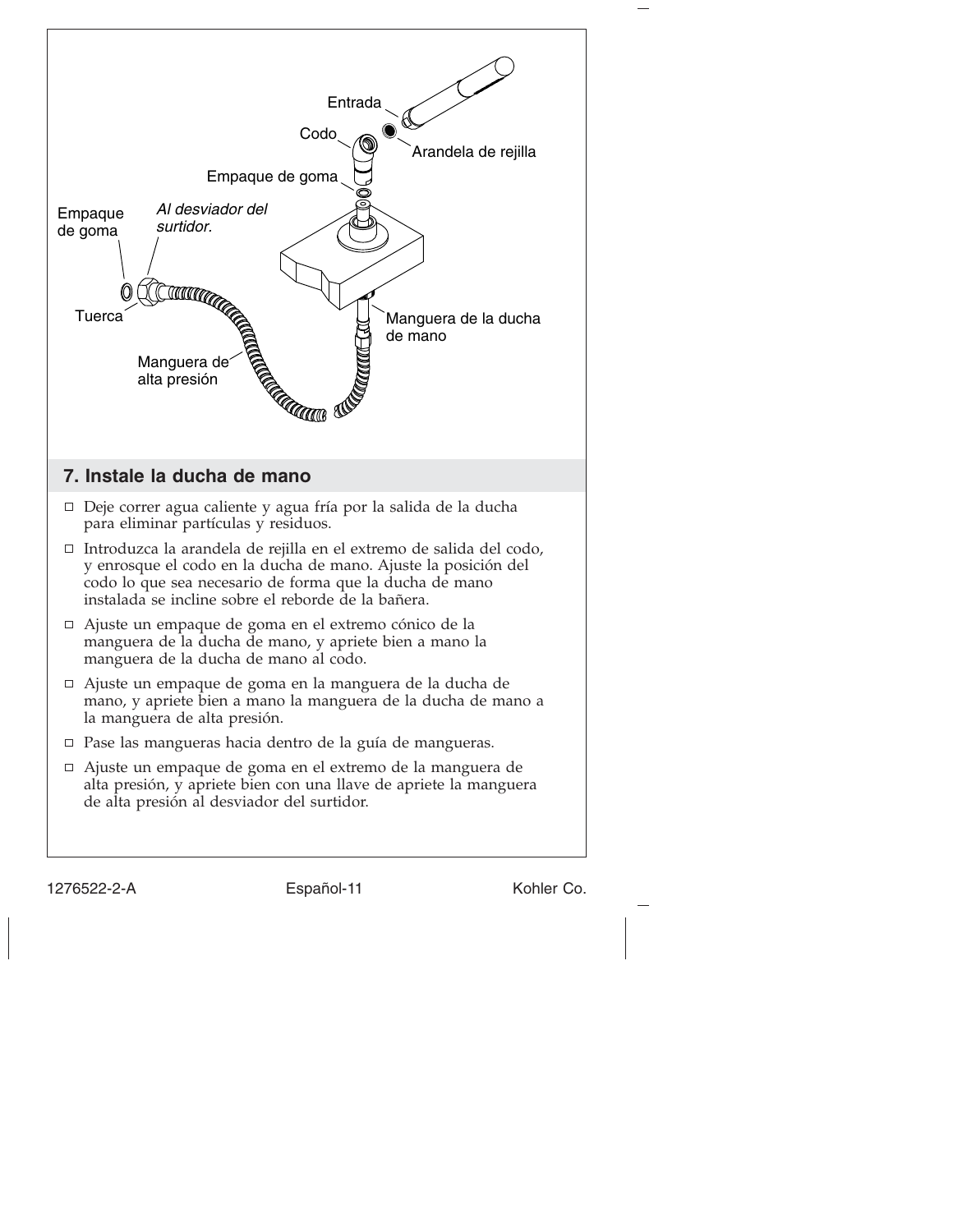

Kohler Co. Español-12 1276522-2-A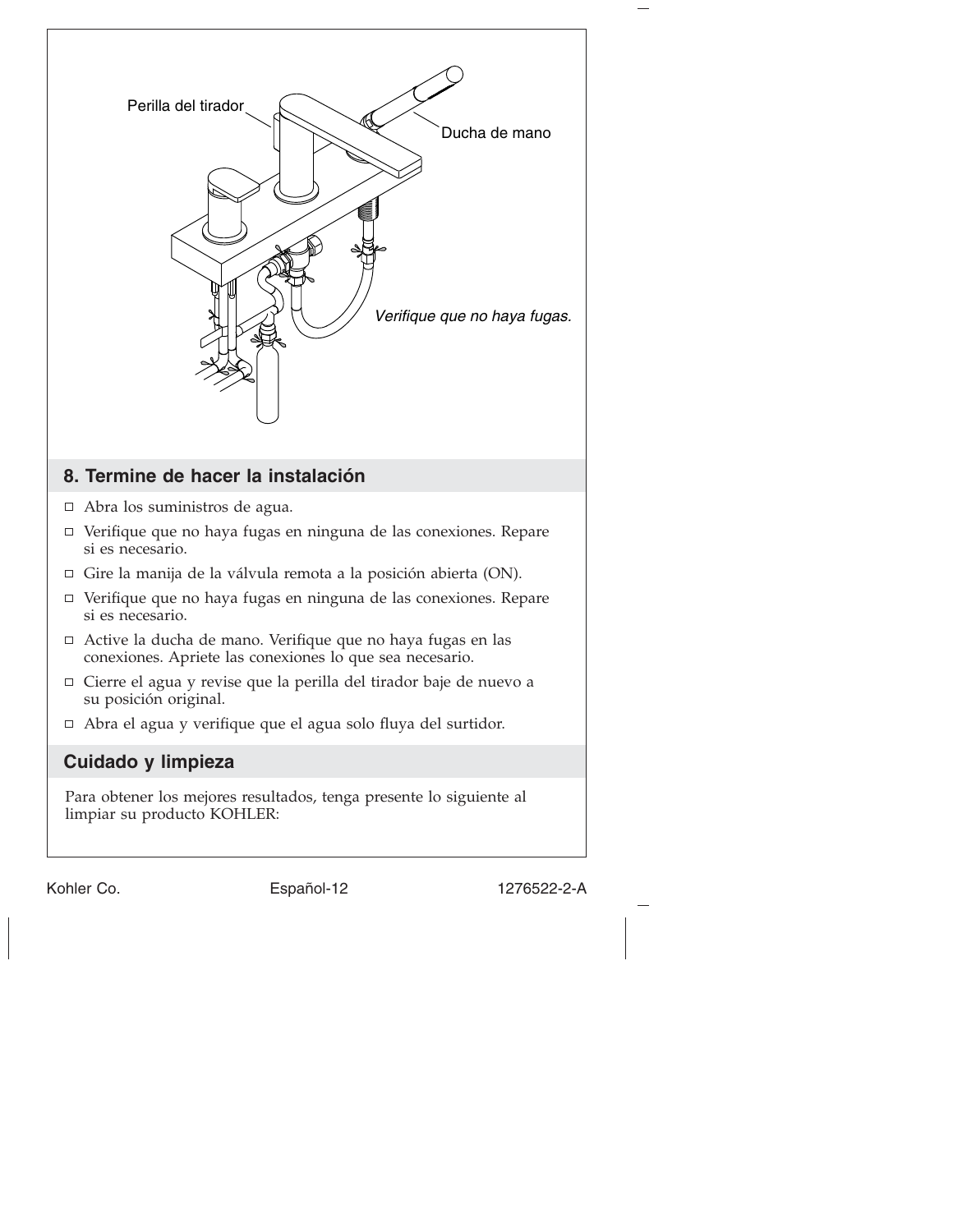# **Cuidado y limpieza (cont.)**

- Para limpiar utilice solamente detergente suave, como líquido para lavar vajilla y agua tibia. No utilice limpiadores abrasivos que puedan rayar u opacar la superficie.
- Lea atentamente la etiqueta del producto de limpieza para asegurarse de que este producto no represente riesgos al usarse en el material.
- Siempre pruebe la solución de limpieza en un área oculta antes de aplicarla a toda la superficie.
- No deje los limpiadores durante tiempo prolongado en la superficie.
- Limpie con un trapo, y enjuague completa e inmediatamente con agua después de aplicar limpiadores. Enjuague y seque las superficies cercanas que hayan recibido salpicaduras.
- Utilice una esponja humedecida o un paño suave y húmedo. Para limpiar las superficies nunca utilice materiales abrasivos, como cepillos o estropajos de tallar.

Para obtener información detallada de limpieza y de productos a considerar, visite www.kohler.com/clean. Para solicitar información sobre el cuidado y la limpieza, llame al 1-800-456-4537.

1276522-2-A Español-13 Kohler Co.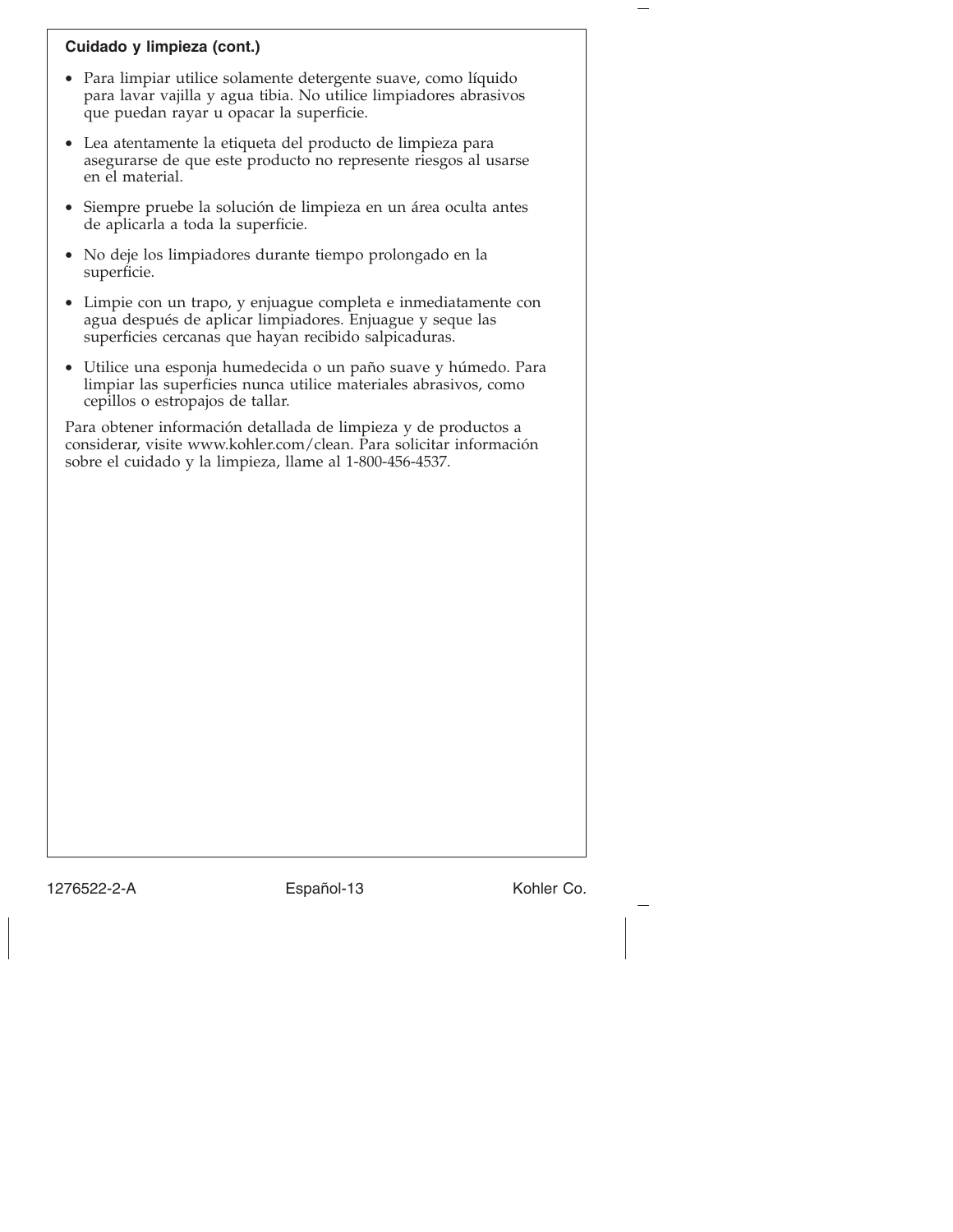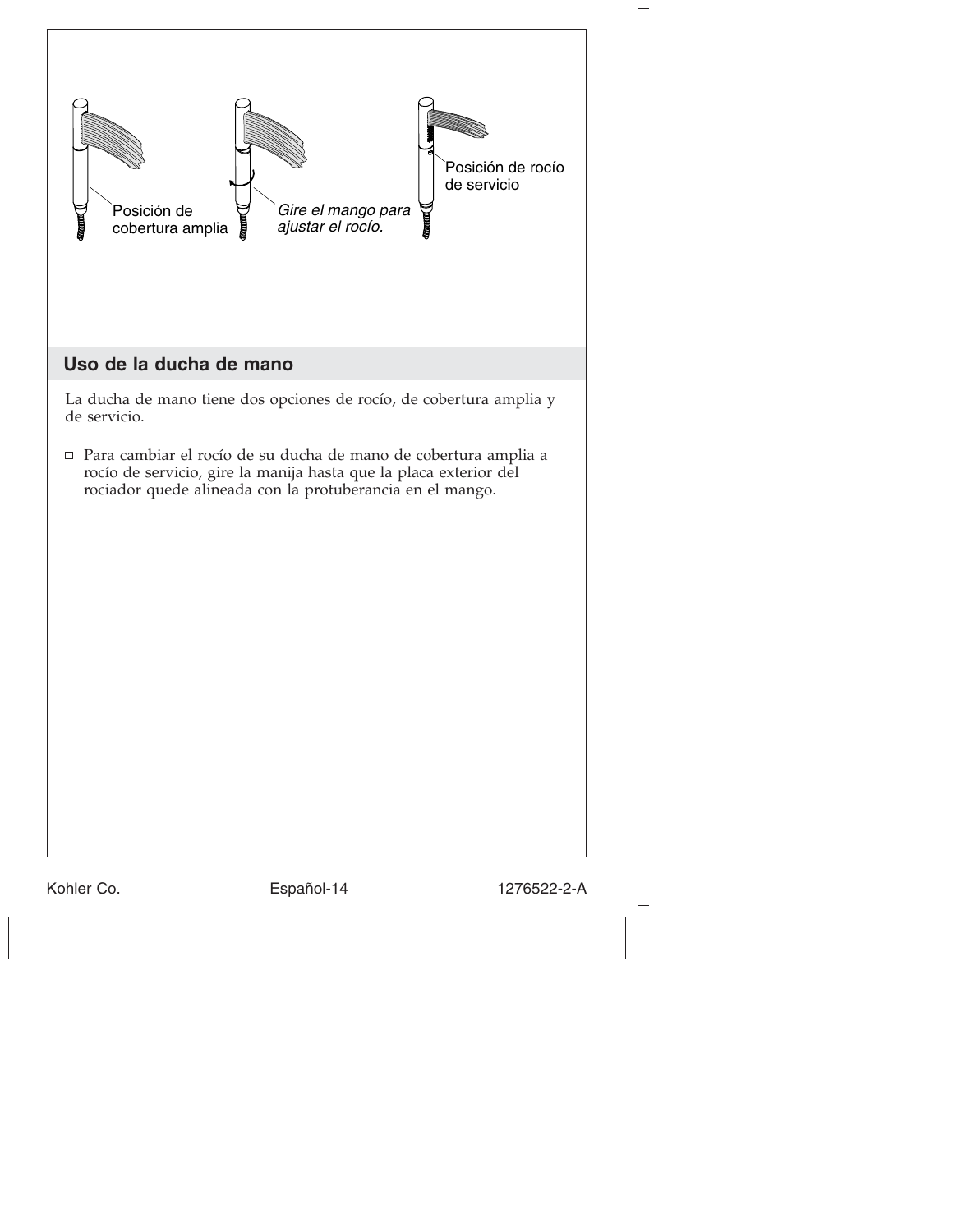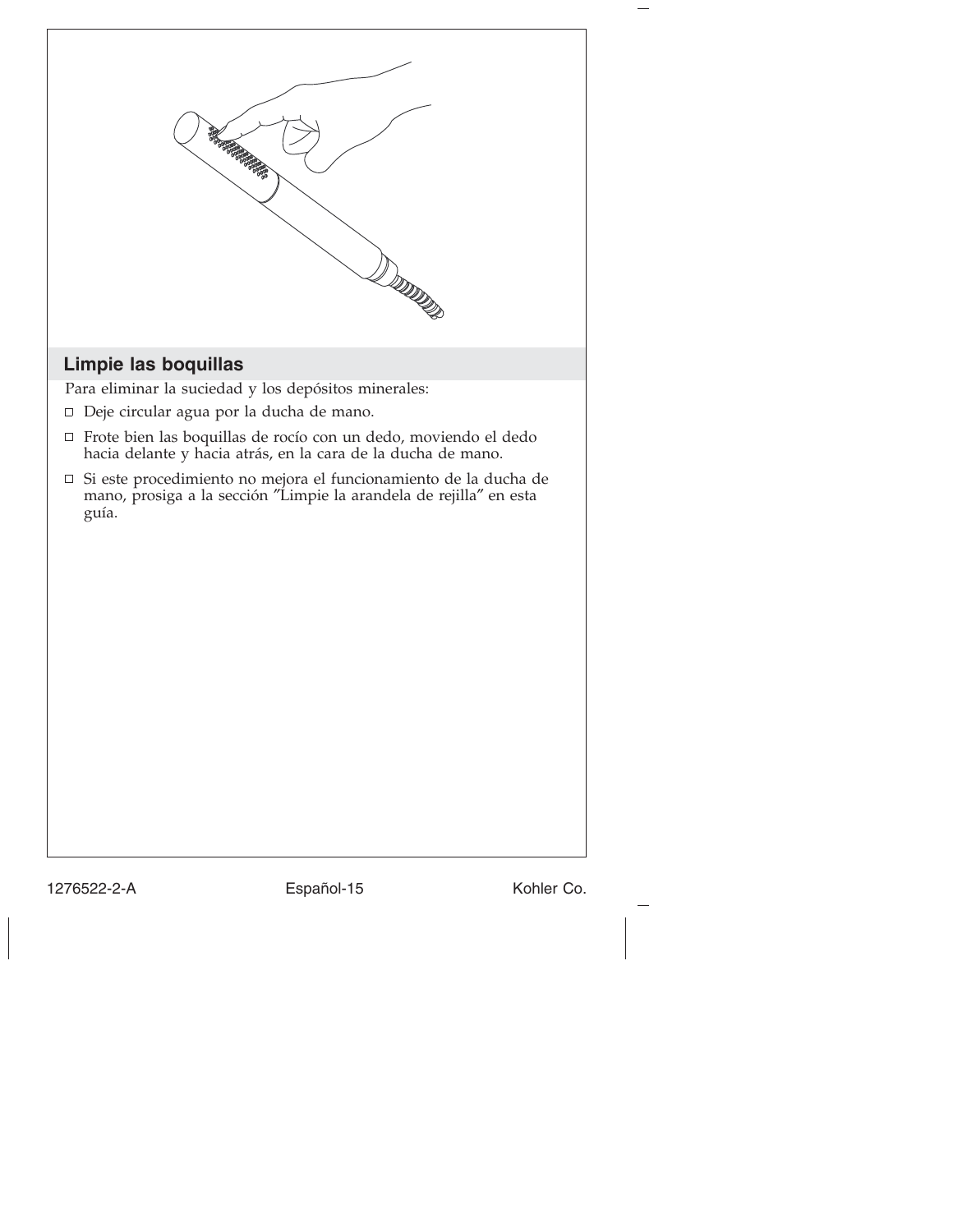

Kohler Co. Español-16 1276522-2-A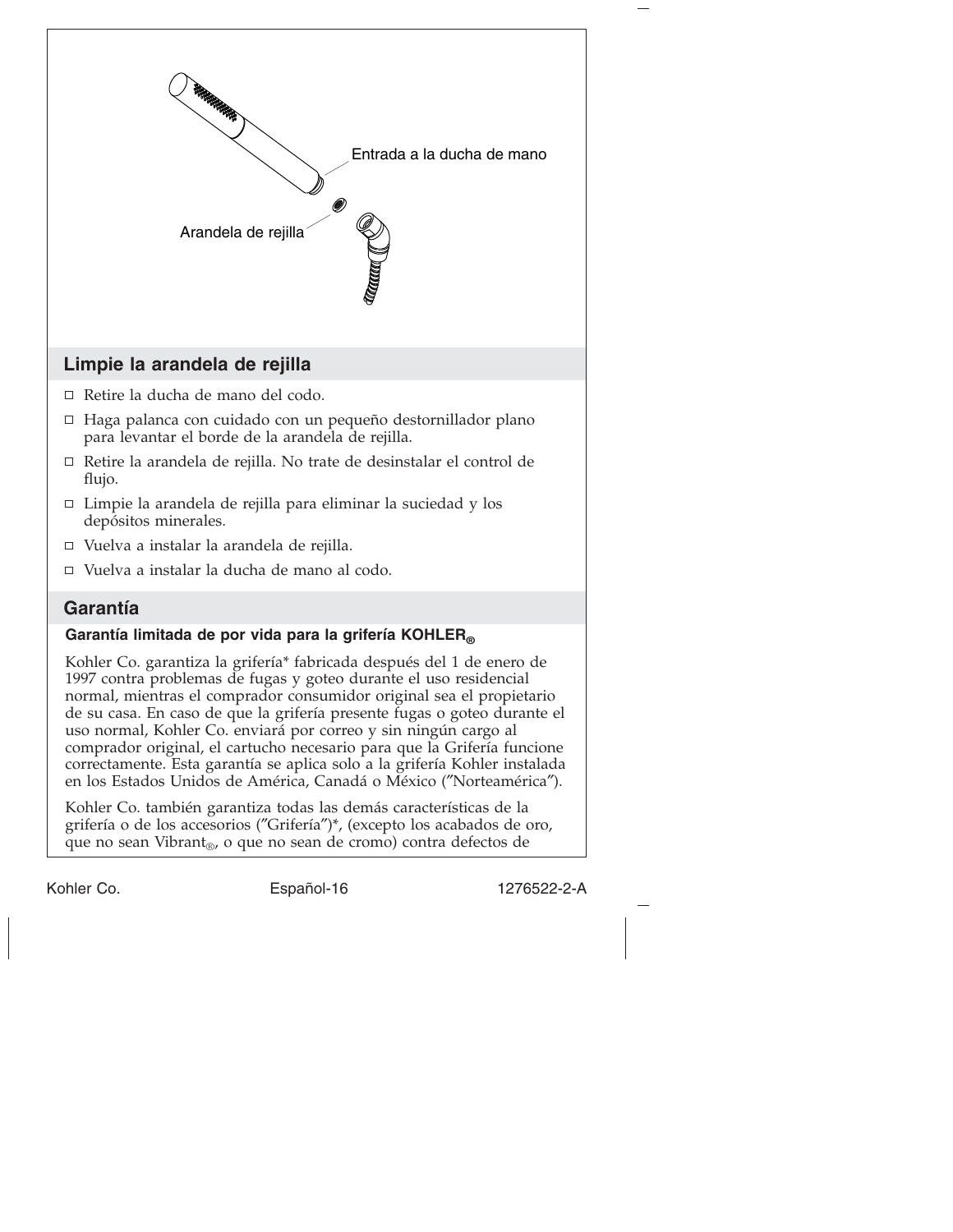# **Garantía (cont.)**

material y mano de obra, durante el uso residencial normal, mientras el comprador consumidor original sea el propietario de su casa. Esta garantía se aplica solo a la grifería Kohler instalada en Norteamérica. Si se encuentra un defecto durante el uso residencial normal, Kohler Co., a su criterio, reparará, proveerá un repuesto o producto, o realizará los ajustes pertinentes. Esta garantía no cubre daños causados por accidentes, abuso o uso indebido del producto. El cuidado y la limpieza indebidos anulan la garantía.\*\* Al presentar las reclamaciones de garantía a Kohler Co., es necesario incluir el comprobante de compra (recibo de venta original). Kohler Co. no se hace responsable de costos de mano de obra, instalación u otros costos incidentales o indirectos. En ningún caso la responsabilidad de Kohler Co. excederá el precio de compra de la grifería.

Si la grifería se utiliza comercialmente o si se instala fuera del territorio de Norteamérica, o si el acabado es de oro, no es Vibrant o es un acabado de color con revestimiento de pintura o polvo, Kohler Co. garantiza la grifería contra defectos de material y mano de obra durante un (1) año a partir de la fecha de instalación, bajo la garantía limitada de un año estándar de Kohler Co.

Si usted considera que tiene una reclamación en virtud de la garantía, comuníquese con Kohler Co. a través de su distribuidor, contratista de plomería, centro de remodelación o distribuidor por Internet, o escriba a Kohler Co., Atención: Customer Care Center, 444 Highland Drive, Kohler, WI 53044, EE.UU. Asegúrese de proporcionar toda la información pertinente a su reclamación, incluida una descripción completa del problema, el producto, el número de modelo, el color, el acabado, la fecha de compra y el lugar de compra del producto. También incluya el recibo original. Para consultar información adicional, o para obtener el nombre y la dirección del lugar de reparación y servicio más cercano a usted, llame al 1-800-4-KOHLER (1-800-456-4537) en los EE.UU. y Canadá, y al 001-800-456-4537 en México, o visite www.kohler.com en los EE.UU., www.ca.kohler.com en Canadá, o www.mx.kohler.com en México.

**KOHLER CO. Y/O EL VENDEDOR OFRECEN ESTAS GARANTÍAS QUE SUSTITUYEN A TODAS LAS DEMÁS GARANTÍAS, EXPRESAS O IMPLÍCITAS, INCLUIDAS, ENTRE OTRAS, LAS GARANTÍAS IMPLÍCITAS DE COMERCIALIZACIÓN E IDONEIDAD PARA UN USO DETERMINADO. KOHLER CO. Y/O EL VENDEDOR DESCARGAN TODA RESPONSABILIDAD POR CONCEPTO DE DAÑOS PARTICULARES, INCIDENTALES O INDIRECTOS. Algunos estados/algunas provincias no permiten limitaciones en cuanto a la duración de una garantía implícita o a la exclusión o limitación de dichos daños, por lo que es posible que**

1276522-2-A Español-17 Kohler Co.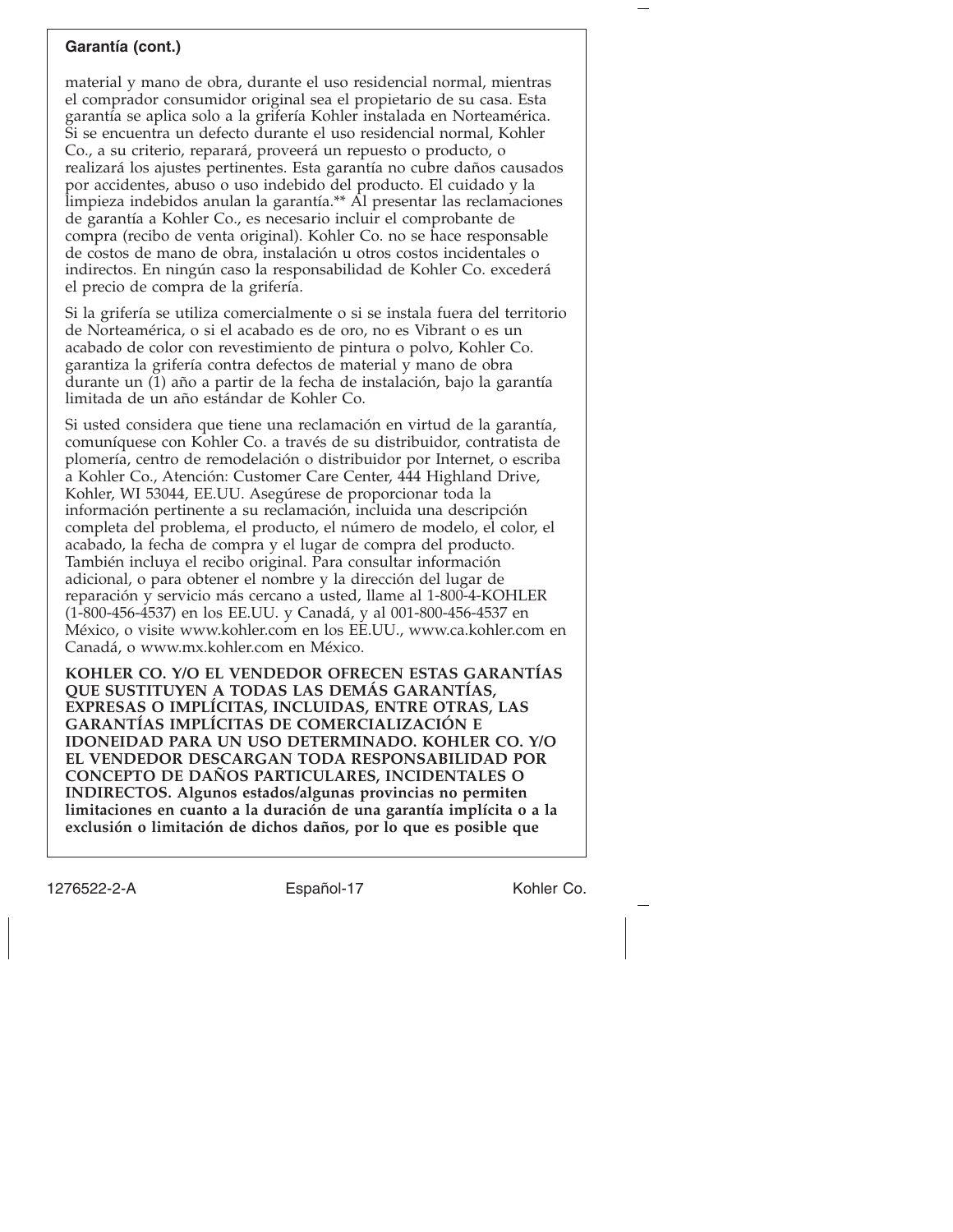# **Garantía (cont.)**

**estas limitaciones y exclusiones no se apliquen a su caso. Esta garantía otorga al consumidor ciertos derechos legales específicos. Además, usted puede tener otros derechos que varían de estado a estado y de provincia a provincia.**

**Esta es la garantía exclusiva por escrito de Kohler Co.**

\*La grifería Trend<sub>®</sub>, la torre MasterShower<sub>®</sub>, los sistemas y los componentes BodySpa, la torre, los sistemas y los componentes WaterHaven<sub>®</sub>, las griferías Tripoint<sub>®</sub>, el acabado en oro pulido, que no sea Vibrant, y los acabados con revestimiento de pintura o en polvo, las conexiones, todos los artículos contenidos en la sección ″Fixture Related″ de la lista de precios de la grifería Kohler, los desagües, las coladeras de fregadero Duostrainer<sub>®</sub>, los dispensadores de jabón y loción, la bocina inalámbrica Moxie $_{\odot}$ ; y la grifería de uso comercial e instalada fuera del territorio de Norteamérica, están cubiertos por la garantía limitada de un año de Kohler Co.

\*\*Nunca utilice limpiadores que contengan abrasivos, amoniaco, blanqueador, ácidos, ceras, alcohol, disolventes u otros productos no recomendados para el cromo. Esto anula la garantía.

# **Garantía**

# **Para México**

KOHLER CO.

Se recomienda que al momento de la compra, se verifique que todos los accesorios y componentes estén completos en esta caja.

Se garantiza este producto Kohler contra defectos en material y mano de obra durante un (1) año a partir de la fecha de compra que aparezca en la factura o en el recibo.

1. Kohler Co. prestará servicio únicamente a los productos comercializados a través de sus distribuidores autorizados.

2. Para obtener el servicio de garantía, favor de presentar la factura de compra y la garantía correspondiente.

3. Kohler Co., a través de sus distribuidores autorizados, se compromete a reparar el producto defectuoso o, cuando la reparación no sea posible, reemplazarlo por uno nuevo o por un modelo equivalente (en caso de que el producto haya sido descontinuado) sin ningún cargo al consumidor.

4. El tiempo de reparación no excederá seis (6) semanas a partir de la fecha de recepción del producto.

Kohler Co. Español-18 1276522-2-A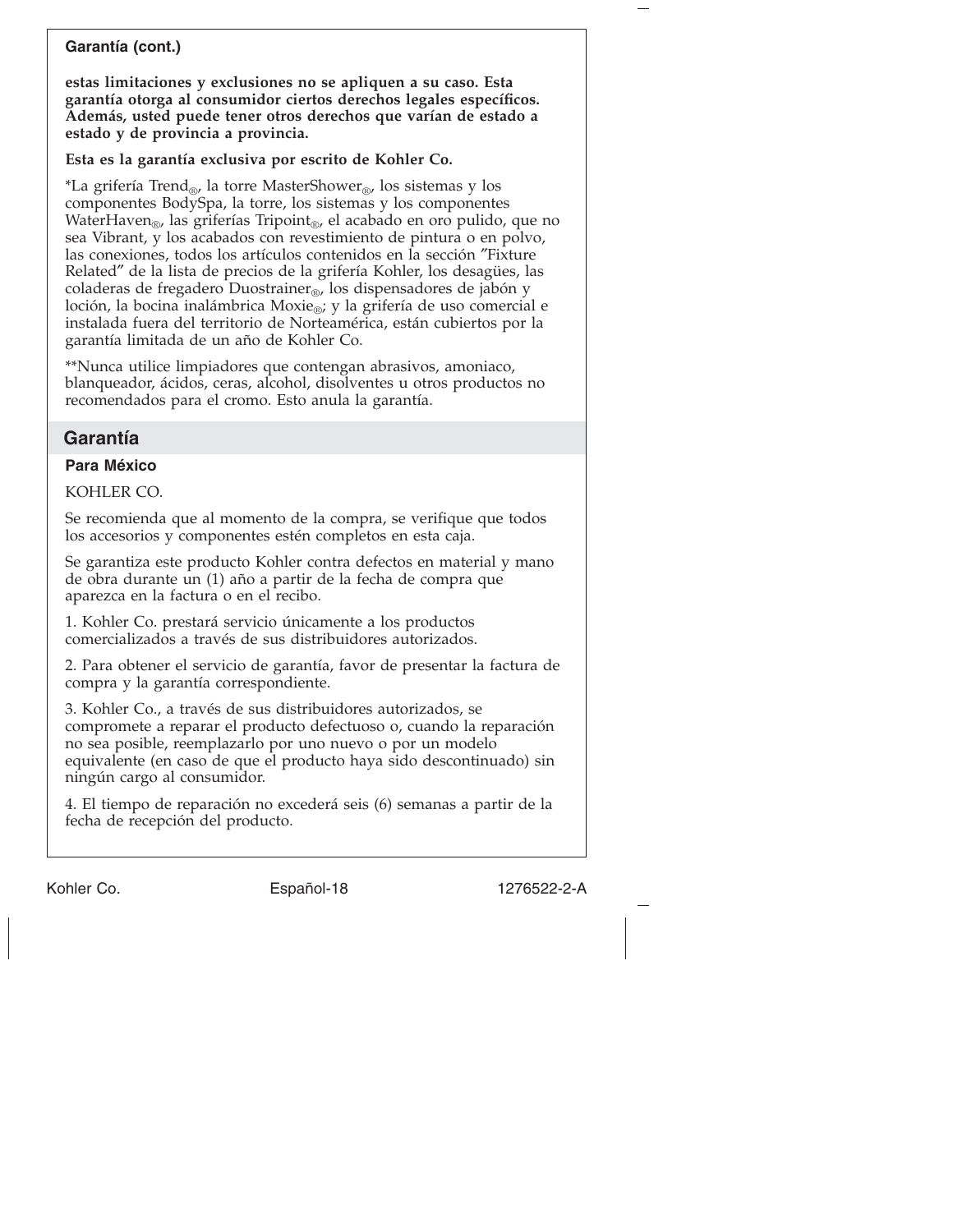# **Garantía (cont.)**

5. Se recomienda al consumidor que conserve el recibo o la factura de compra como protección adicional, pues el mismo puede sustituir a la garantía en caso de que exista discrepancia en cuanto a la validez de la misma.

#### EXCEPCIONES Y RESTRICCIONES

La garantía no tendrá validez en los siguientes casos:

1. Cuando el producto no se utilice conforme a las instrucciones de uso y funcionamiento que se incluyen en el manual del usuario o en las instrucciones de instalación, y cuando no observen las recomendaciones y las advertencias provistas.

2. Cuando el producto se haya modificado o desmantelado parcial o totalmente, o manipulado de manera negligente y, como consecuencia, haya sufrido daños atribuibles al consumidor, a personas o a herrajes no autorizados por Kohler Co.

3. Esta garantía no cubre los daños que resulten de desastres naturales, tales como incendios o casos de fuerza mayor, como inundaciones, terremotos, tormentas eléctricas, etc. Para obtener una lista de distribuidores cerca de usted y así hacer valer sus derechos bajo esta garantía, llame al 001-800-456-4537.

KOHLER CO., KOHLER, WI 53044 U.S.A.

### **IMPORTADOR:**

COMERCIALIZADORA INTERCERAMIC, S.A. DE C.V.

AV. CARLOS PACHECO NO. 7200, COL. MADERA 65

CHIHUAHUA, CHIH., MÉXICO C.P. 31060

R.F.C. CIN141022IE9

TEL: 52 (614) 429-11-11

### **IMPORTADOR:**

GAMA MATERIALES Y ACEROS, S.A. DE C.V.

AVE. LOS ÁNGELES NO. 1800

COL. VALLE DEL NOGALAR, SAN NICOLÁS DE LOS GARZA

N.L. MÉXICO

R.F.C. GMA901220U11

TEL: 81-1160-5500

1276522-2-A Español-19 Kohler Co.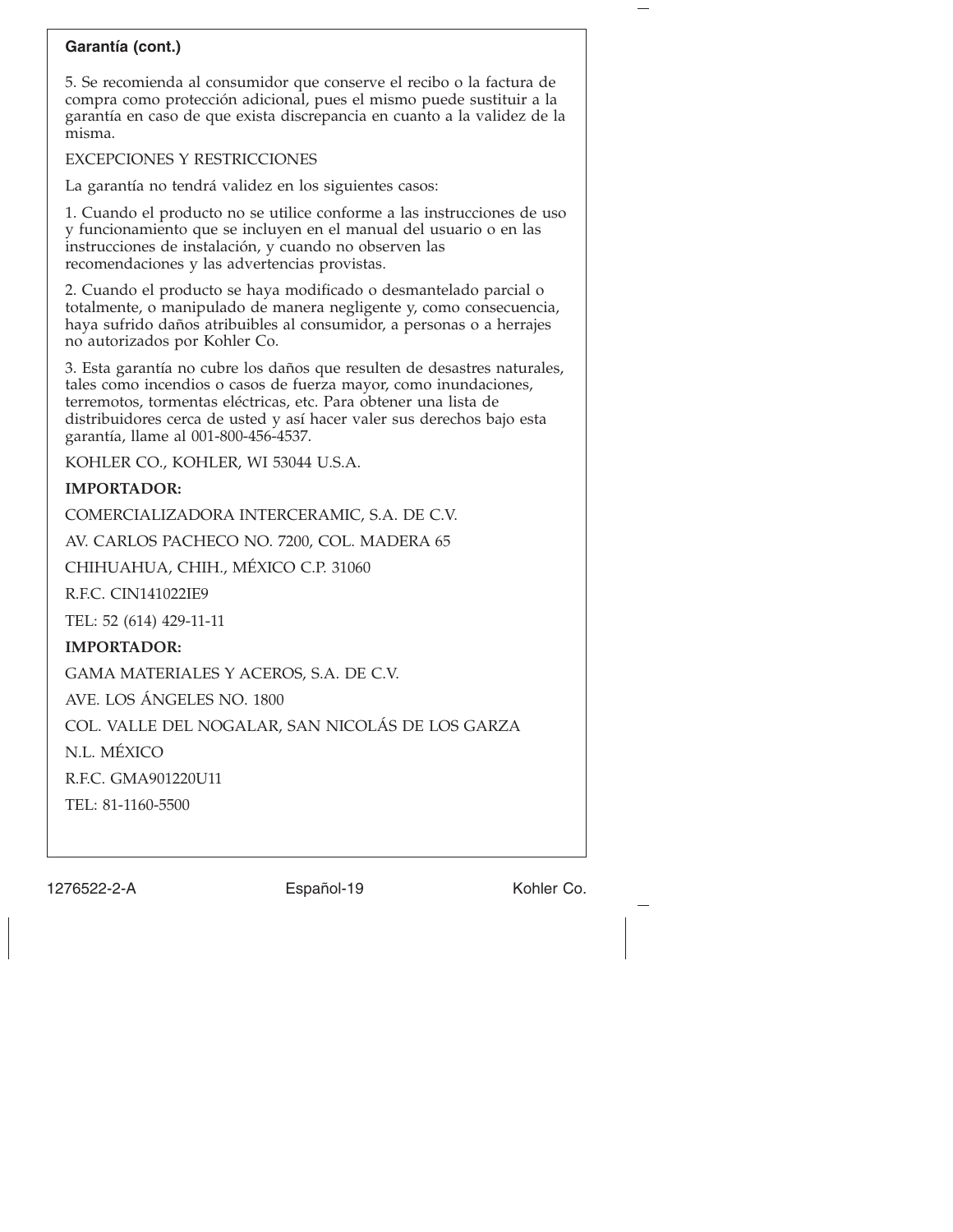1276522-2-**A**

 $\hspace{0.1cm}$   $\hspace{0.1cm}$ 

 $\overline{\phantom{m}}$